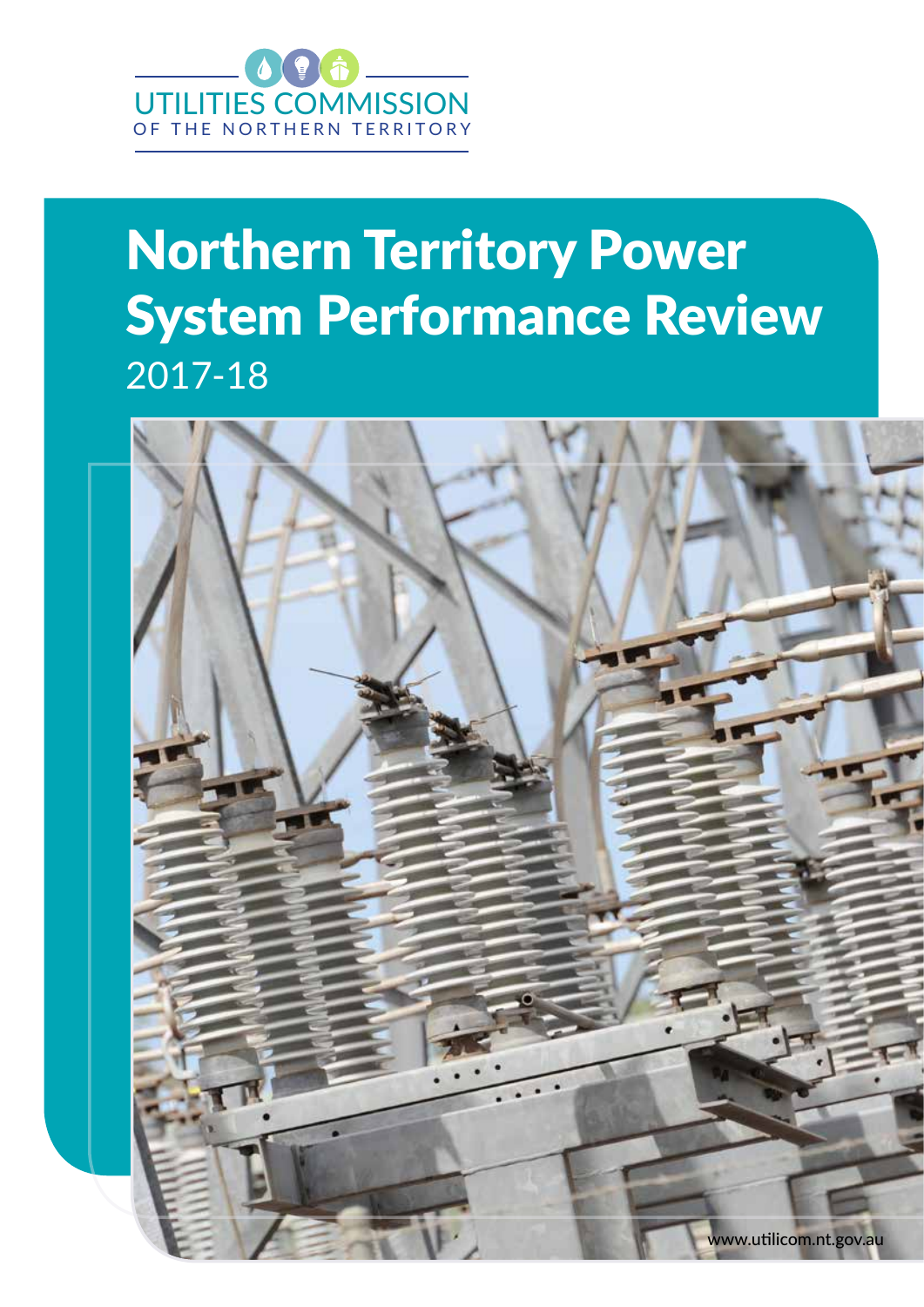#### **Disclaimer**

The Northern Territory Power System Performance Review (NTPSPR) is prepared using information sourced from participants of the electricity supply industry, Northern Territory Government agencies, consultant reports and publicly available information. The NTPSPR is in respect of the financial year ending 30 June 2018. The commission understands the information received to be current as at December 2018.

The NTPSPR contains analysis and statements based on both the commission's and, on behalf of the commission, Entura's interpretation of data provided by Territory electricity industry participants. Where possible, to enable comparison with other jurisdictions, the commission has sought to align its reporting of the data with the other Australian jurisdictions. However, there are some differences and any comparisons should only be considered indicative.

Any person using the information in the NTPSPR should independently verify the accuracy, completeness, reliability and suitability of the information and source data. The commission accepts no liability (including liability to any person by reason of negligence) for any use of the information in the NTPSPR or for any loss, damage, cost or expense incurred or arising by reason of any error, negligent act, omission or misrepresentation in the information in this review or otherwise.

Any questions regarding this report should be directed to the Utilities Commission, utilities.commission@nt.gov.au or by phone 08 8999 5480.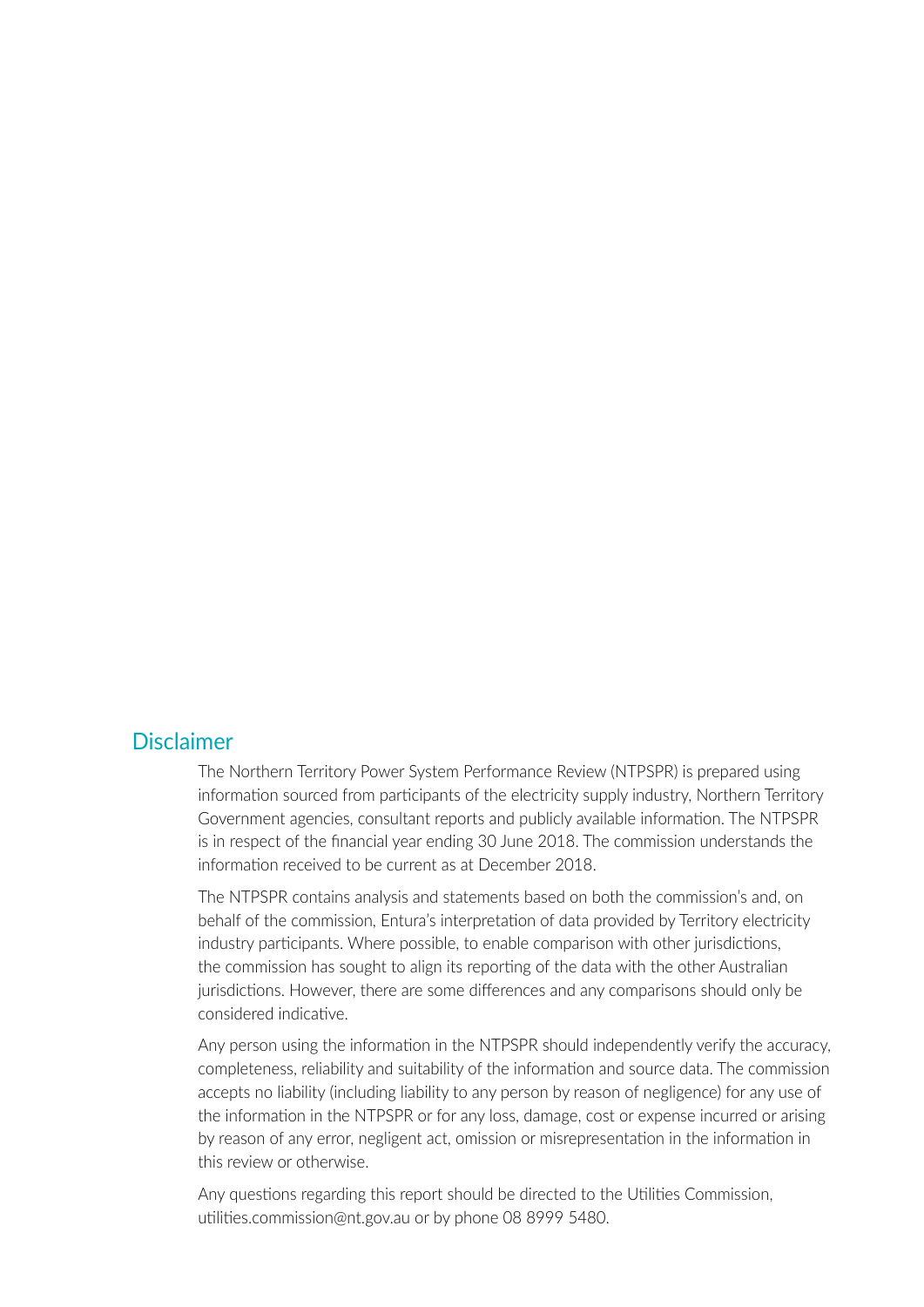# <span id="page-2-0"></span>About this report

Since 2001, the commission has published an annual Power System Review (PSR) as a single document providing a review of past and current generation, network and retail performance, forecasts of system demand and supply reliability, and an assessment of the adequacy of the fuel supply.

Following publication of the 2016-17 Power System Review, the commission undertook a stakeholder survey to gauge the usability and usefulness of the report. Accordingly, to improve the commission's annual reporting, the PSR will be split into three separate reports, namely:

- Northern Territory Electricity Retail Review
- Northern Territory Electricity Outlook Report
- Northern Territory Power System Performance Review (NTPSPR, this report).

The NTPSPR focuses on the 2017-18 generation and network performance of the regulated power systems. Where possible, it compares 2017-18 performance to historical data to identify trends.

The report's main purpose is to inform the Treasurer (as regulatory minister), government, licence holders and stakeholders on the 2017-18 generation and network performance of the Territory's regulated power systems, and highlight any areas of concern.

Regular reporting on the electricity supply industry should help with understanding and increase transparency of issues and, consequently, improve planning, investment, understanding of value for money (price compared to level of service) and general performance by holding electricity businesses accountable for their performance and impacts on customers.

The content of this report was largely produced by Entura on behalf and with the assistance of the Utilities Commission. Accordingly, the commission supports the analysis, conclusions and recommendations made on its behalf by Entura.

The 2017-18 NTPSPR is prepared in accordance with section 45 of the *Electricity Reform Act 2000*. The report is restricted to the Northern Territory's regulated power systems, namely Darwin-Katherine, Alice Springs and Tennant Creek.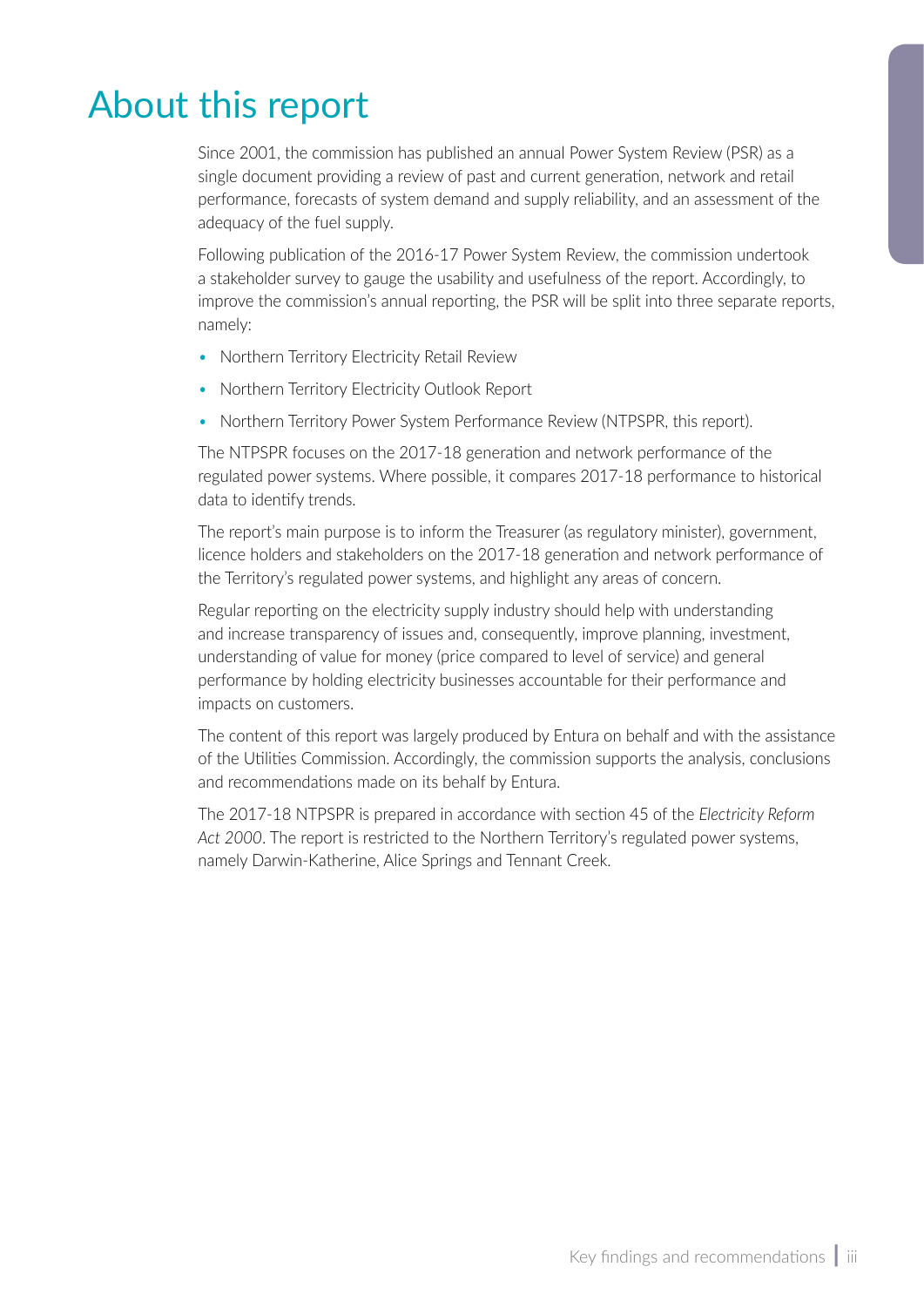# <span id="page-3-0"></span>Key findings and recommendations

# Overall performance

Overall the review found the performance of the Territory's power systems in 2017-18 to be satisfactory, and in general the standards of service and adequacy of the network and generating units are being maintained. However, performance is inconsistent across the power systems and there are warning signs that are concerning, particularly in Alice Springs and Tennant Creek where observed generation and network performance, respectively, was poor.

This overall performance in 2017-18 was in the context of a year of transition and other challenges. This includes upgrades and testing of new generation in Alice Springs and Tennant Creek, a tropical cyclone in the north and increasing behind-the-meter solar photovoltaic (PV) generation across the Territory.

While there are differences across the three systems, in terms of the generation plant (number of units, size, fuel type and location), network (poles, wires, substations, transformers, monitoring and signalling equipment), customer demand and weather, through this review the commission has identified some common trends and issues. These include issues related to the robustness of the power systems (ability to recover quickly when conditions change) and incorrect operations. For example, there have been several incidents as a result of incorrect assumptions regarding the status of redundant systems and network incidents that could have been contained, but due to secondary system failures, resulted in generator trips that cascaded into serious system incidents, including system blacks.

Given the generation upgrades in Alice Springs and Tennant Creek continued into 2018-19, and the rapid changes to demand and supply expected in all three systems in the near term as government implements its plan to achieve 50 per cent renewable generation by 2030, the ability for the systems to be agile to enable continued secure and safe operation is vital.

Accordingly, to address the risks, the commission considers the need for overall:

- improvements to the performance and condition monitoring of existing generators
- better administrative procedures in terms of coordination and cooperation between licence holders
- better planning, including modelling of system changes and associated operations, by Power and Water Corporation (PWC) Power Services in consultation with System Control and licensees.

The commission acknowledges there are challenges in operating the Territory's smaller power systems. The scale and isolation of the systems impact their ability to withstand sudden changes in balancing energy demand and supply. While the significant changes must be managed in a careful way, there is also an opportunity to review policies, such as the minimum spinning reserve and under frequency load shedding (UFLS) policies to ensure the scale and frequency of customer interruptions are reduced as low as reasonably possible while considering cost impacts.

This recommended review of policies, which would need to be undertaken by PWC's System Control, is important in Alice Springs and to a lesser extent Tennant Creek with the commissioning of new generation expected in 2018-19. The radical changes in the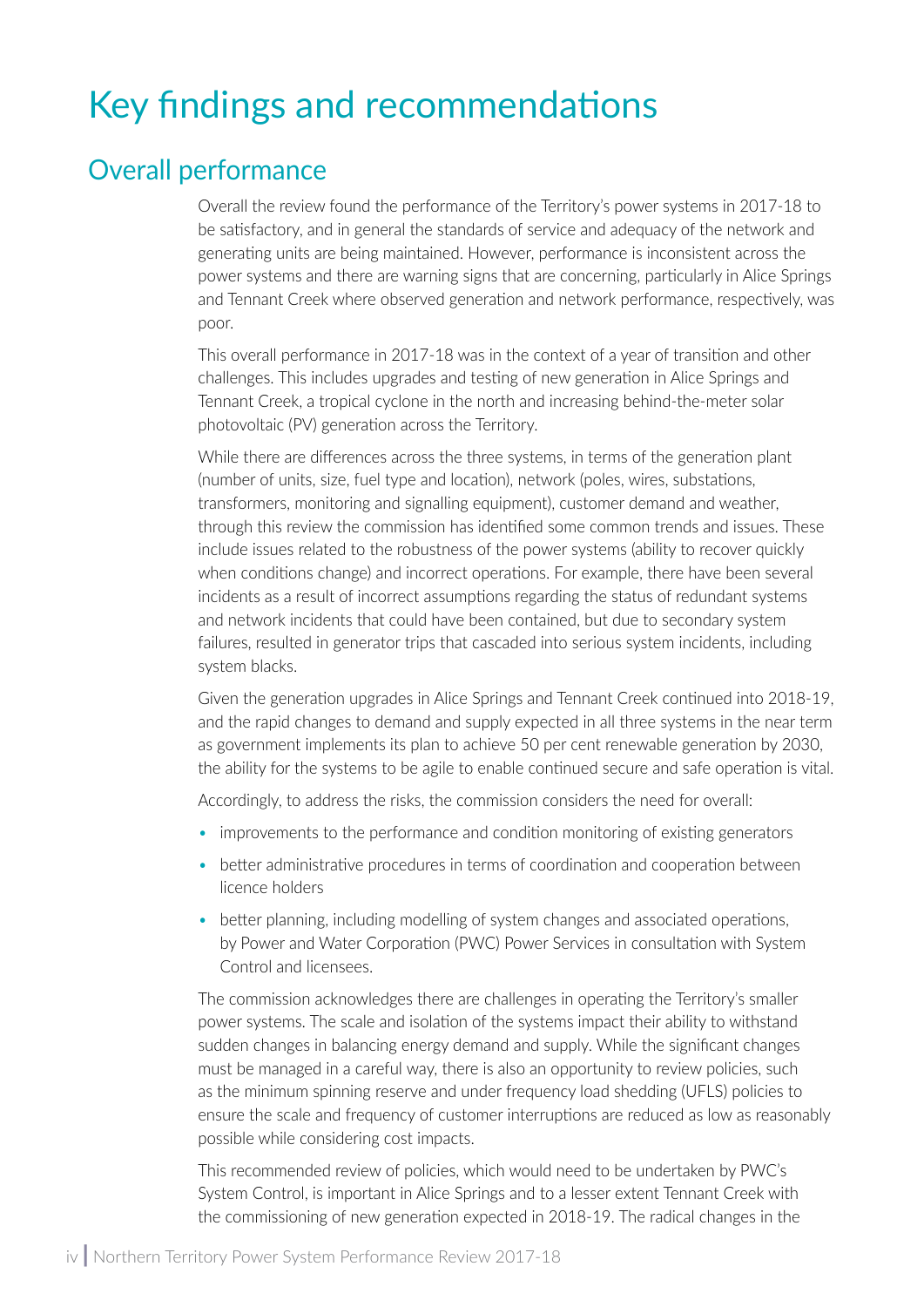<span id="page-4-0"></span>Alice Springs network in terms of the decommissioning of the Ron Goodin power station will also require serious consideration of operating protocols across the range of power system operation. The addition of significant large-scale solar PV generation to the Darwin-Katherine network must be managed in a similarly careful way.

While 2017-18 saw the commencement of significant changes and challenges to the Territory's power systems, the commission expects the changes and challenges will continue through 2018-19 and beyond. Accordingly, consistent with its primary objective of protecting the long-term interests of Territory consumers of services provided by regulated industries with respect to price, reliability and quality, the commission will continue to monitor the performance of the power systems, hold associated licensees accountable for their obligations, provide advice where appropriate and follow up on recommendations and commitments made within this report.

# Darwin-Katherine

A review of generation and network performance in the Darwin-Katherine power system in 2017-18 found satisfactory performance, however there are warning signs that indicate performance is deteriorating, as summarised in Table i.

Detail on the performance of the Darwin-Katherine power system in 2017-18, including comparisons to historical data and comprehensive discussion in relation to the identified issues and concerns, and positives is provided in Chapter 1 of this report.

|                               | Performance  | Trend                     | Issue/concern                                                                           | Positives                                                                         |  |
|-------------------------------|--------------|---------------------------|-----------------------------------------------------------------------------------------|-----------------------------------------------------------------------------------|--|
| Overall<br>customer<br>impact | Satisfactory | Flat                      | • Impact on Katherine customers is<br>bordering on unacceptable                         | • Response to Tropical Cyclone<br>Marcus                                          |  |
| Generation                    | Satisfactory | $Flat -$<br>deteriorating | • Weddell and Pine Creek power station • Shorter less frequent<br>generator performance | incidents affecting customers                                                     |  |
|                               |              |                           | • Single unit reliability                                                               | • No UFLS (when electricity                                                       |  |
|                               |              |                           | • Low level and variability of reliability                                              | is essentially 'turned off'<br>in an area to address a                            |  |
|                               |              |                           | • Over-reliance on Channel Island                                                       | mismatch between demand                                                           |  |
|                               |              |                           | • Advanced age of generation fleet                                                      | and available generation)<br>incidents as a result of single                      |  |
|                               |              |                           | • Incidents impacting customers that                                                    | generator trips                                                                   |  |
|                               |              |                           | occurred in notified non-reliable<br>periods that are the result of an                  | • Channel Island reliability                                                      |  |
|                               |              |                           | identified risk                                                                         | • Strong reporting culture for                                                    |  |
|                               |              |                           | • Single points of failure leading to                                                   | non-reliable notices                                                              |  |
|                               |              |                           | multiple generation incidents                                                           | • No Darwin-Katherine system                                                      |  |
|                               |              |                           | • Network issues being managed by<br>generator constraints                              | blacks                                                                            |  |
| <b>Network</b>                | Satisfactory | $Flat -$<br>deteriorating | • High level of transmission<br>interruptions                                           | • Few distribution incidents in<br>Darwin                                         |  |
|                               |              |                           | • High frequency of incidents in<br>Katherine                                           | • Network adequacy managed<br>well                                                |  |
|                               |              |                           | • Secondary systems coordination and<br>commissioning                                   | • Small increase in complaints<br>despite impacts from Tropical<br>Cyclone Marcus |  |

#### Table i: Generation and network performance in the Darwin-Katherine power system in 2017-18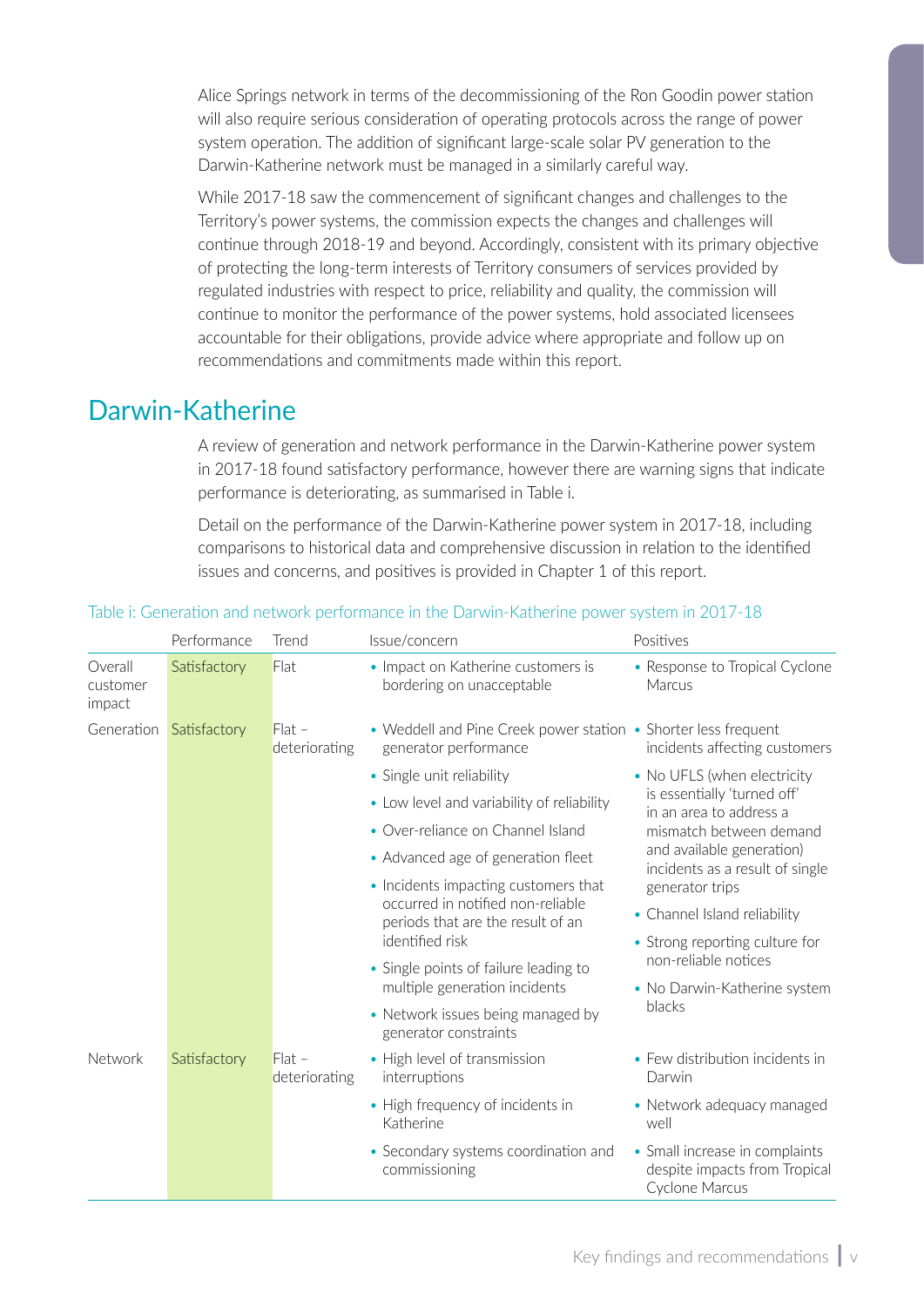# <span id="page-5-0"></span>Alice Springs

A review of generation and network performance in the Alice Springs power system in 2017-18 found network performance is satisfactory, however the generating units are not performing adequately, as summarised in Table ii.

The commission expects that once the commissioning of Territory Generation's new Jenbacher generators at the Owen Springs power station is complete and this project is bedded down, the performance of the generators and the system as a whole will improve.

Detail on the performance of the Alice Springs power system in 2017-18, including comparisons to historical data and comprehensive discussion in relation to the identified issues and concerns, and positives is provided in Chapter 2 of this report.

#### Table ii: Generation and network performance in the Alice Springs power system in 2017-18

|                               | Performance  | Trend         | Issue/concern                                                                                                                                                                                                           | Positives                                                                                                                                                       |
|-------------------------------|--------------|---------------|-------------------------------------------------------------------------------------------------------------------------------------------------------------------------------------------------------------------------|-----------------------------------------------------------------------------------------------------------------------------------------------------------------|
| Overall<br>customer<br>impact | Poor         | Deteriorating | • An increase in the frequency and<br>severity of incidents has led to outages<br>with a greater impact on customers.                                                                                                   |                                                                                                                                                                 |
| Generation                    | Poor         | Deteriorating | • An increase in the frequency of<br>incidents, including an increase of<br>single generator unit trips, and forced<br>outages                                                                                          | • A reduction in the number<br>of UFLS incidents (when<br>electricity is essentially<br>'turned off' in an area to                                              |
|                               |              |               | • Reliability and availability of Owen<br>Springs power station                                                                                                                                                         | address a mismatch between<br>demand and available<br>generation) as a result of                                                                                |
|                               |              |               | • Availability of Ron Goodin power<br>station                                                                                                                                                                           | single generator trips                                                                                                                                          |
|                               |              |               | • Generator response to frequency<br>deviation                                                                                                                                                                          |                                                                                                                                                                 |
|                               |              |               | • Indications that the coordination<br>of generation design with regard<br>to network requirements has been<br>lacking                                                                                                  |                                                                                                                                                                 |
| Network                       | Satisfactory | Stable        | • Performance of short rural feeders is<br>showing signs of decreasing with the                                                                                                                                         | • No major network incidents<br>in 2017-18                                                                                                                      |
|                               |              |               | duration and frequency of outages<br>increasing                                                                                                                                                                         | • No major incidents caused<br>by the transmission network                                                                                                      |
|                               |              |               | • There has been an increase in the                                                                                                                                                                                     | over the last four years                                                                                                                                        |
|                               |              |               | share of outage complaints.<br>• Change in, and relocation of,<br>generation to one power station needs<br>to be considered and modelled to<br>ensure customers are not exposed to<br>additional risk of loss of supply | • All feeder types are within<br>the target for the duration<br>of interruptions set for the<br>combination of performance<br>in the three regulated<br>systems |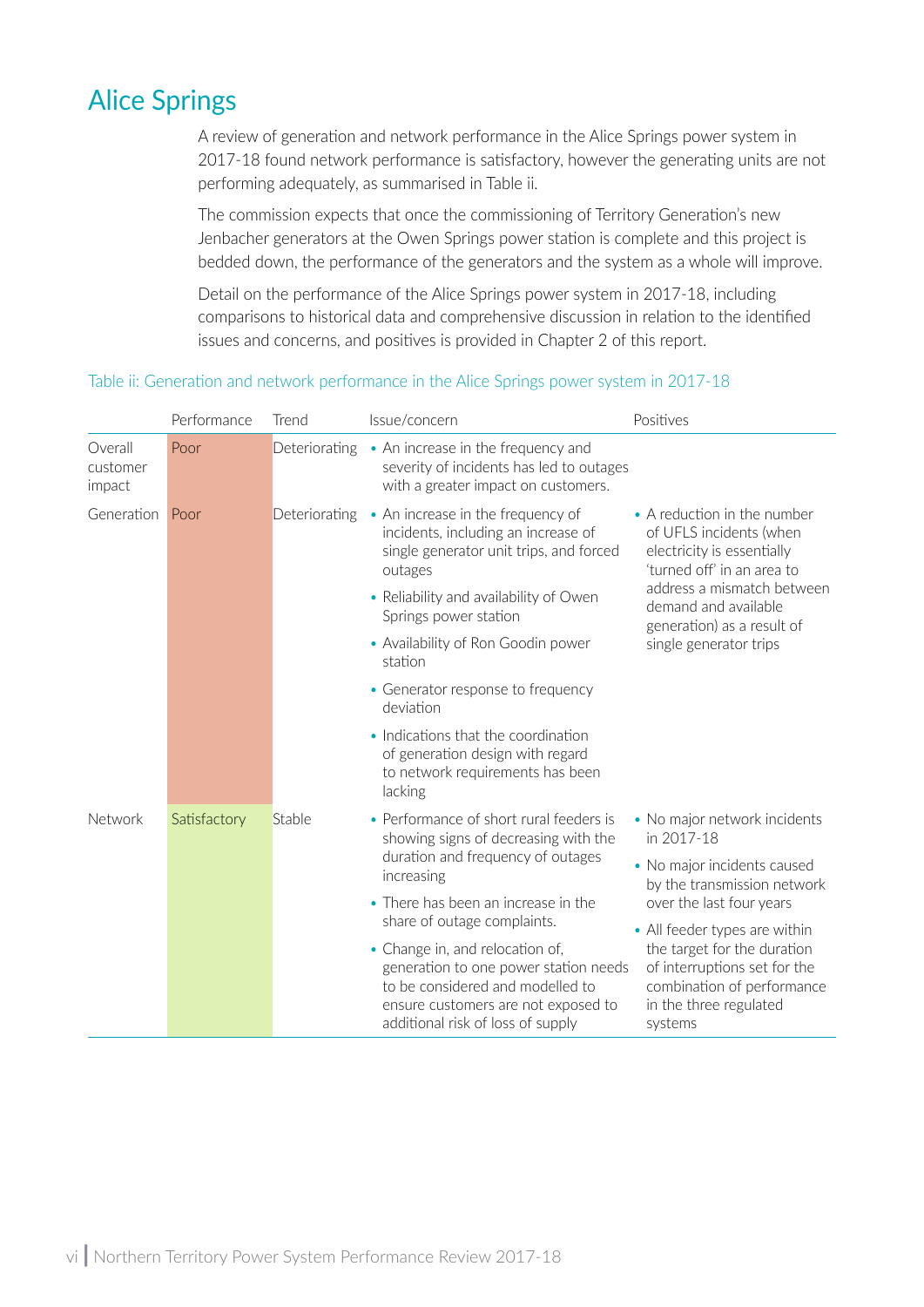# <span id="page-6-0"></span>Tennant Creek

A review of generation and network performance in the Tennant Creek power system in 2017-18 found generation is performing well. However, the network continues to show poor resilience to faults.

Details on the performance of the Tennant Creek power system in 2017-18, including comparisons to historical data and comprehensive discussion in relation to the identified issues and concerns, and positives is provided in Chapter 3 of this report.

Table iii: Generation and network performance in the Tennant Creek power system in 2017-18

|                               | Performance | Trend                 | Issue/concern                                                                          | Positives                                                                                                               |
|-------------------------------|-------------|-----------------------|----------------------------------------------------------------------------------------|-------------------------------------------------------------------------------------------------------------------------|
| Overall<br>customer<br>impact | Poor        | Deteriorating         | • Increase in frequency and duration of<br>incidents impacting customers               |                                                                                                                         |
| Generation                    | Good        | $Flat -$<br>improving | • Commissioning of new generation is<br>slower than planned                            | • Low level of unplanned<br>outages and high availability<br>• Generator performance has<br>reduced impact on customers |
| <b>Network</b>                | Poor        | Deteriorating         | • Poor system average interruption<br>duration index result for short rural<br>feeders | • Rural long feeders within<br>global performance targets                                                               |
|                               |             |                       | • Large increase in incident duration<br>• More complaints regarding loss of<br>power  |                                                                                                                         |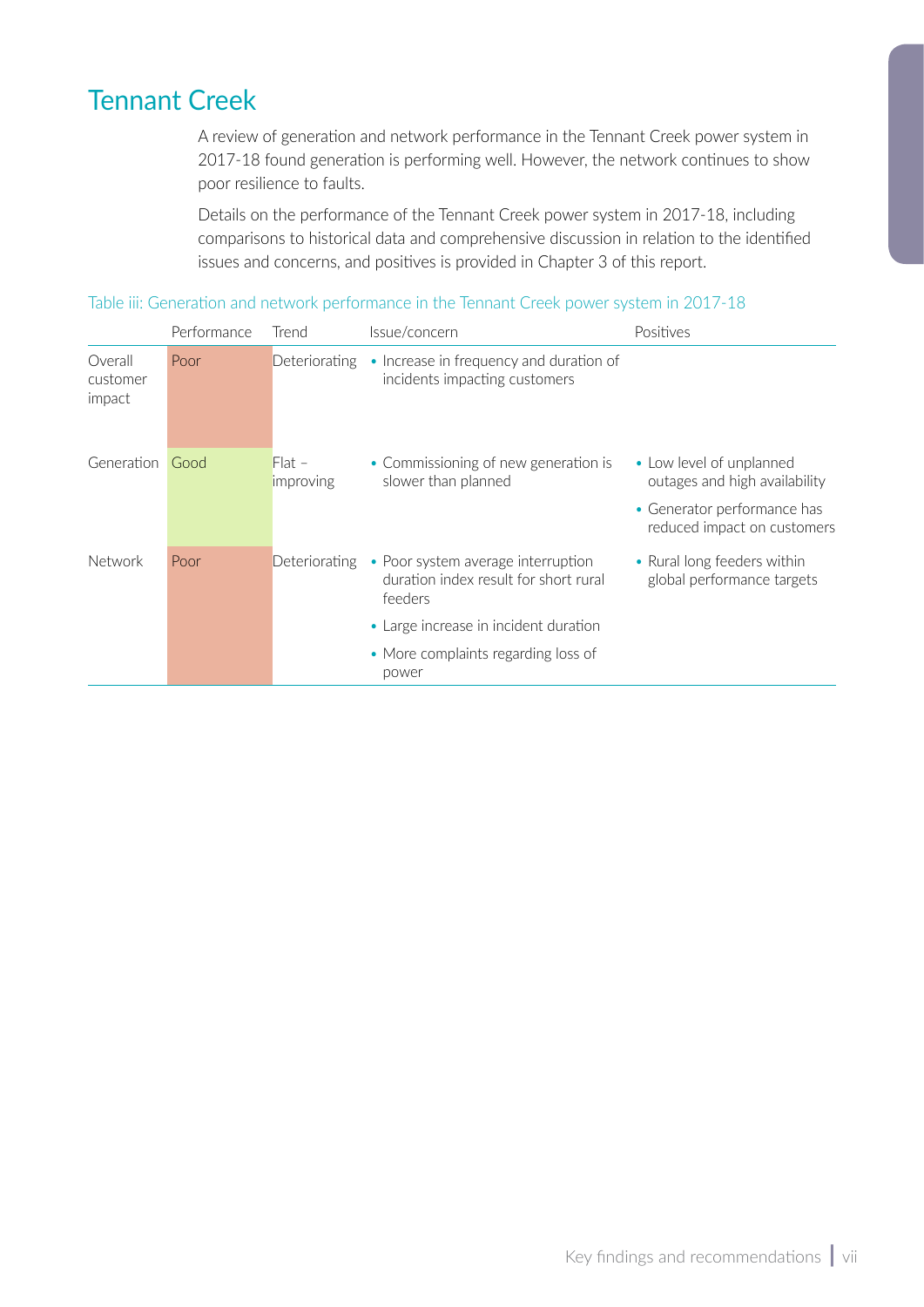viii | Northern Territory Power System Performance Review 2017-18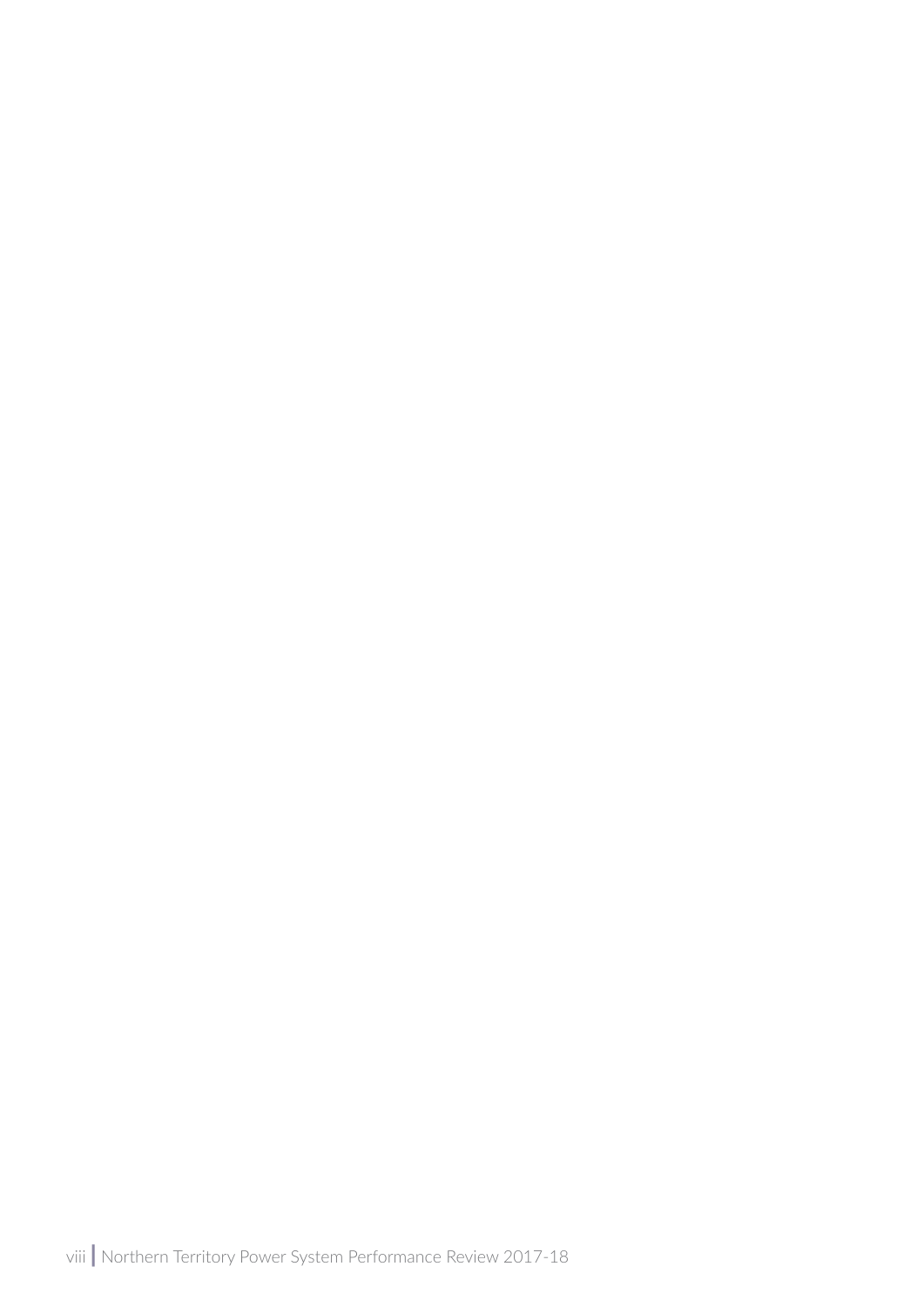# **Contents**

| About this report                              | iii    |
|------------------------------------------------|--------|
| Key findings and recommendations               | iv     |
| Overall performance                            | iv     |
| Darwin-Katherine                               | $\vee$ |
| Alice Springs                                  | vi     |
| <b>Tennant Creek</b>                           | vii    |
| 1 Darwin-Katherine power system                | 3      |
| Overall customer impact                        | 5      |
| Generation                                     | 6      |
| Network                                        | 19     |
| 2 Alice Springs power system                   | 31     |
| Overall customer impact                        | 33     |
| Generation                                     | 33     |
| Network                                        | 43     |
| 3 Tennant Creek power system                   | 49     |
| Overall customer impact                        | 49     |
| Generation                                     | 50     |
| Network                                        | 54     |
| <b>Appendices</b>                              |        |
| <b>Appendix: Connections and reconnections</b> | 59     |
| <b>Appendix: Glossary</b>                      | 60     |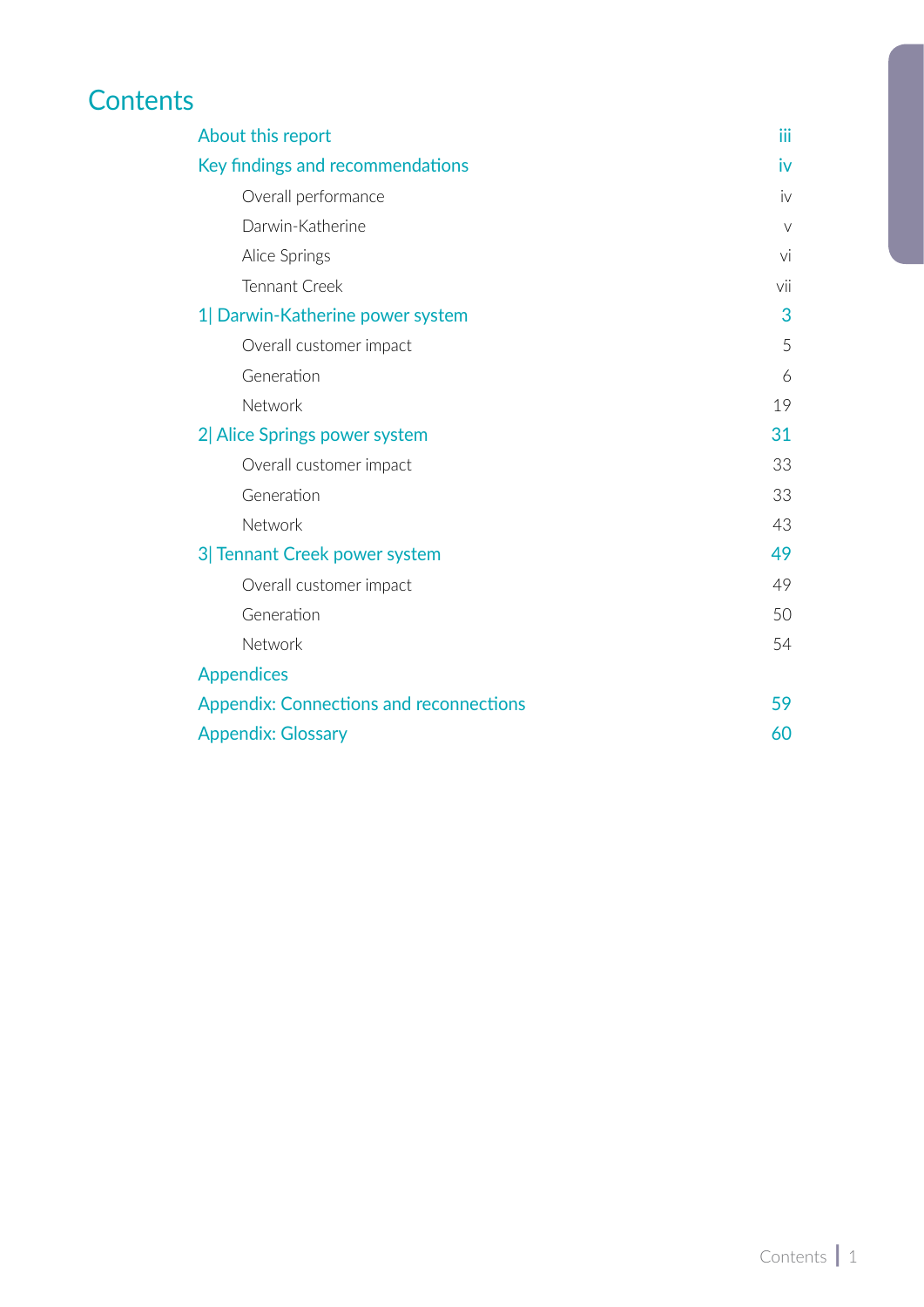2 | Northern Territory Power System Performance Review 2017-18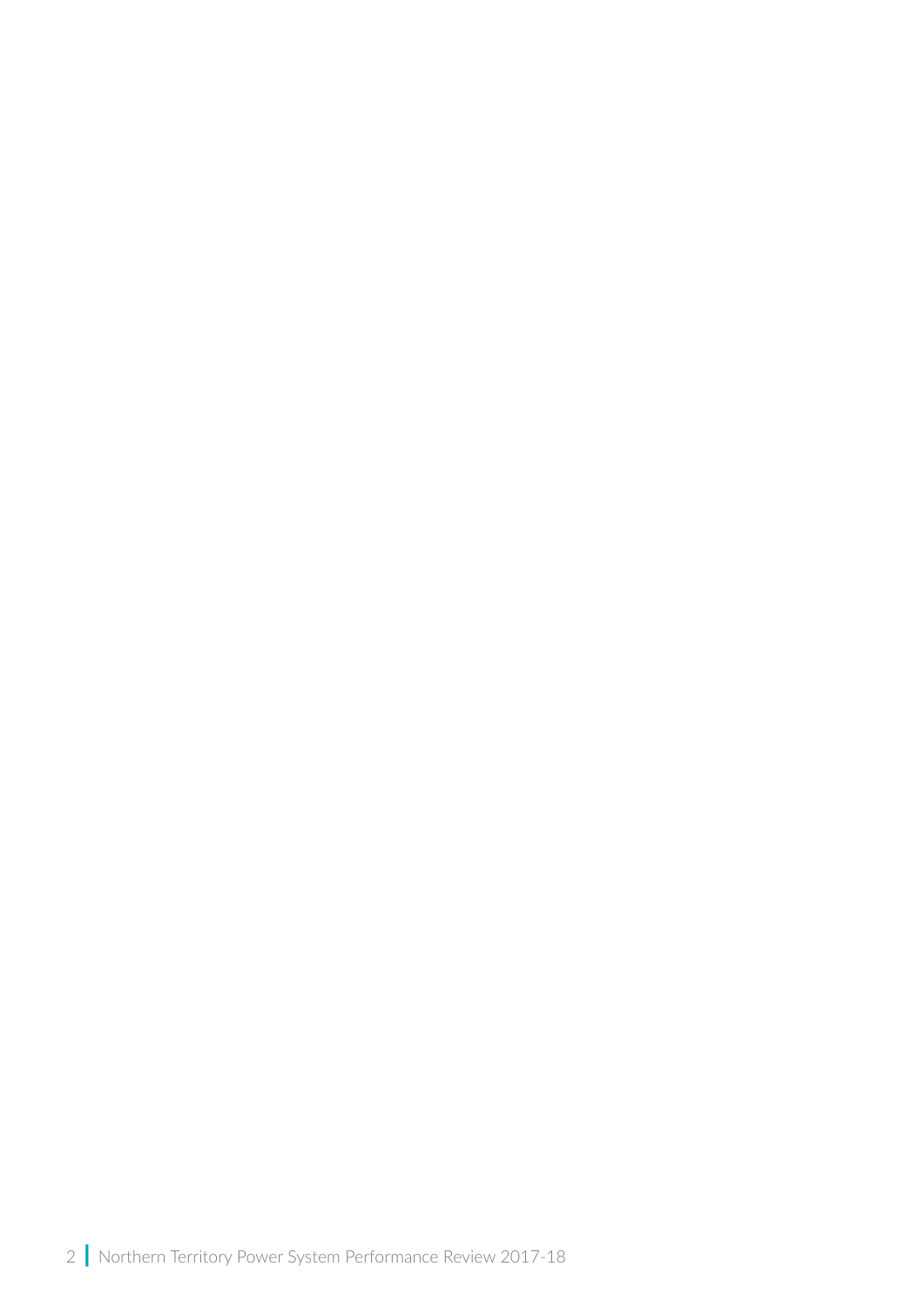<span id="page-10-0"></span>This chapter focuses on the 2017-18 generation and network performance of the Darwin-Katherine power system. Where possible, it compares 2017-18 performance to historical data to identify trends. Specifically this chapter considers:

- overall customer impact
- generator performance, observed under frequency load shedding (UFLS) and single generator trips, generation availability, generation adequacy, non-reliable periods, major generation incidents, generation constraints, and generation planned and recent enhancements
- transmission and distribution network performance, network utilisation, network adequacy, major network incidents, network constraints, network planned and recent enhancements, and network power quality notifications.

# Power system description

The Darwin-Katherine power system is the largest of the three regulated power systems in the Northern Territory. It supplies Darwin city, Palmerston, suburbs and surrounding areas of Darwin, the township of Katherine and its surrounding rural areas.

Figure 1 illustrates the Darwin-Katherine power system. The only transmission lines in this system are from Katherine to Channel Island and Channel Island to Hudson Creek. A 132(kV) double-circuit overhead transmission line from Channel Island to Hudson Creek serves the Darwin area. The 300 kilometre (km) 132 kV single circuit Channel Island to Katherine line runs south from Darwin to Manton, Batchelor, Pine Creek and Katherine.

The operational consumption in 2017- 18 is shown in the [Table 1.](#page-10-1)

#### <span id="page-10-1"></span>Table 1: Darwin-Katherine operational consumption in 2017-18

| Power system     | Energy sent out (GWh) |
|------------------|-----------------------|
| Darwin-Katherine | 1.620                 |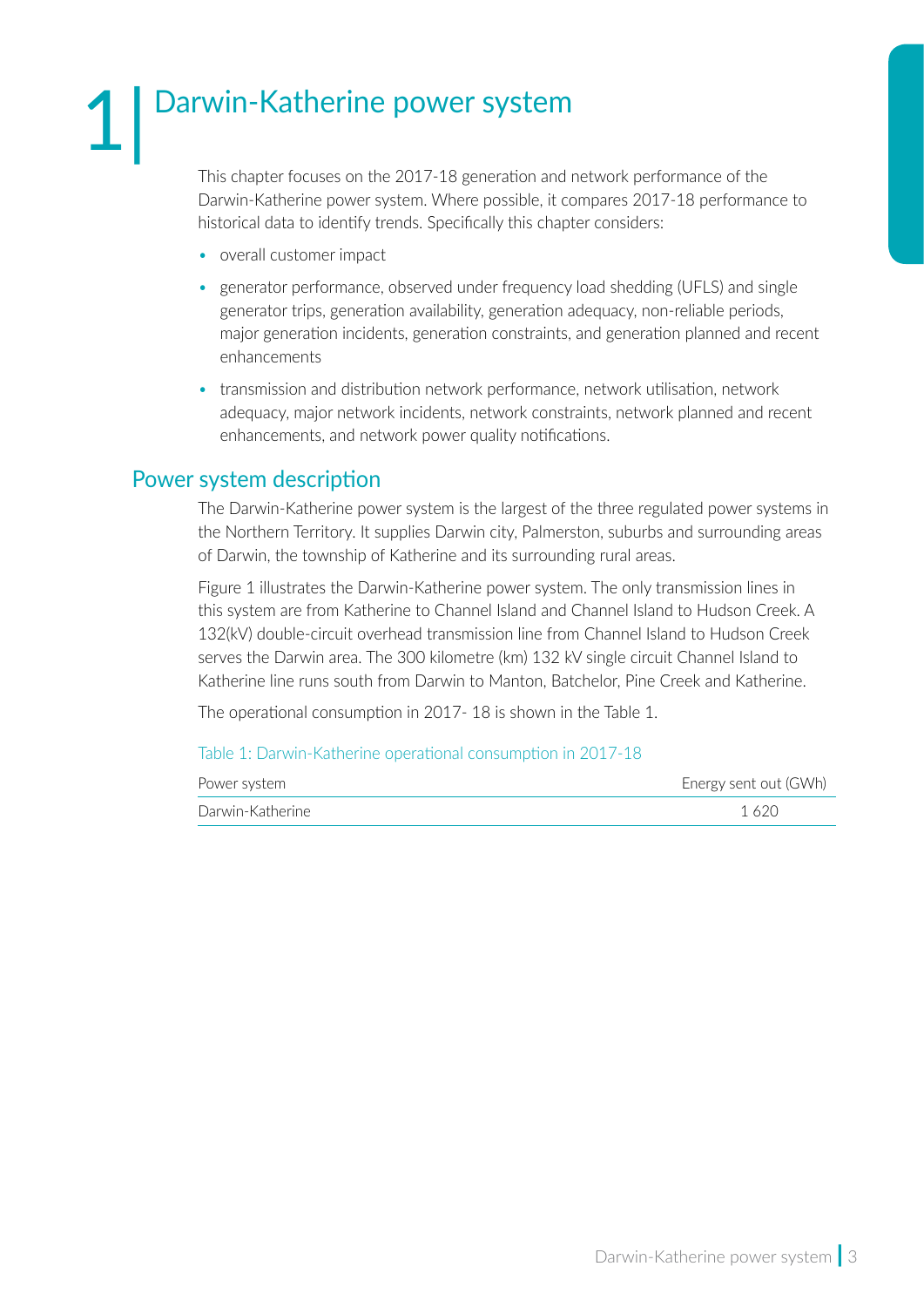#### <span id="page-11-0"></span>Figure 1: Darwin-Katherine power system



The total generation capacity in the Darwin-Katherine power system is around 476 megawatts (MW) across five power stations as summarised in Table 2. The fuel type of the generation units is made up of dual fuel (gas/diesel), gas only, heat recovery steam and landfill gas.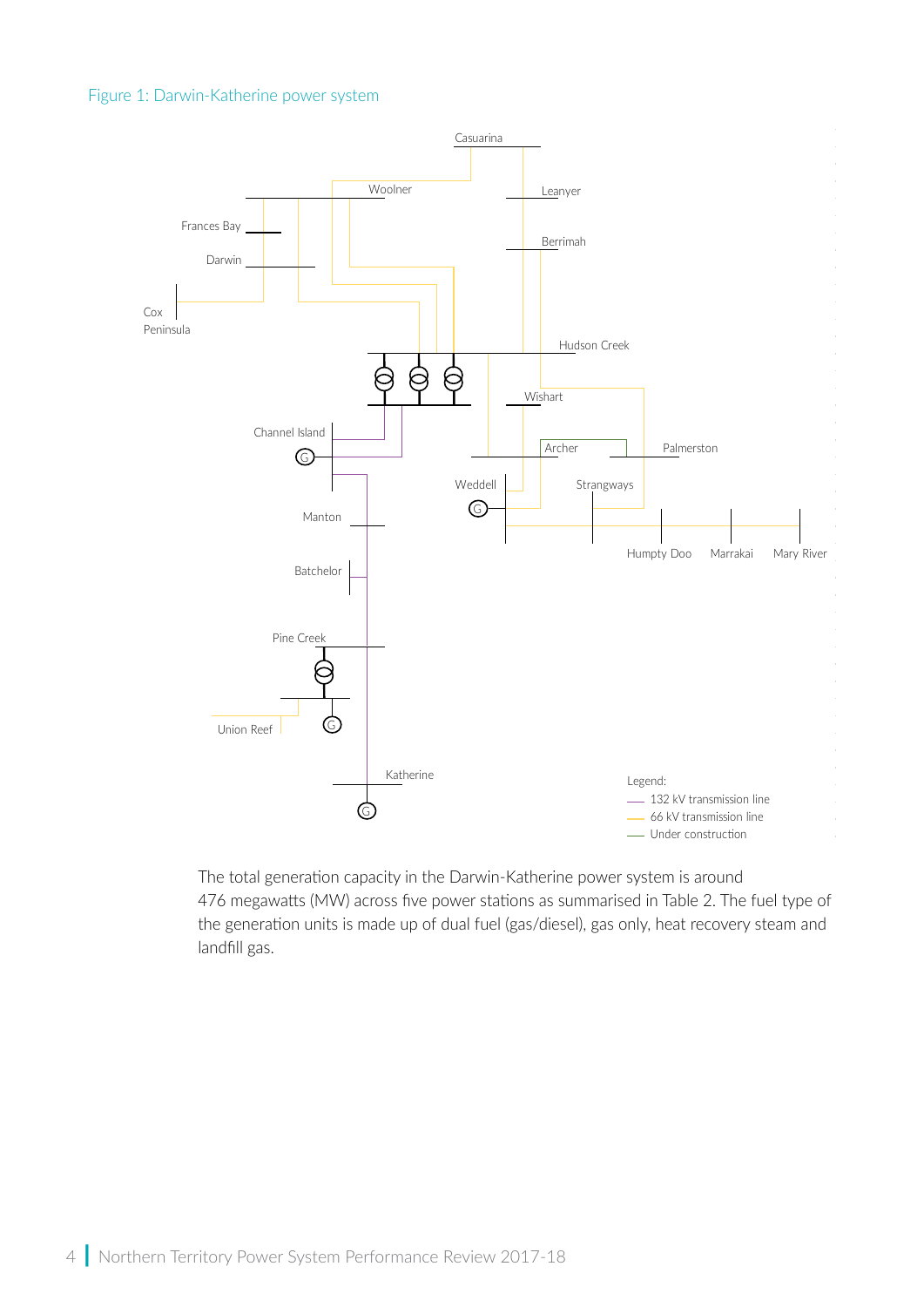<span id="page-12-0"></span>Table 2: Total generation capacity in Darwin-Katherine during 2017-181

| Power station           | (MW)             |
|-------------------------|------------------|
| Channel Island          | 310              |
| Weddell                 | 102 <sup>2</sup> |
| Katherine               | 36.5             |
| <b>EDL's Pine Creek</b> | 26.4             |
| Shoal Bay landfill      | 1.1              |
| Total Generation        | 476              |

1 Generation capacities provided are used in the Northern Territory Electricity Outlook Report. Capacity values can vary depending on the definition of capacity applied, such as nameplate, summer and winter capacity.

2 Weddell power station's normal operating capacity is 102MW. For short periods, the generators can be operated in 'sprint' mode, which increases the power station's capacity to 126MW. The 2016-17 Power System Review used the 'sprint' capacity, this has been revised for 2017-18 to the normal operating capacity.

[Figure 2](#page-12-1) shows almost 43 per cent of Darwin-Katherine power system generators are more than 30 years old.



<span id="page-12-1"></span>

The issues relating to the age of the generation fleet are discussed further in the Darwin-Katherine generator adequacy section later in this chapter.

# Overall customer impact

This section provides data related to the overall performance of the power system for the Darwin-Katherine region.

[Table 3](#page-13-1) shows the impact on customers from all incidents in the Darwin-Katherine region across the last three years.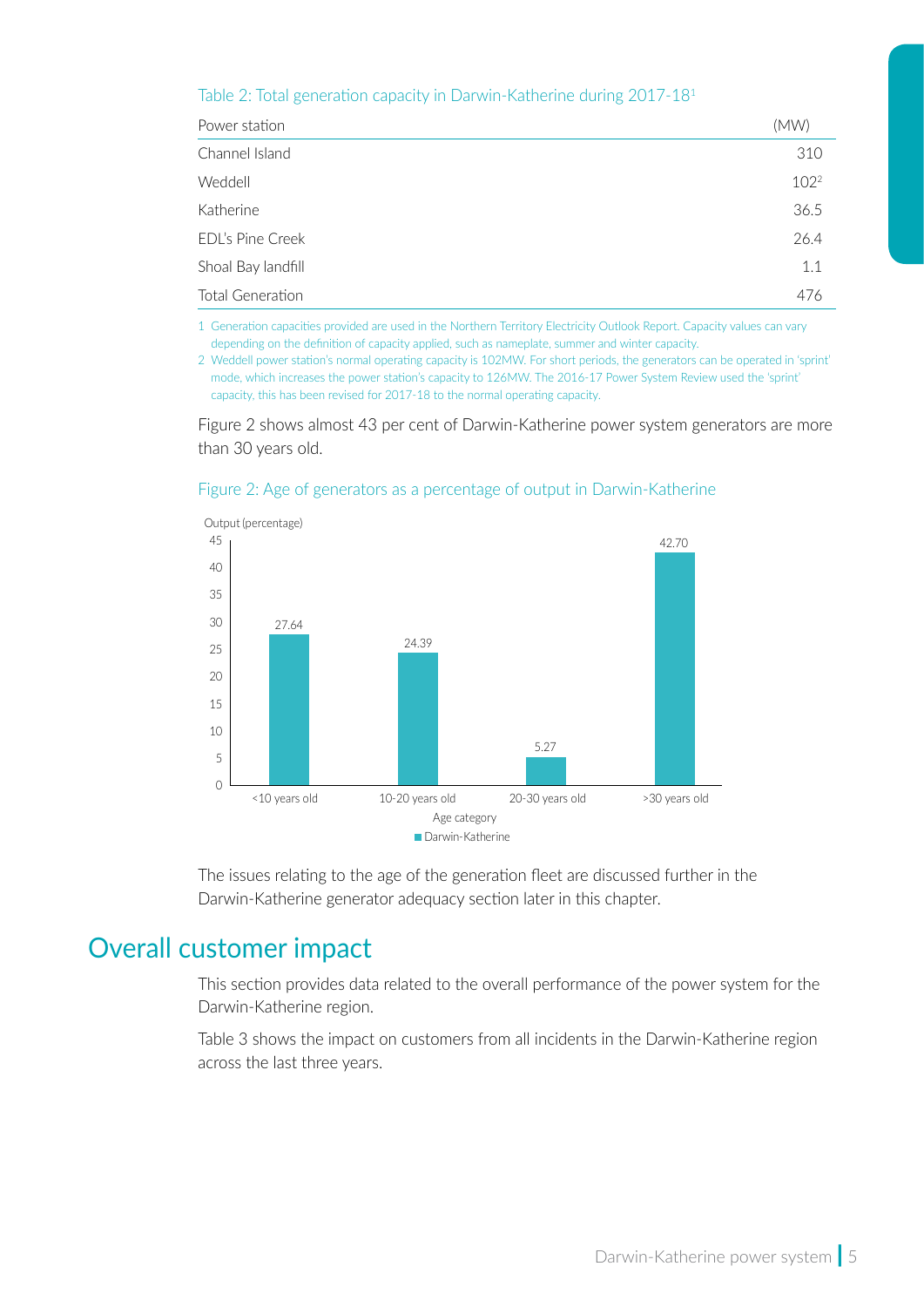|           |                                                                                          |                |          |                       | 2017-18<br>excluding |
|-----------|------------------------------------------------------------------------------------------|----------------|----------|-----------------------|----------------------|
|           |                                                                                          | 2015-161       | 2016-17  | 2017-18               | <b>TC Marcus</b>     |
| Darwin-   | Number of incidents                                                                      | 10             | 78       | 72                    | 71                   |
| Katherine | Customers impacted                                                                       | 70 310         | 131 976  | 138 268               | 111 368              |
|           | Total duration without supply<br>(minutes)                                               | 308            | 10853    | 28 539                | 10939                |
|           | Customer minutes without supply <sup>2</sup> 3 102 720 11 447 402 487 410 253 13 970 253 |                |          |                       |                      |
|           | Customer minutes without supply/<br>customer                                             | 45.5           | 169.3    | 6781.9                | 194.4                |
|           | System Blacks                                                                            |                |          |                       |                      |
|           | Region wide                                                                              | $\bigcap$      | $\Omega$ | $\Omega$              | $\Omega$             |
|           | Katherine island blacks                                                                  | 6              | 7        | 7                     | 7                    |
| Darwin    | Number of incidents                                                                      | $\overline{4}$ | 68       | 62                    |                      |
|           | Customers impacted                                                                       | 55 800         | 106 876  | 110423                |                      |
|           | Total duration (minutes)                                                                 | 175            | 10 269   | 27 5 3 3              |                      |
|           | Customer minutes without supply                                                          | 2 720 700      |          | 9 958 522 485 469 318 |                      |
|           | Customer minutes without supply/<br>customer                                             | 42.5           | 156.9    | 7193.5                |                      |
|           | Katherine Number of incidents                                                            | 6              | 10       | 10                    |                      |
|           | Customers impacted                                                                       | 14 5 10        | 25 100   | 27845                 |                      |
|           | Total duration (minutes)                                                                 | 133            | 584      | 1 0 0 6               |                      |
|           | Customer minutes without supply                                                          | 382 020        | 1488880  | 1 940 935             |                      |
|           | Customer minutes without supply/<br>customer                                             | 91.7           | 360.2    | 442.9                 |                      |

#### <span id="page-13-1"></span><span id="page-13-0"></span>Table 3: Customer minutes without supply for the Darwin-Katherine region

1 Minor incidents were first recorded in 2016-17. Therefore, any increase from 2015-16 to 2016-17 is in part explained by the inclusion of minor incidents.

2 Customer minutes without supply is calculated by multiplying the number of customers impacted by the duration of the incident (in minutes).

It is noted that customer minutes without supply in Darwin have significantly increased over the last three years from around 3 million to over 485 million. The large increase is almost solely due to the impact of Tropical Cyclone (TC) Marcus. Excluding TC Marcus, the result for 2017-18 resembles that for 2016-17.

# Generation

Overall generation within the Darwin-Katherine power system continues to perform within an acceptable band but with room for improvement. Those necessary improvements relate to:

- coordination of outages
- design and commissioning processes for system protection and communications
- condition monitoring.

These are discussed more throughout this chapter.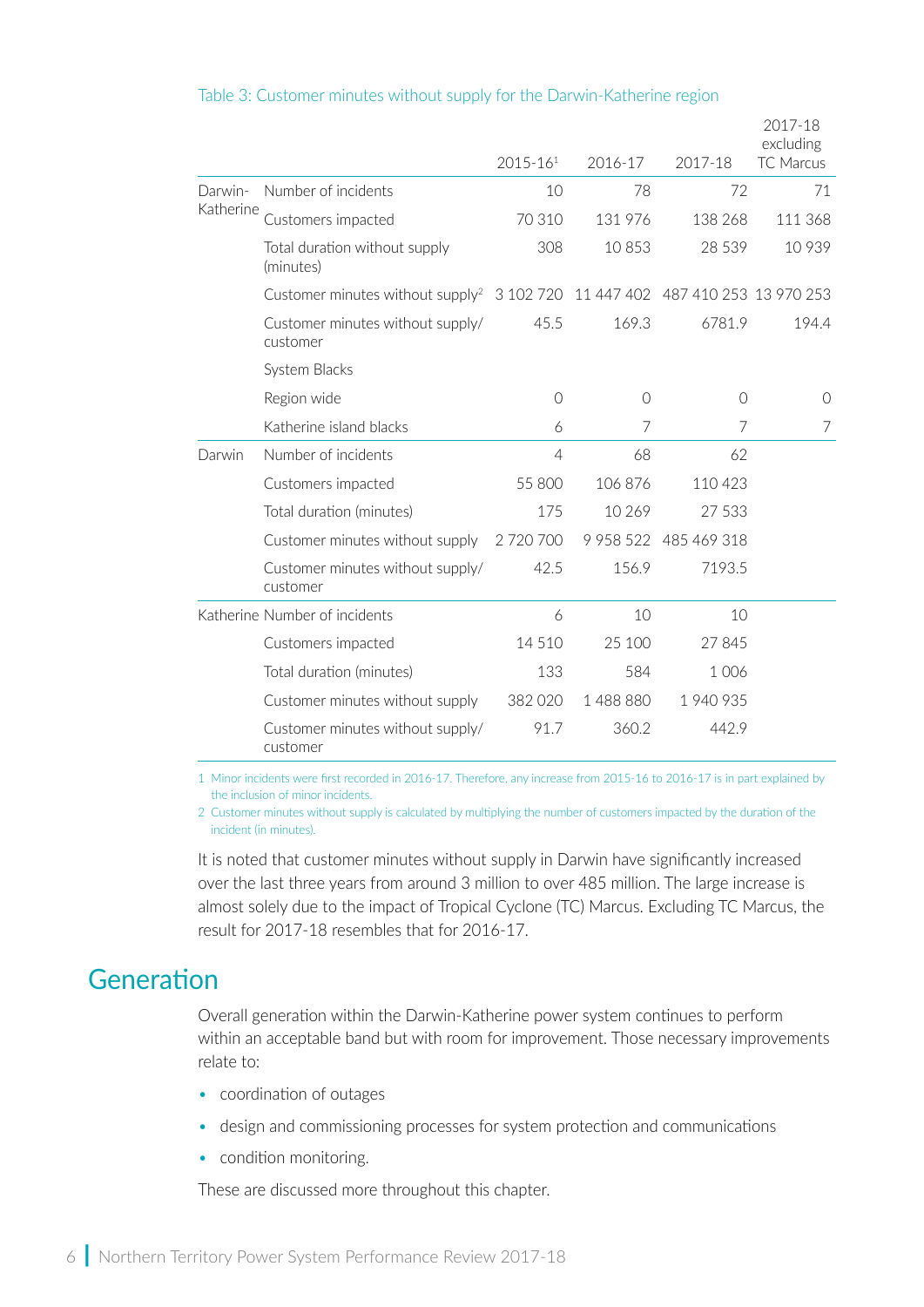# Generator performance

The Electricity Industry Performance Code (the Code) does not set targets for generation System Average Interruption Duration Index (SAIDI) and System Average Interruption Frequency Index (SAIFI) performance indicators. Historical performance is used to provide commentary on licensed generator's performance in 2017-18.

#### Darwin region

The generation service level for the Darwin region is shown using the SAIDI and SAIFI performance [\(Figure 3](#page-14-0)).

<span id="page-14-0"></span>



[Figure 3](#page-14-0) illustrates that for Darwin, SAIDI has been relatively stable since 2014-15.

SAIFI continues to sit in its new normal in contrast to the 10 years prior. Entura assesses this current level of performance to be satisfactory but observes it could be better with greater emphasis on performance and condition monitoring of generators.

The improvement to date has been mostly due to the change in the frequency control regime and in particular the UFLS changes. There are more changes to come in this area, with the transition to the new UFLS scheme all but complete. This should further remove the likelihood of load shedding occurring for single unit failures while also minimising the likelihood of over-tripping for severe incidents. The underlying cause of the poor performance leading up to 2009-10, specifically the frequency of generating unit trips, is still prevalent in the system. This is discussed in more detail under the observed UFLS and single generation trips section of this chapter.

#### Katherine region

Treating Katherine generation separately for the purposes of SAIDI and SAIFI does not appear to be a useful measure unless it is limited to those periods where Katherine operates as an island and all generation sources within that island are considered. Nonetheless, it is noted that 2017-18 performance appears to have deteriorated compared with typical levels over the last three to four years (see [Figure 4](#page-15-0)).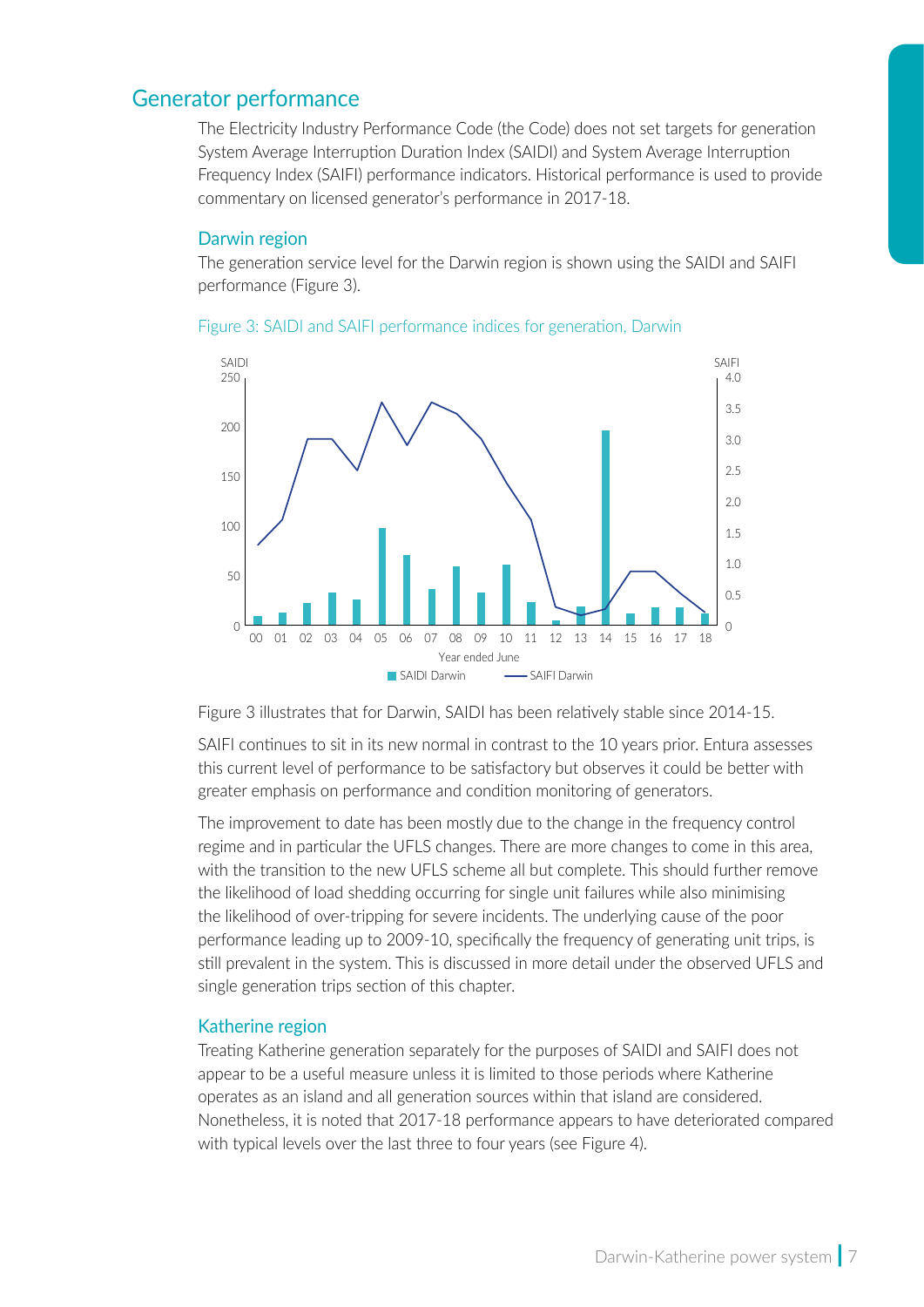

<span id="page-15-0"></span>

The poorer SAIDI result is indicative of a number of system black incidents that occurred in the region (Katherine island black) in 2017-18. These incidents are discussed further (major generation incidents section) in this chapter.

The SAIFI result compares favourably with the long-term mid-range level but is still worse than the last five years. With the long single circuit supply to Katherine, some variability in the SAIFI index is inevitable due to, among others, varying storm activity.

#### Observed UFLS and single generator trips

Darwin-Katherine customers have seen a significant reduction in UFLS from single generator trips, indicating a significant improvement in the effectiveness of managing these incidents. However, the number of generator trips is showing signs of increasing.

System Control's half-yearly reports, which are provided to the commission, show the annual rise in unit trips as summarised in [Figure 5](#page-15-1).



<span id="page-15-1"></span>Figure 5: Darwin-Katherine single generator trips versus UFLS (due to single generator trips)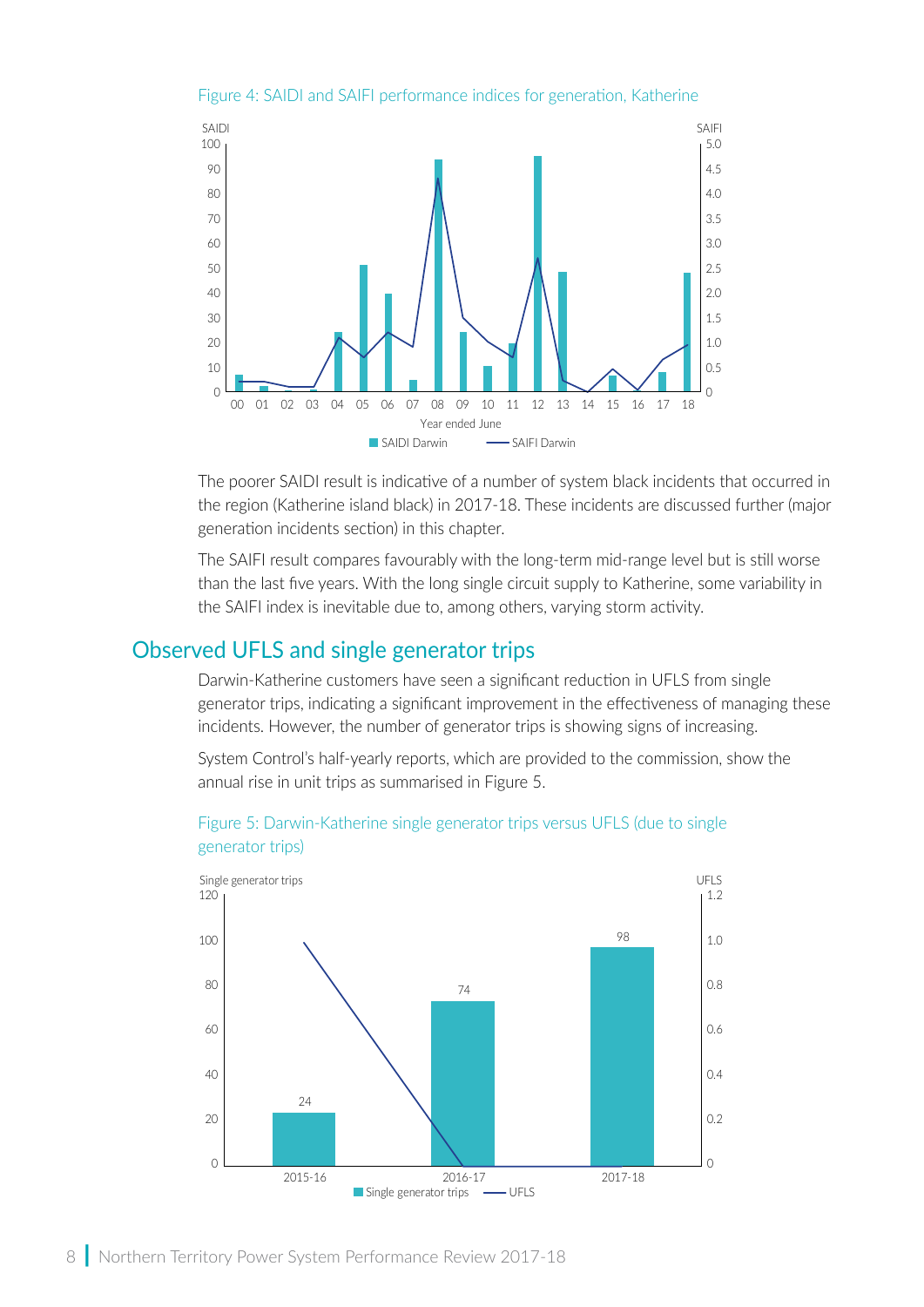While some variation will occur due to weather and network factors, the 98 trips in the 2017-18 period is far more than for each of the preceding years. The number of single unit trips may represent an unacceptable lack of robustness in the generation fleet. While Entura previously observed improvement in the reliability of the fleet, these gains appear to have been eroded. From a customer perspective, it is noted these single unit trips have not resulted in loss of supply. The adjustments to the early stages of the UFLS and the increased allowance for frequency support from the generating units appear to be effective in reducing and, for now, eliminating the need for UFLS on single unit trips.

System Control also provide the statistics relating to the time between single unit trips. These are shown in [Figure 6.](#page-16-0)



#### <span id="page-16-0"></span>Figure 6: Time between single unit trips in Darwin-Katherine

The data shows single unit trips occur in clusters with the most common interval between trips being less than one day. These statistics show it is rare for the system to operate for a week without a unit trip. Entura is concerned this shows external factors may not be being managed appropriately. The cause of these trips should also be reported to enable better scrutiny of the plant performance. Subsequently, the commission will request System Control to include a brief description of the cause of single generator trips in their half-yearly reporting to the commission.

## Generation availability

#### Availability factor

The overall availability of the generators showed a slight decline in 2017-18 over the previous period (see [Figure 7\)](#page-17-0). Entura observes that perhaps the 2016-17 year was an unusually good year for the Weddell power station and 2017-18 is more consistent with the 'normal' performance.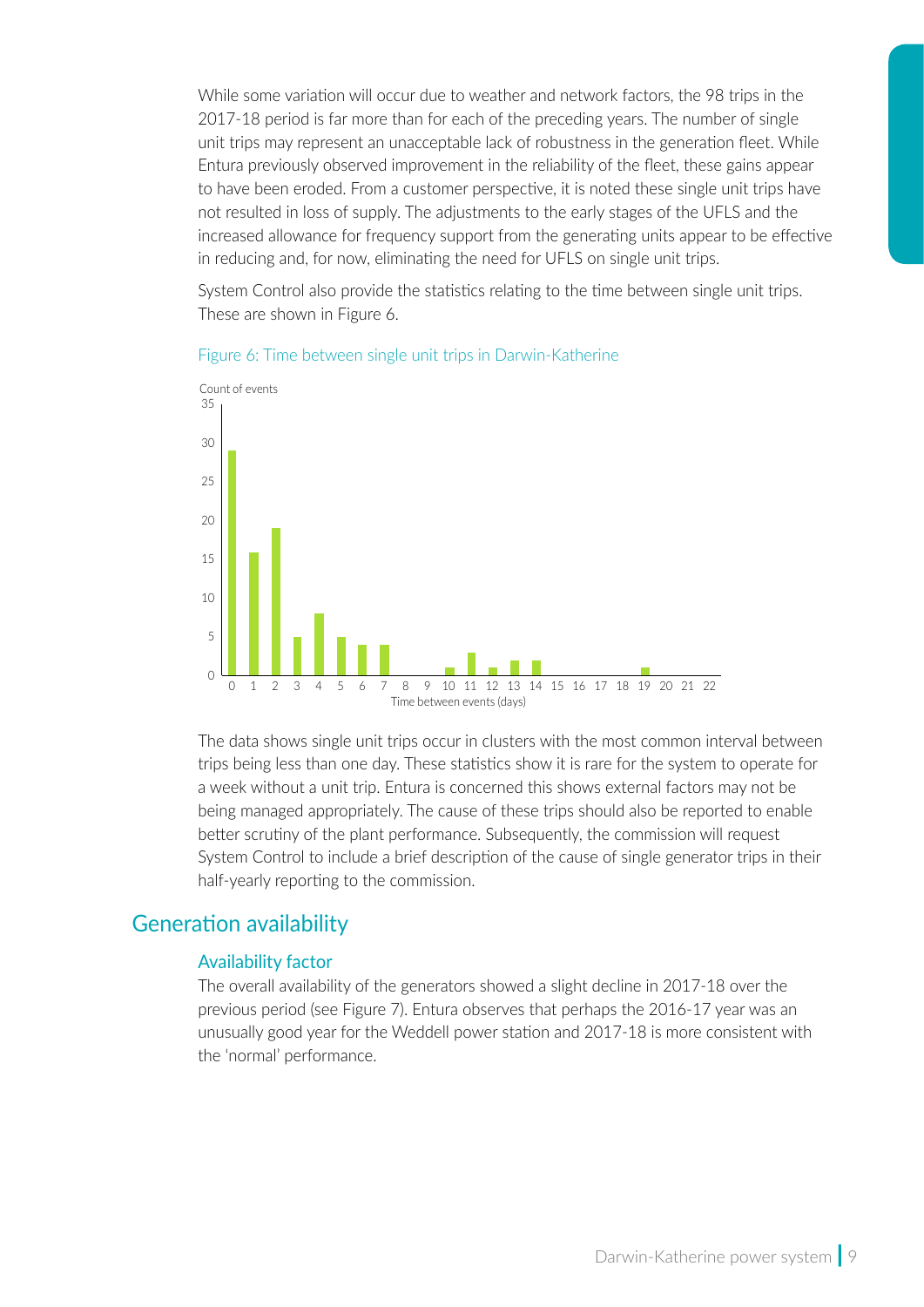

<span id="page-17-0"></span>Figure 7: Capacity weighted average availability factor for Darwin-Katherine generating units

It is noted that overall availability and unplanned availability track within a 2 per cent band. The stable performance of Channel Island, the largest power station, limits the effect of the smaller power stations on the overall result.

<span id="page-17-1"></span>[Figure 8](#page-17-1) shows the availability factor for the individual Darwin-Katherine power stations.





1 No data for Pine Creek until 2016-17 as this is when it became a licensee.

The low availability factor of the Pine Creek power station generators links to the overall system performance as evidenced by its impact on the major incidents in the Katherine region (discussed in the Darwin-Katherine generation incidents section). While the unit availability may not be the direct cause of the incidents, the failure of the network controls or the units themselves has led to forced outages and loss of customer supply.

#### Forced outage factor

As discussed in the Darwin-Katherine observed UFLS and single generation trips section, the Darwin-Katherine generators as a whole suffered many more trips in 2017-18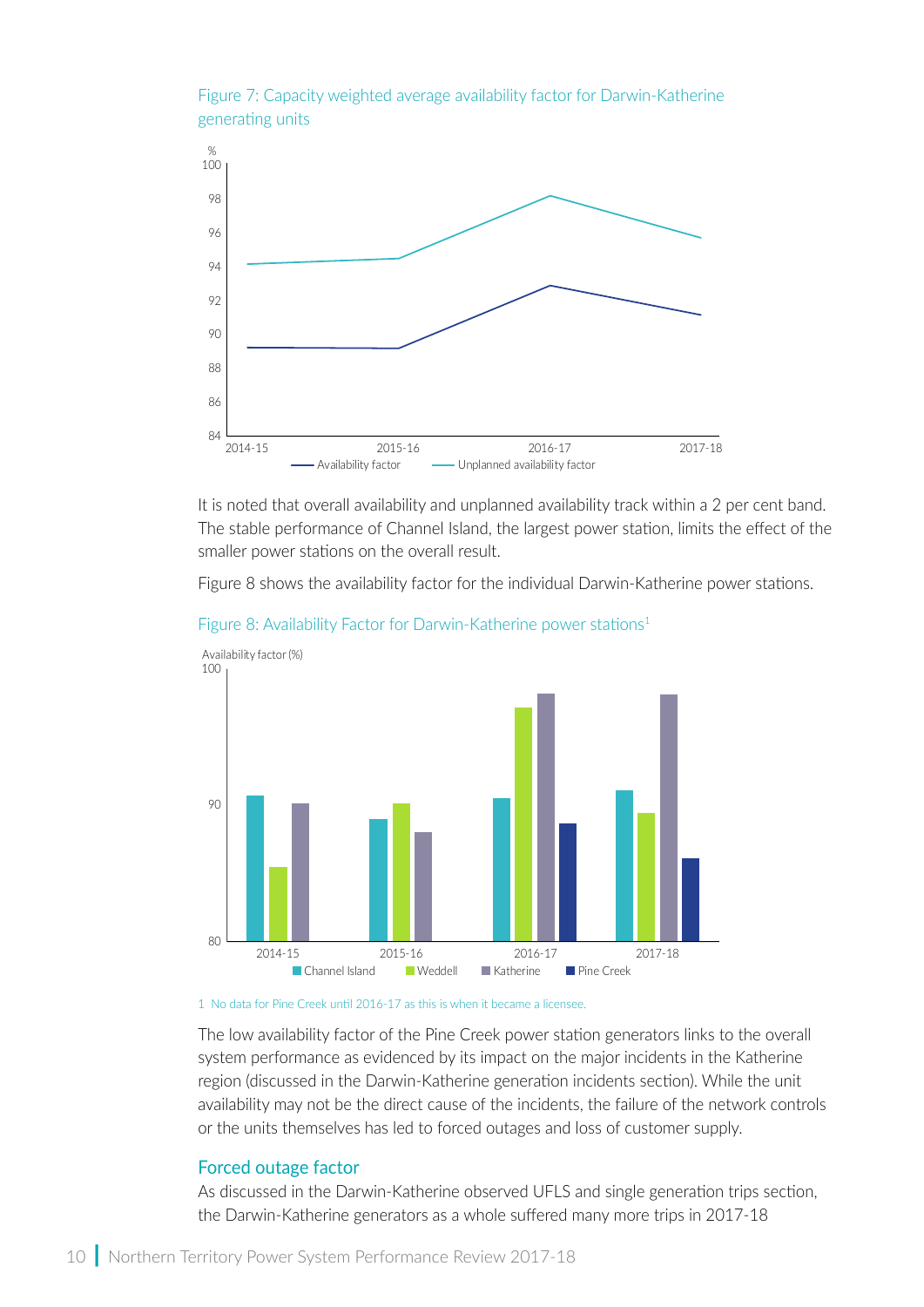<span id="page-18-0"></span>compared to 2016-17. This is reflected in the combined forced outage factor more than doubling from the previous period (see [Figure 9](#page-18-0)).





As illustrated in Figure 9, the unusually good result in 2016-17 was followed by a result closer to the trend in 2017-18. However, if the breakdown across the power stations is considered, it would seem 2017-18 is not in fact typical. Remembering that Channel Island power station has a large influence on the overall result, the continued good performance of its units is being undermined by the poor performance at Weddell power station and to a lesser extent Pine Creek power station.

[Figure 10](#page-18-1) shows the forced outage factor for the four main power stations in the Darwin-Katherine region. The doubling in the overall factor masks the much more serious reduction in availability of Weddell and Pine Creek power stations due to the size of these stations relative to that of Channel Island power station.

This reduced performance at Weddell and Pine Creek power stations relates to a number of major forced outages.

<span id="page-18-1"></span>

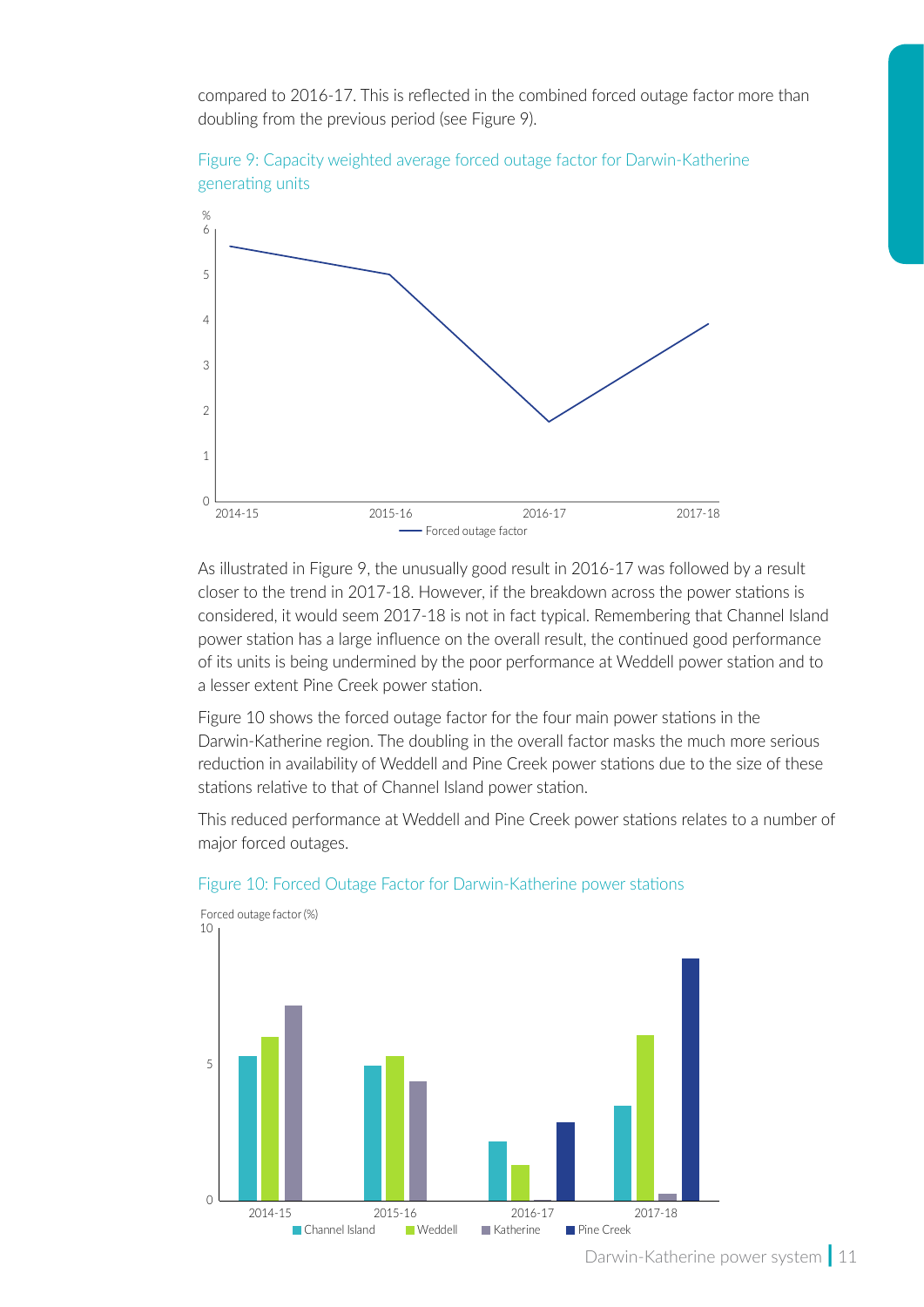Entura remains concerned with this aspect of the generation assessment results. The data indicates an inconsistency in the management of the generating units and this is having an impact on their usefulness in ensuring supply adequacy. While there remains significant margin for generator-forced outages (see the next section) within the requirements of peak demand, the unreliability and increased system risk from high forced outage rates will affect the efficiency of supply and customer experience. This result contributes to Entura's finding with respect to the need for improved performance and condition monitoring of generators.

#### Performance and condition monitoring

A number of the major power system incidents relating to generation were the result of incorrect operation of generation plant or controls. The link between condition monitoring, preventative maintenance and improved machine availability is of interest. Other jurisdictions would treat these aspects of plant ownership and operation as a priority, recognising it is part of good electricity industry practice.

It is acknowledged there is a trade-off whereby too much maintenance or condition monitoring is costly and reduces overall availability. However, with too little, forced outage rates increase and the ability to plan the generation input to the system diminishes. Achieving an appropriate level should lead to a more robust and lower cost of supply.

On this basis, the commission will seek input from generation licence holders as to an appropriate level of reporting regarding this aspect of asset operation and management as part of the commission's review of the Code. This should improve the ability of the commission to identify and where necessary highlight issues as part of its annual performance reporting. This cooperative approach will ensure confidence that generators are working to manage the risk of generating unit trips to an acceptable level.

# Generation adequacy

The Darwin-Katherine region continues to have an abundance of installed generation capacity, which is sufficient if not over-supplied.

[Figure 11](#page-20-0) shows the N-X assessment of generation adequacy, where each step along the x-axis shows the loss of a generator. Prior to the structural separation of PWC, the commission maintained an N-2 benchmark for planning purposes. This was extended during the Channel Island life extension works.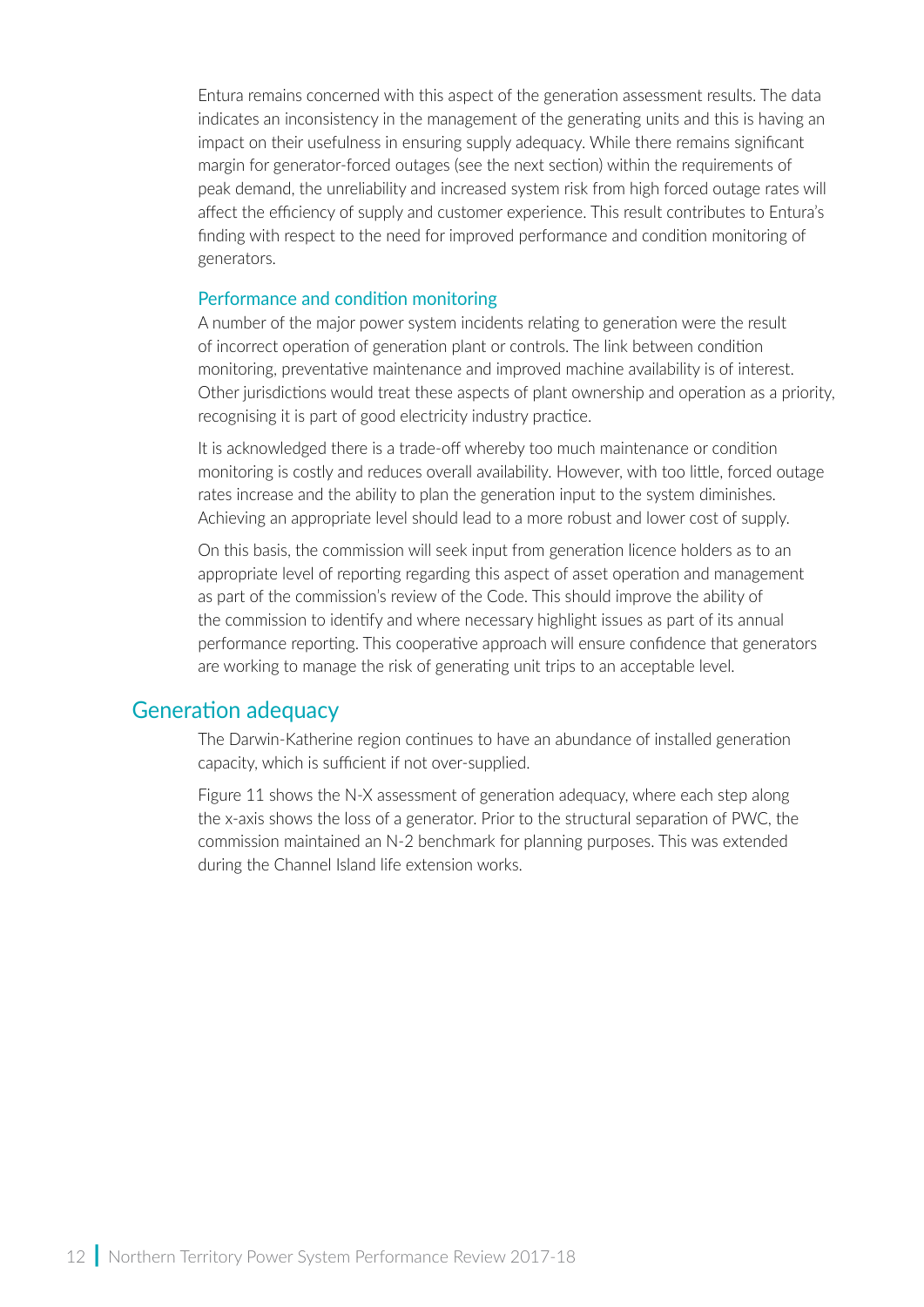

#### <span id="page-20-0"></span>Figure 11: N–X exposure in Darwin-Katherine in 2017-18 under base scenario

The operational flexibility this over supply of generation capacity provides means even though, as shown in the previous section, some units continue to have high forced outage rates, this does not necessarily flow on to affect customers. However, the current level of surplus suggests an inefficient level of installed capacity, which likely translates to higher costs of electricity supply.

The forward-looking assessment, included in the commission's Northern Territory Electricity Outlook Report (NTEOR) is a better indicator of overall generation adequacy than this simplistic analysis. This is because that analysis combines the forced outage rates across the fleet and can identify periods of low supply margin.

Entura considers the age of the generation fleet to be the biggest challenge to adequacy in the future. This is supported by the commission's NTEOR which highlights reliability concerns around 2026-27.

# Non-reliable periods

Entura observes the length of time the Darwin-Katherine region is under a non-reliable notice has grown across the three available reporting periods. It is of further concern that this is due mostly to generation. In fact, in the 2017-18 year, all non-reliable periods were due to generation.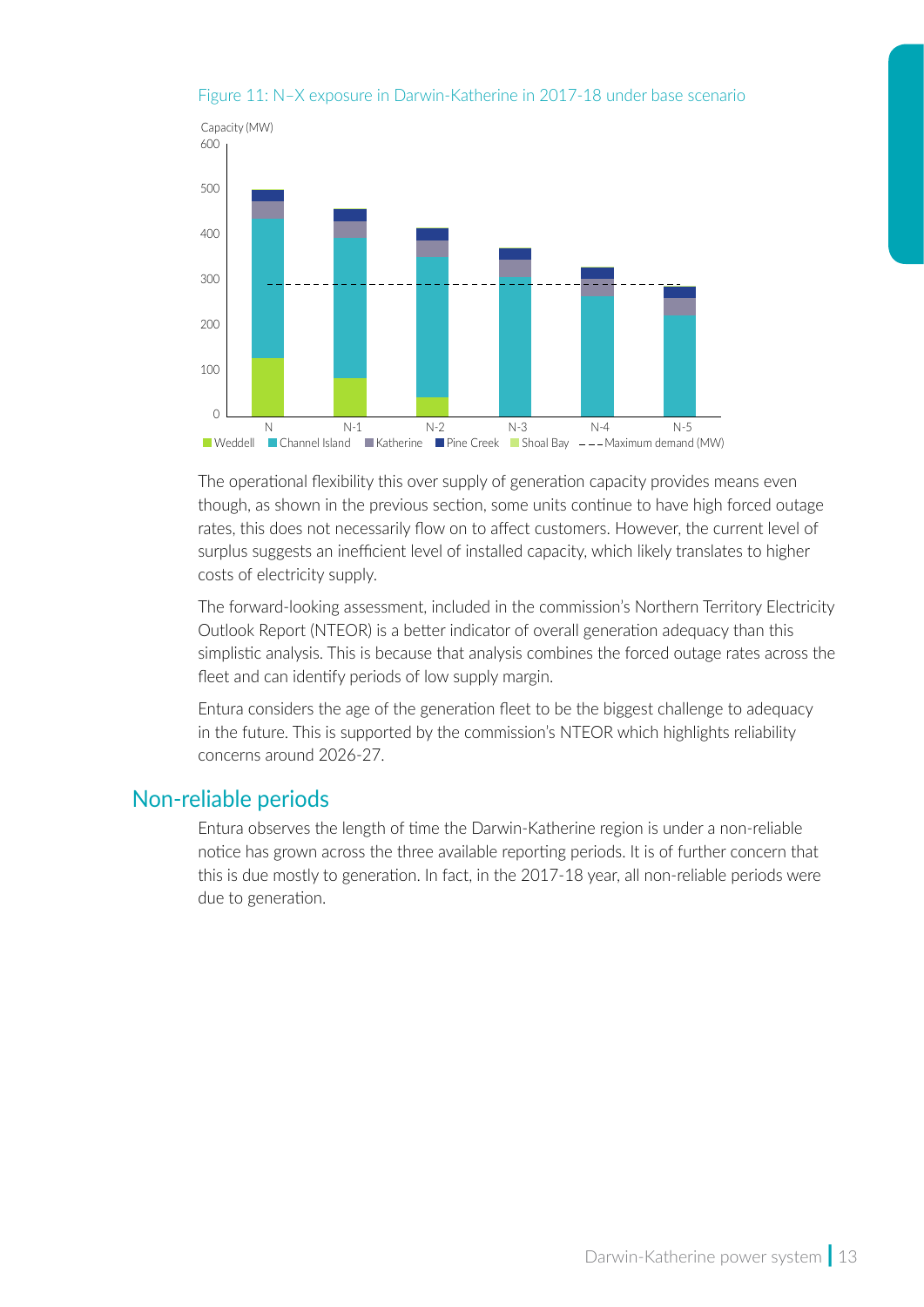

#### Figure 12: Non-reliable periods for generators in Darwin-Katherine

While Entura accepts more notices may actually be a positive step as System Control is becoming more adept at identifying periods of non-reliability, the trend is not encouraging.

Scrutiny of the non-reliable notices suggests many of the non-reliable periods caused by generation are due to planned maintenance activities. This appears to suggest poor coordination between the needs of the system and ongoing maintenance imperatives of the generating units. This is supported by the commission's NTEOR which forecasts supply concerns arising from planned maintenance at high summer demand periods. Both PWC and TGen have indicated to the commission that a level of co-ordination exists for outages on a short-term (days), medium-term (months) and long-term (up to five years) horizon. PWC agree with Entura that the increase in non-reliable periods is in part due to increased monitoring. PWC and TGen both agree that there has been an increase in generation outages, which include planned outages for major works, such as a recent node reconfiguration at Channel Island power station.

PWC has advised the commission that it plans to commence a review of its outage coordination processes in early 2019-20 with the intended outcome to be streamlined and updated processes that will allow for the automation of outage co-ordination. Further, in parallel, PWC has stated there will be development of a more robust operating protocol which is intended to influence the level and detail of communication between PWC and outage planners.

### Generation incidents

There were six major generation incidents in the Darwin-Katherine system, which are summarised in [Table 4.](#page-22-0)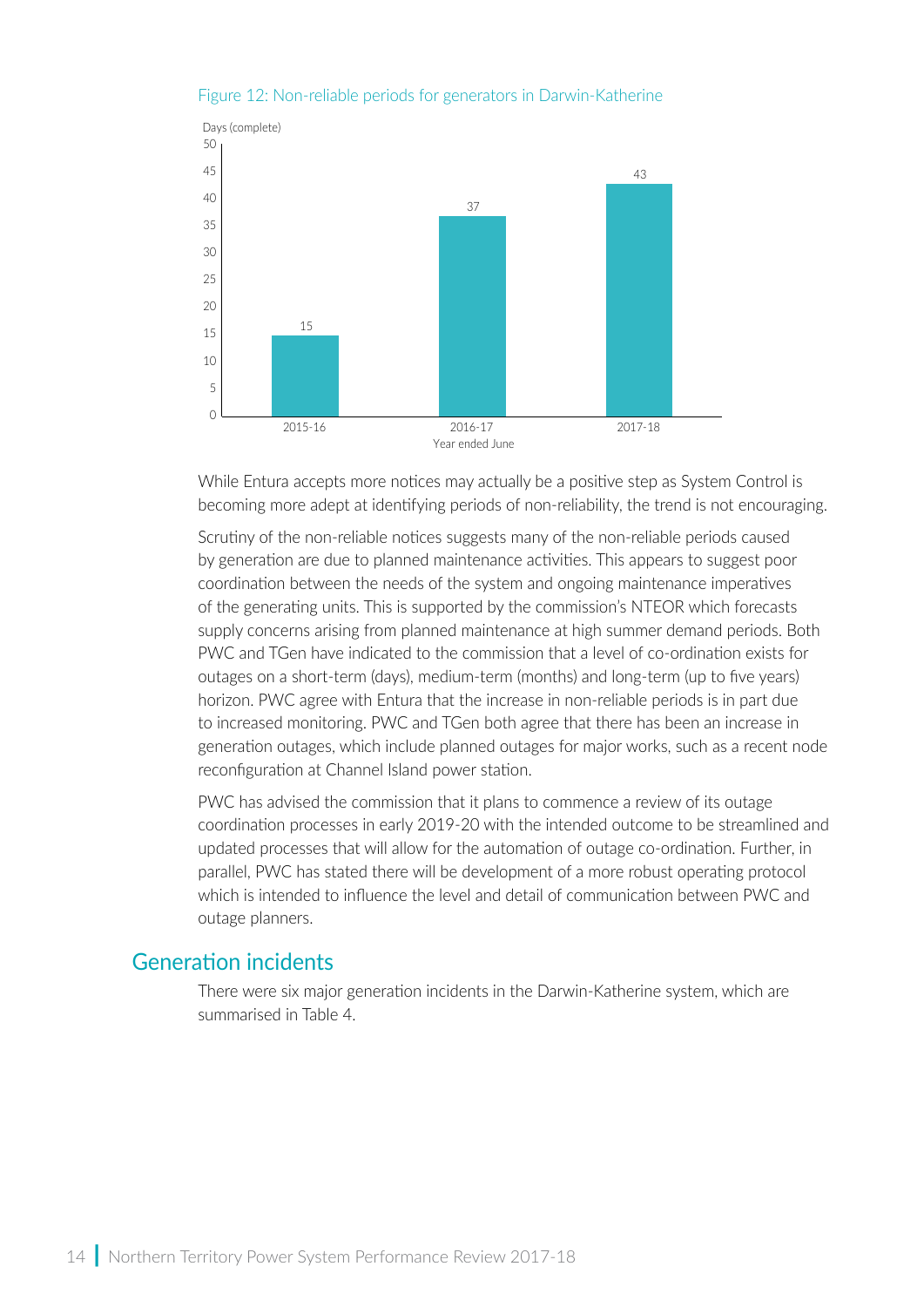#### <span id="page-22-0"></span>Table 4: Darwin-Katherine generation incident summary

| ID | Date of<br>incident    | Description                                                | Cause                                                                               | UFLS/black                           | Incident<br>duration | Customer<br>minutes<br>(minutes) without supply |
|----|------------------------|------------------------------------------------------------|-------------------------------------------------------------------------------------|--------------------------------------|----------------------|-------------------------------------------------|
| 1  |                        | 3 trip - 132kV<br>separation                               | 05-Sep-2017 CIPS 132kV bus Error in undertaking Pine Creek and<br>injection testing | Katherine                            | 221                  | 1032070                                         |
| 2  |                        | tripped                                                    | 01-Nov-2017 Katherine unit 4 Incorrect mode of<br>operation K4                      | Katherine $-$<br>UFLS Stage 2        | 14                   | 28 840                                          |
| 3  |                        | 22-Nov-2017 KPS unit 1 and<br>Pine Creek<br>unit 1 tripped | Secondary systems<br>errors                                                         | Pine Creek<br>and Katherine<br>black | 16                   | 68 160                                          |
| 4  |                        | 04-Dec-2017 Channel Island<br>unit 9, C9                   | Unauthorised<br>testing of<br>generation plant                                      |                                      | 0                    | $\left( \right)$                                |
| 5  | 08-Jan-2018            | Weddell unit 1<br>and 2 tripped                            | Equipment failure<br>(failure of water<br>bath heaters)                             | DK UFLS stage<br>2B                  | 62                   | 781 200                                         |
| 6  | 01-Mar-2018 C8 tripped | - equipment<br>failure                                     | Protection settings<br>(failure of the RTD<br>input card)                           | <b>UFLS</b><br>malfunction           | 5                    | 5750                                            |

The incidents fall into three categories, namely testing errors, secondary system failures and auxiliary plant failure.

#### Testing errors

Incidents 1 and 4 fall into this category.

It is Entura's opinion that testing errors are almost inevitable, therefore they must be managed.

It is observed, based on the incident reports, the approval of test plans and procedures, and their coordination through generation dispatch changes or changes to the timing of tests to reduce the risk to customers was deficient in both incidents. Fortunately only one of these incidents led to a loss of supply to customers.

This category accounts for 54 per cent of the customer minutes without supply due to major generation incidents from 2017-18.

#### Secondary system failures

Incidents 2, 3 and 6 fall into this category.

Incidents 2 and 3 are a repeat of the same issue, being the controls between Katherine and Pine Creek power stations appearing not to have been tested fully, or possibly there were failures in signalling. Regardless, there appears to be a need to increase the rigour of commissioning and planning to which supervisory control and data acquisition (SCADA)-based controls that have a direct impact on system security are subjected.

Incident 6 is an equipment failure made worse by an incorrect setting of an UFLS relay.

This category accounts for five per cent of the customer minutes without supply due to major generation incidents from 2017-18.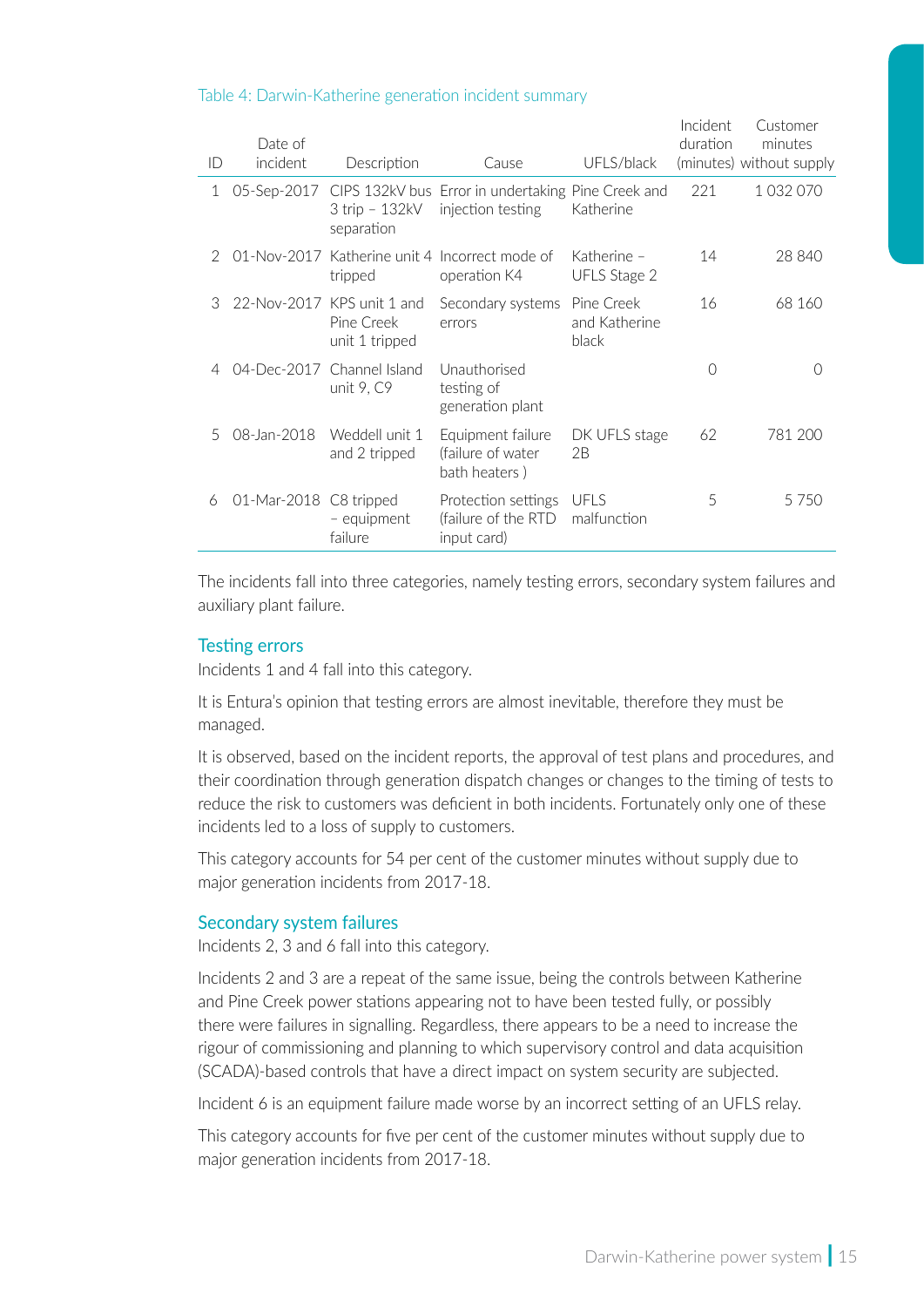#### Auxiliary plant failure

Incident 5 falls into this category.

Incident 5 appears to be a single point of failure leading to two generators tripping. This was only the case because another unmonitored piece of plant had failed. This unseen plant vulnerability compromised the robustness of the two generators.

These types of issues are of great concern. It can be seen in the Darwin-Katherine observed UFLS and single generator trips section that the reliability of the generating units is questionable with around two generator trips a week on average. This may be a symptom of poor condition monitoring. Poor condition monitoring certainly led to incident 5 being more severe than it would be normally.

This category accounts for 41 per cent of the customer minutes without supply due to generation incidents from 2017-18. This issue is discussed further earlier in this chapter.

#### Impact of incidents

The great transformation in the Darwin-Katherine region has been the reduction in UFLS incidents. This is mainly due to the changes in philosophy around spinning reserve allocation and management. [Figure 13](#page-23-0) shows this decline.



<span id="page-23-0"></span>

However, while the number of UFLS incidents decreased, the time to restore customers increased slightly [\(Table 5\)](#page-24-0).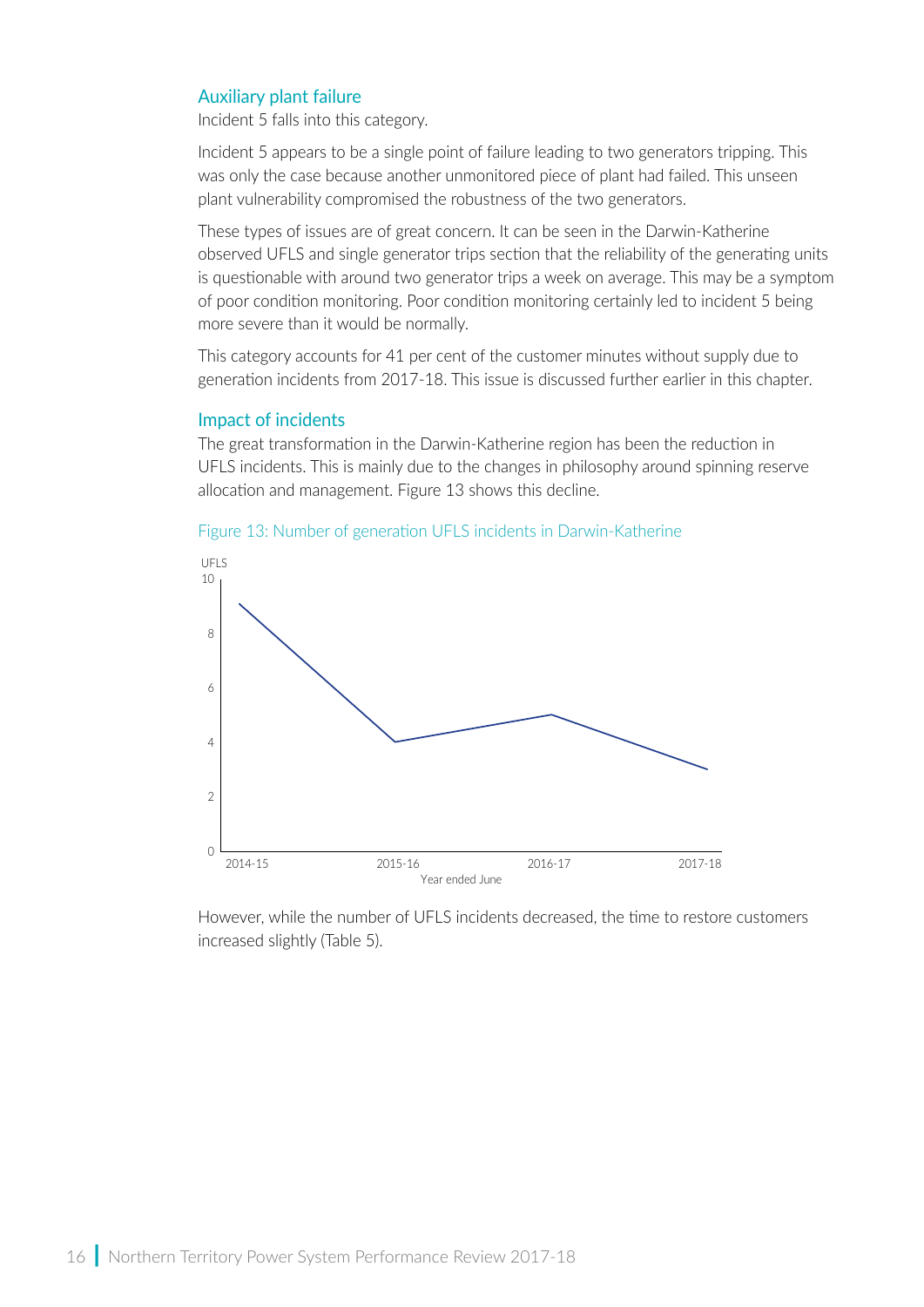|                                          | 2015-16   | 2016-17 | 2017-18          |
|------------------------------------------|-----------|---------|------------------|
| Number of incidents                      | 3         | 5       | 6                |
| Customers impacted                       | 49 300    | 34 170  | 24 740           |
| Total duration (minutes)                 | 156       | 237     | 318              |
| Customer minutes without supply          | 2 597 200 | 1691070 | 1916020          |
| Customer minutes without supply/customer | 39.1      | 24.8    | 28.3             |
| System blacks                            |           |         |                  |
| Number                                   | $\Omega$  | 0       | $\left( \right)$ |
| Katherine island blacks                  | $\Omega$  | 2       | 2                |

<span id="page-24-0"></span>Table 5: Customer minutes without supply (generation incidents) for Darwin-Katherine

1 Customer minutes without supply is calculated by multiplying the number of customers impacted by the duration of the incident (in minutes).

The overall result in terms of customer minutes without supply per customer is around half an hour for 2017-18. It should be noted this is only the generation portion of the incidents. It is Entura's opinion this performance is acceptable from a customer perspective.

## Generation constraints

Table 6 summarises the generation constraints in the Darwin-Katherine region.

|              | Constraint<br>description                   | Applied to                                        | Limit                                           | System<br>condition                                         | Comments                                                                                                                                                                    |
|--------------|---------------------------------------------|---------------------------------------------------|-------------------------------------------------|-------------------------------------------------------------|-----------------------------------------------------------------------------------------------------------------------------------------------------------------------------|
| $\mathbf{1}$ | C8/C9<br>maximum<br>output<br>constraint    | units C8 and<br>C9                                |                                                 | above 180 MW a C8 or C9 trip                                | Channel Island 35 MW each System demand Prevent UFLS operation from                                                                                                         |
| 2            | C8/C9<br>maximum<br>output<br>constraint    | units C8 and<br>C9                                |                                                 | below 180 MW a C8 or C9 trip                                | Channel Island 30 MW each System demand Prevent UFLS operation from                                                                                                         |
| 3            | C4/C5/C6<br>maximum<br>output<br>constraint | Channel Island Combined<br>units C4, C5<br>and C6 | output less<br>than 75 %<br>of system<br>demand | In practice this<br>limit applies at<br>low demand<br>times | Controls rate of change<br>of frequency to within<br>the technical envelope<br>of the UFLS scheme so<br>simultaneous loss of C4/C5/<br>C6 does not lead to system<br>black. |

The lack of inertia on units other than the older frame 6 machines at Channel Island power station and the limited governor response of the other units make frequency management in the region difficult. Accordingly, System Control have put in place the above constraints to limit the contingency size of the largest credible generation incident to limit the rate of change of frequency (RoCoF). RoCoF is proportional to the incident's size and inversely proportional to the system inertia. That is, a large incident on a low inertia 'light' system has a higher level of RoCoF than a smaller incident with the same inertia or the same incident with a higher 'heavier' inertia. RoCoF must be managed to ensure secondary controls such as UFLS can operate fast enough to maintain frequency within the frequency standard.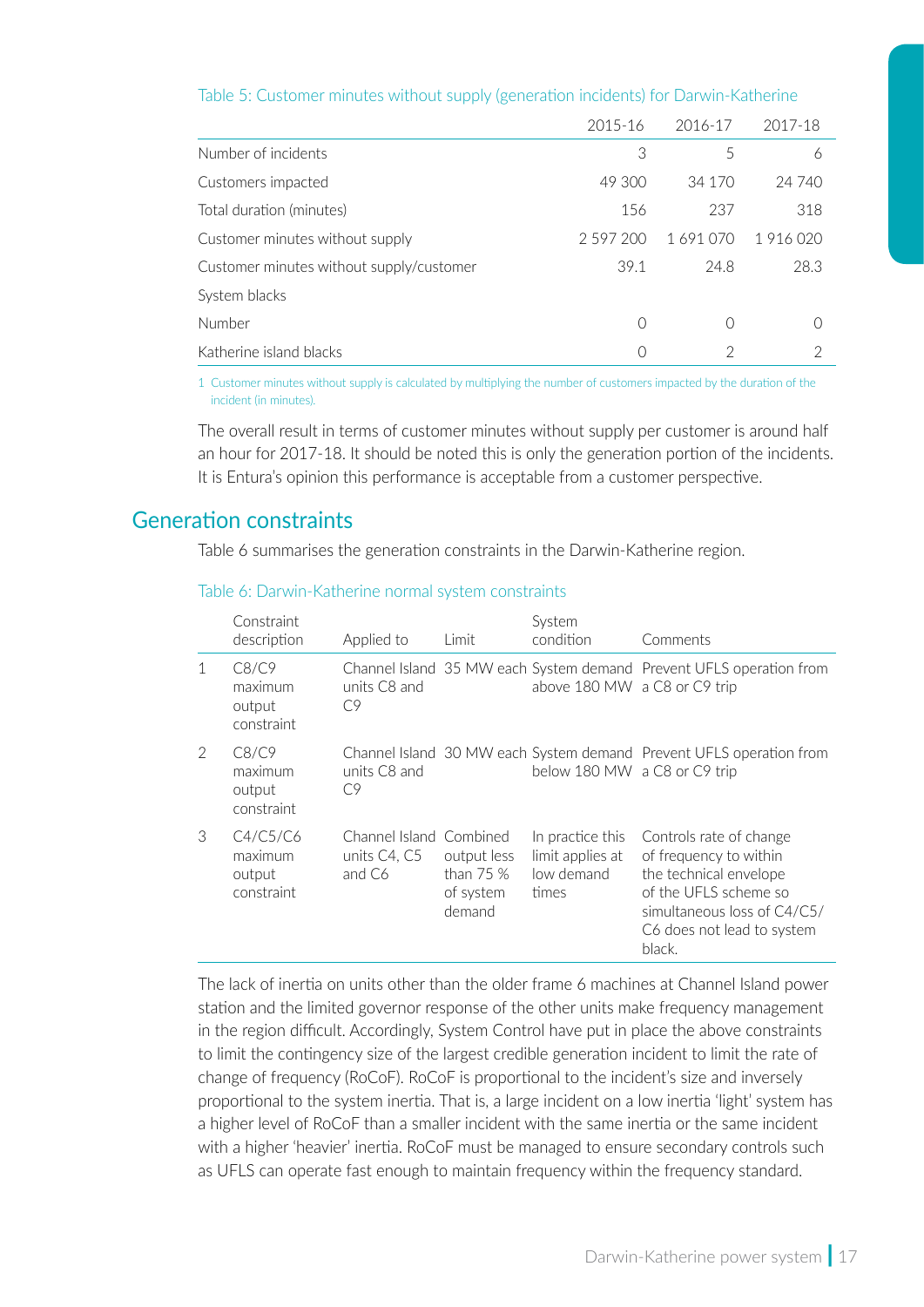These constraints lead to some degree of inefficiency in the dispatch of generation in the Darwin-Katherine region. Larger spinning reserve margins or faster governor response would likely allow the first two constraints to be lifted.

A switching rearrangement in the Channel Island substation (completed in the second half of 2018) has reduced the impact of the C4/C5/C6 units. Prior to this work, a single fault could remove all three units. Even under a switching rearrangement, it would still be the case that a single fault could remove half the output of the C4/C5/C6 combined cycle combination. This would be a slower incident that could be more easily managed by spinning reserve. It is noted that System Control plan to reassess the constraint in the first half of 2019.

# Planned and recent enhancements

While there are a number of licence applications for new generation in the Darwin-Katherine region, none has come on-line in 2017-18, and it is unlikely that any additional generation will be added in 2018-19.

The Darwin-Katherine region remains a challenging place for new generation to connect. Three contributing factors are worth noting:

- The large existing installed capacity this is discussed in the generation adequacy section of this chapter.
- Network topology to some extent, this is linked to the fault level and frequency control issue, especially for intending renewable connections. However, the network topology of the Darwin-Katherine system, as shown in [Figure 1,](#page-11-0) consists of the population centres of Darwin and Katherine with a single 132kV line connecting the two centres. The electricity transfer on the line has traditionally flowed in a southern direction to Katherine. The single line has no network redundancy and this vulnerability in the system, to date, only impacted customers south of Darwin.
- Fault level and frequency control this relates to the nature of the PV inverters themselves as well as the likely location of large-scale solar PV (the majority of proposed generators are large-scale solar PV) and the network impacts on frequency and fault level management. PV invertors do not provide system strength or inertia, therefore in isolation PV invertors are limited in their ability to control significant system frequency variations. There are a number of factors that make connecting to the single transmission line between Darwin and Katherine attractive to new entrants, these include among others surplus network capacity, availability of economically viable land and greater solar irradiance. Significant generation connecting to the single 132 kV line is likely to reverse the electricity transfer on the line to a northern direction towards Darwin. Subsequently, this will introduce a contingency for Darwin customers related to the loss of the line. This contingency would initially be covered under normal spinning reserve arrangements. However, a point would come where the generation capacity on the line would not be covered by the current spinning reserve margin, which would result in increased risk, a need to change ancillary services requirements or curtailment of generation on the line.

#### Design and commissioning processes

A number of system incidents appear to have arisen because equipment has failed to operate as designed or its design has failed to take into account certain operational requirements. The best examples of this are: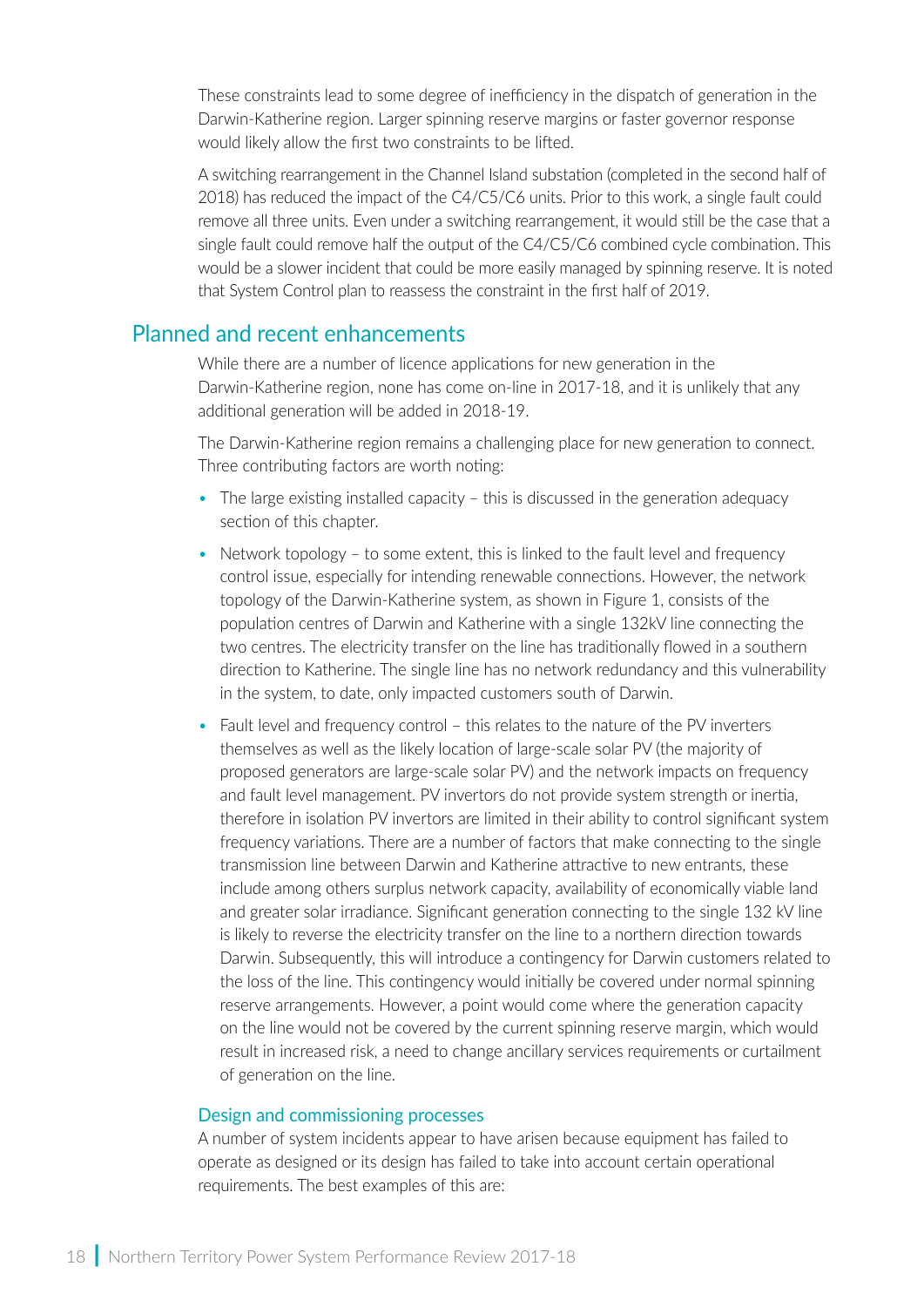- <span id="page-26-0"></span>• an occurrence of incorrect application of UFLS settings in Darwin
- a failure of frequency control between Pine Creek and Katherine under islanded conditions.

Issues related to design and commissioning processes, and associated coordination between the network and generation assets are not limited to the Darwin-Katherine power system. For example, in Alice Springs insufficient redundancy of auxiliary supplies to Owen Springs generating units was observed because of fault level limitations. Further, the issues do not only relate to the primary interface but to secondary interfaces as well. These include elements such as UFLS.

It is observed that there does not appear to be a robust method of design checking in terms of the inter-operability of generation and network controls, and protection. More robust approaches to overall design and commissioning for network and generation enhancements should be adopted. In other jurisdictions, this coordination is undertaken by the network service provider.

The commission sought comment from PWC on this observation. Consequently, PWC has indicated that its current approach is to undertake internal discussion forums during the project development stage, with feedback received used to shape the project development. Further, as part of continual improvement, PWC advised that it intends to place a stronger focus on inter-operability of controls and protection for generation and networks during key stages of the project cycle from the concept design to commissioning.

# **Network**

The Darwin-Katherine network covers the Darwin and Katherine areas with a corridor between Darwin and Katherine to the South. The highest transmission voltage is 132 kilovolt (kV). The network in Darwin is relatively robust with the 66 kV network forming a series of loops. The 132 kV and 66 kV networks are strongly interconnected, albeit at a single point at Hudson Creek.

The southern extremities of the network are supported by EDL NGD (NT) Pty Ltd's (EDL) Pine Creek power station, with Territory Generation's Katherine power station also available. The long single circuit provides challenges from a system robustness perspective.

## Transmission performance

Transmission performance is measured and reported by PWC as part of the Code requirements.

The SAIDI and SAIFI performance for the Darwin-Katherine transmission networks are presented in [Figure 14](#page-27-0).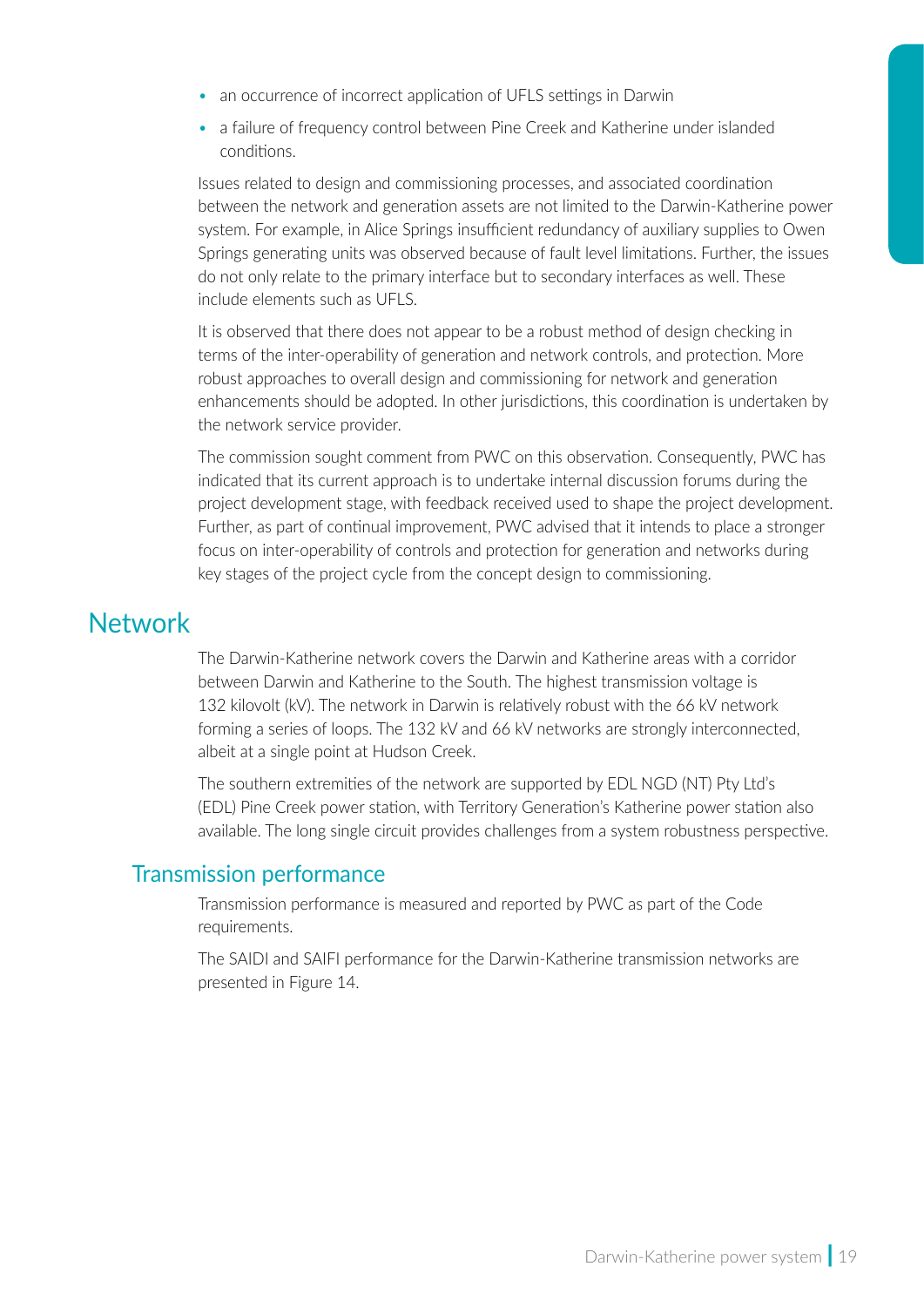

#### <span id="page-27-0"></span>Figure 14: SAIDI and SAIFI performance indices for transmission network, Darwin-Katherine

The last three years (2015-16 to 2017-18) show a departure from the performance of the previous years (2012-13 to 2014-15). There is no standard stipulated for the transmission SAIDI or SAIFI indices but it is worth considering how this performance relates to the customer experience. On average, if there is an interruption then it will go for 24 minutes (SAIDI) and each customer will likely have 0.3 interruptions (SAIFI) from transmission incidents. In other jurisdictions, where the transmission network is generally N-1 reliable at both line and transformer level, this would be unacceptable.

SAIDI and SAIFI standards are not defined for most transmission systems since in larger transmission networks there are not enough incidents that impact customers from transmission failures to make these meaningful measures. Instead, actual outage statistics are used (see [Figure 15](#page-27-1)).

<span id="page-27-1"></span>



This view shows, in general, the PWC Network is performing within acceptable limits since the average circuit outage duration (ACOD) and frequency of circuit outages (FCO) are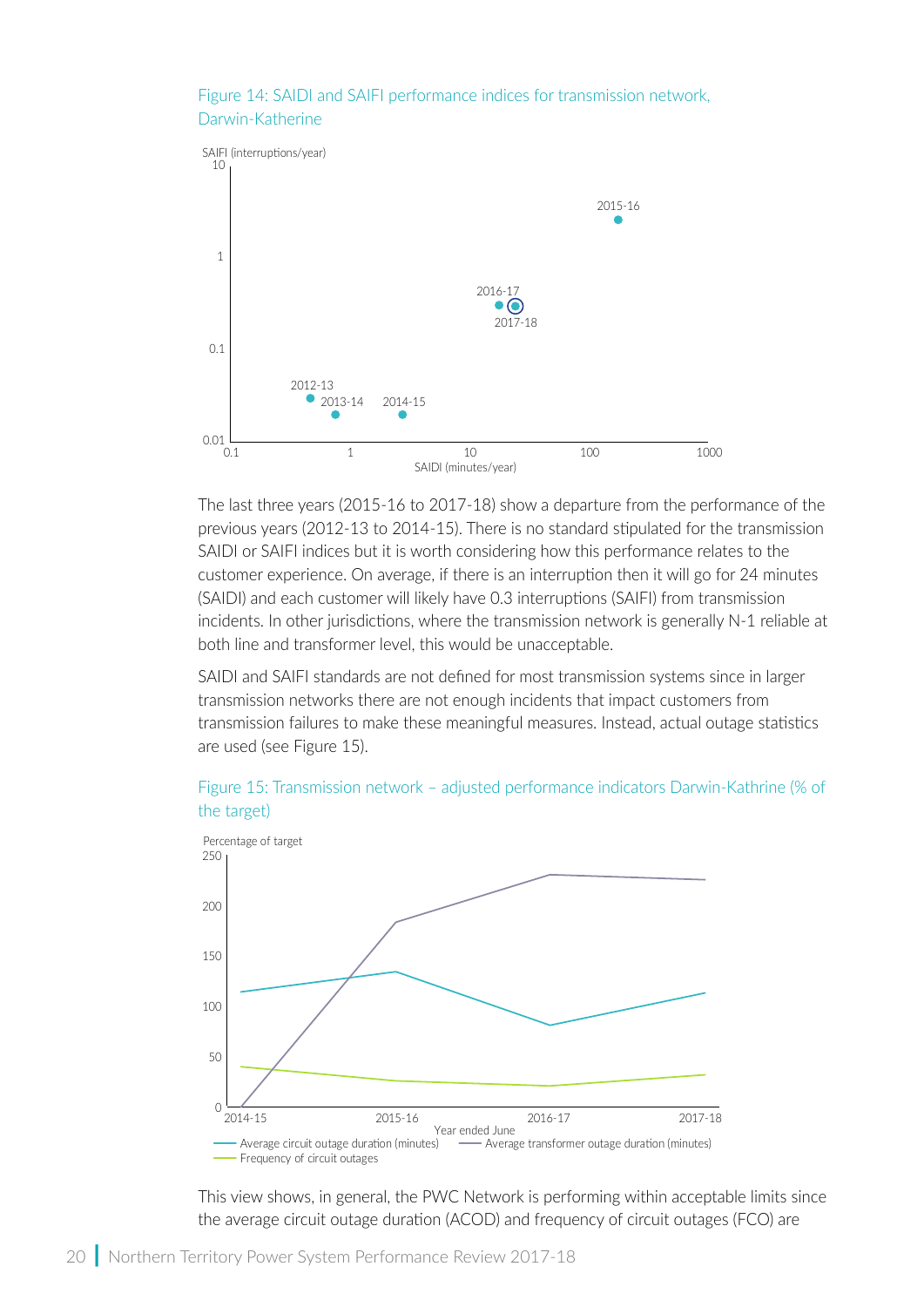safely below the target. The current targets were approved by the commission in July 2013 for the current determination period from 1 July 2014 to 30 June 2019.

The average transformer outage duration (ATOD) result has been in excess of the target for the last three periods. PWC Power Services advise this year's result was due in the most part to an oil leak on a transformer and so the result relates to a single incident that took nearly four hours to fix. The target would have required this to occur in 123.3 minutes. Evidently, these incidents are rare and transformer faults can vary in severity and rectification time. Entura accepts the description of the incident warrants a longer outage length in this case. Entura also acknowledges it is in fact meritorious there have not been other, shorter-lived outages, that otherwise would have reduced the average outage time.

# Distribution performance

The overall measure of SAIDI and SAIFI do not have a standard set. The standards are set at the feeder type level for the sum of the three regulated power systems. The targets were met for the combination of the three regulated networks.

The SAIDI and SAIFI performance for the Darwin and Katherine distribution networks are presented in [Figure 16](#page-28-0).

<span id="page-28-0"></span>

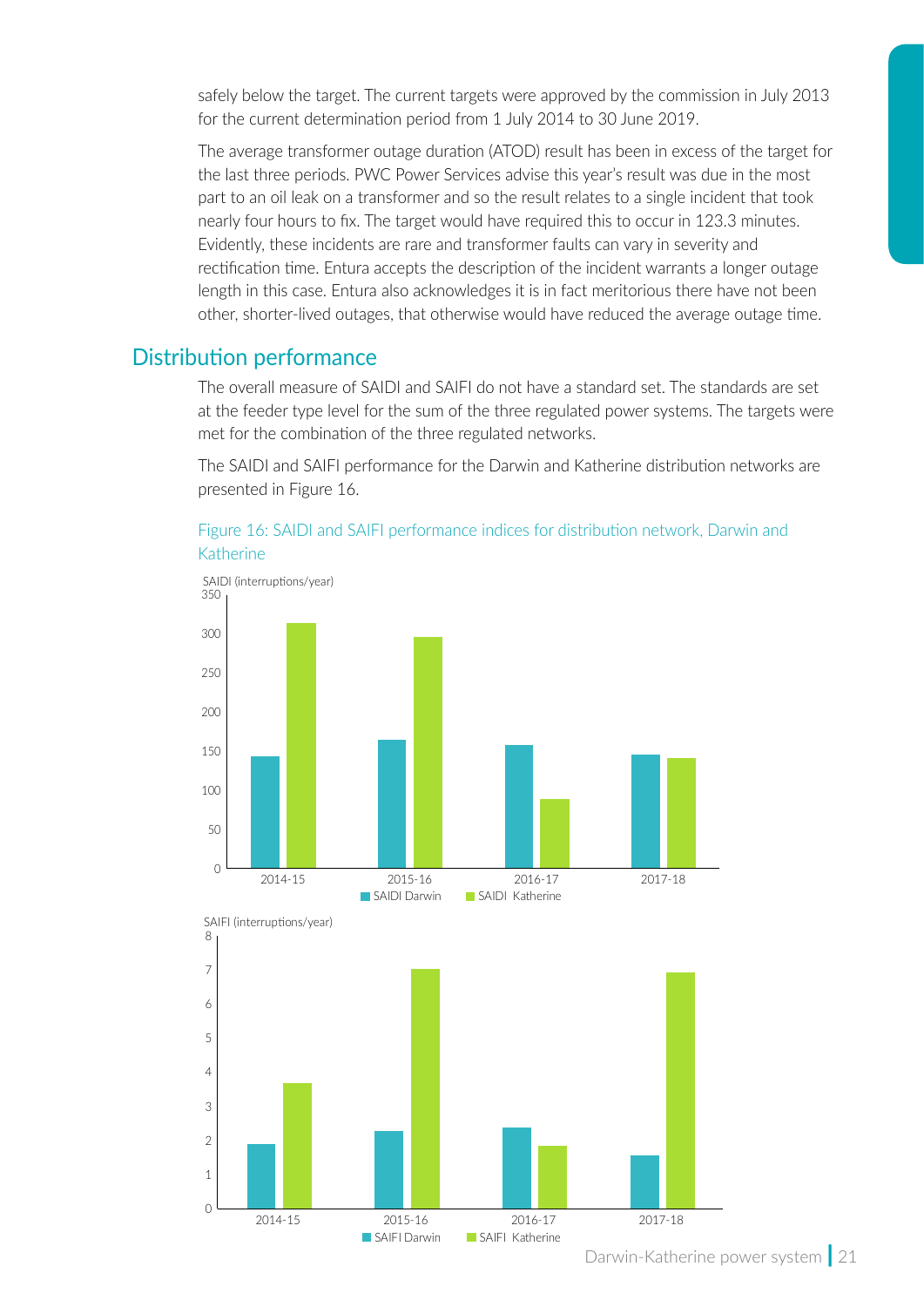The SAIDI results are similar to last year, with some degradation in Katherine. This effect is particularly evident in the SAIFI results. The overall result should be unpacked through looking at the individual feeder type measures (see [Table 7](#page-29-0) and Table 8).

|                  | 2014-15 | 2015-16 | 2016-17 | 2017-18 | Global target <sup>1</sup> |
|------------------|---------|---------|---------|---------|----------------------------|
| Darwin           |         |         |         |         |                            |
| <b>CBD</b>       | 0.7     | 1.61    | 2.41    | 4.99    | 18.8                       |
| Urban            | 95.5    | 103.25  | 83.32   | 91.17   | 136                        |
| Rural Short      | 414.5   | 534.21  | 593.48  | 605.4   | 496.3                      |
| Rural Long       | n.a.    | n.a.    | n.a.    | n.a.    | 2164.9                     |
| <b>Katherine</b> |         |         |         |         |                            |
| <b>CBD</b>       | n.a.    | n.a.    | n.a.    | n.a.    | 18.8                       |
| Urban            | 257.1   | 218.89  | 41.11   | 103.00  | 136                        |
| Rural Short      | 432.2   | 470.92  | 136.47  | 257.98  | 496.3                      |
| Rural Long       | 892     | 795.47  | 367.82  | 582.57  | 2164.9                     |

#### <span id="page-29-0"></span>Table 7: Darwin and Katherine SAIDI feeder breakdown

1 Reference only.

#### Table 8: Darwin and Katherine SAIFI feeder breakdown

|             | 2014-15 | 2015-16 | 2016-17 | 2017-18 | Global target <sup>1</sup> |
|-------------|---------|---------|---------|---------|----------------------------|
| Darwin      |         |         |         |         |                            |
| <b>CBD</b>  | 0.10    | 0.01    | 0.03    | 0.17    | 0.4                        |
| Urban       | 1.30    | 1.58    | 1.30    | 1.14    | 2.5                        |
| Rural Short | 5.20    | 6.48    | 7.50    | 6.18    | 8.1                        |
| Rural Long  | n.a.    | n.a.    | n.a.    | n.a.    | 35.1                       |
| Katherine   |         |         |         |         |                            |
| <b>CBD</b>  | n.a.    | n.a.    | n.a.    | n.a.    | 0.4                        |
| Urban       | 3.40    | 7.45    | 1.25    | 6.45    | 2.5                        |
| Rural Short | 5.10    | 7.99    | 2.68    | 9.89    | 8.1                        |
| Rural Long  | 6.90    | 10.95   | 4.23    | 10.09   | 35.1                       |

1 Reference only.

If the global target is applied to these regional indices, the SAIFI performance of the Katherine network and the SAIDI performance of short rural feeders in Darwin are of concern.

The Darwin result suggests a lack of focus on this category of outage in terms of response. The SAIFI is within the target for this category.

The Katherine result is consistent with the high number of incidents relating to supply in Katherine, which is shown by the Katherine region generally not meeting the SAIFI target. Entura considers the management of Katherine supply to be a key issue.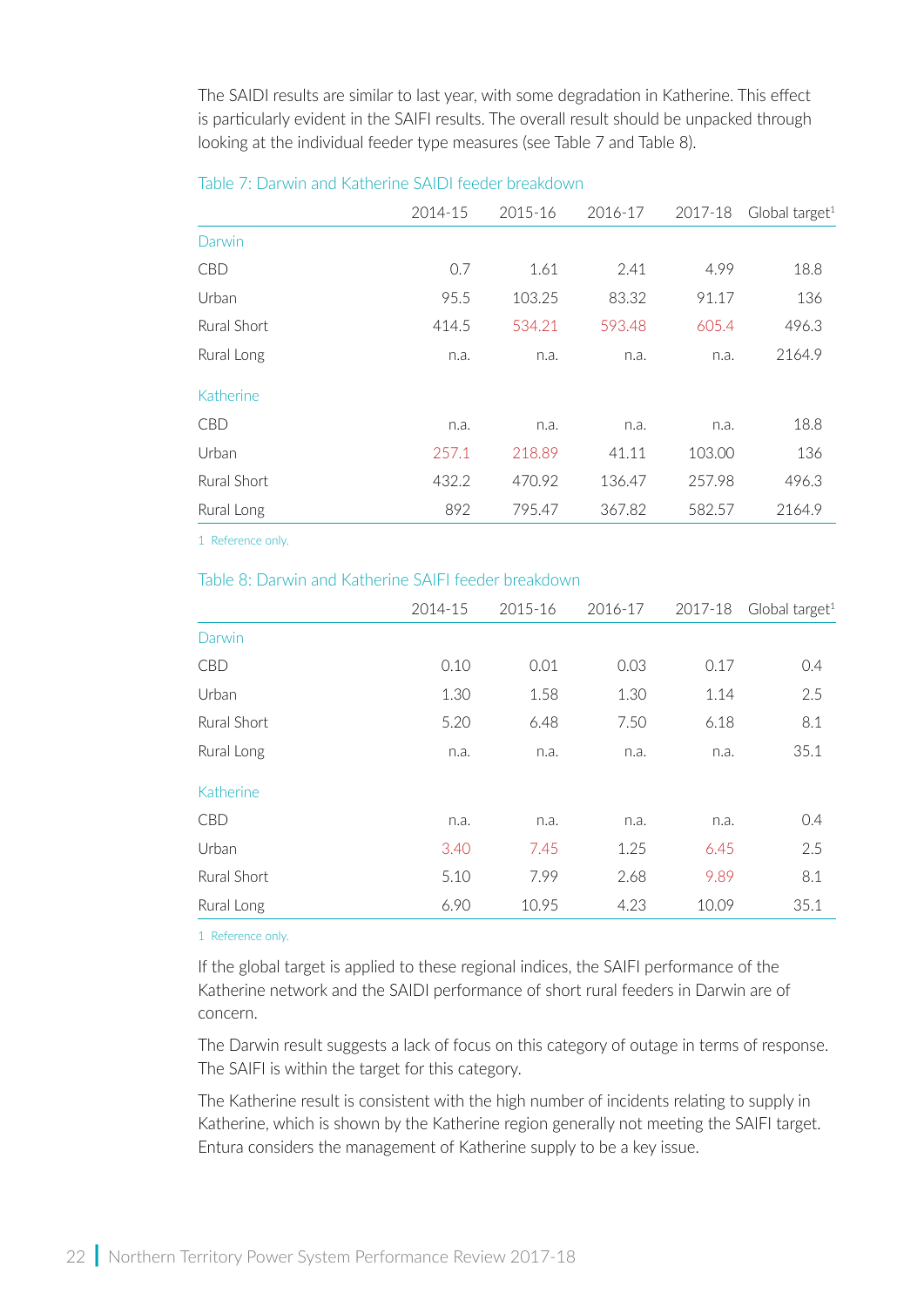# Network utilisation

The network utilisation (see [Figure 17\)](#page-30-0) shows an updated dataset to that of previous reviews. The only lines to exceed 50 per cent utilisation are lines out of Hudson Creek and the Weddell Strangways line.

It is expected the loop flows from Hudson Creek would not lead to overloads after line tripping occurs.

The Weddell Strangways line flow will be reduced once the Archer-Palmerston 66 kV line is completed.



<span id="page-30-0"></span>

The planned upgrades between Hudson Creek and Palmerston appear to be effective in reducing flows on the existing circuits in that corridor. Entura notes the ongoing load balancing issues required in the Weddell 66 kV loop. The Archer-Palmerston 66 kV line will reduce the reliance on generation from Weddell power station to manage network flows.

# Network adequacy

The zone substation transformer loading under N-1 conditions is shown in [Figure 18](#page-30-1).



<span id="page-30-1"></span>Figure 18: Substation utilisation in N-1 conditions on 2017-18 Darwin-Katherine (POE 10)

1 The Substation with (\*) the rating for (N) is considered.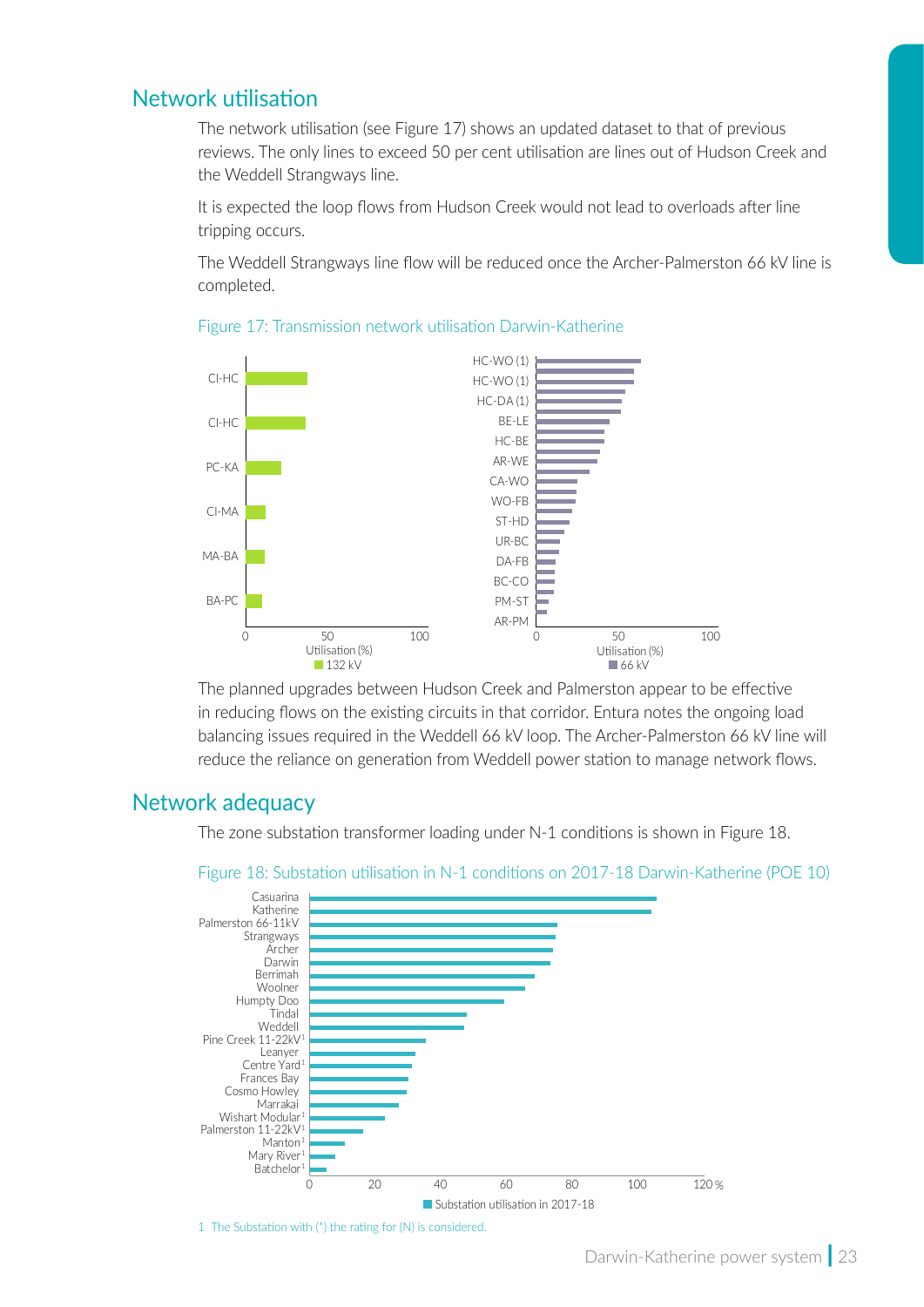The N-1 POE 10 loadings at Casuarina and Katherine all exceed the remaining transformer capacity. At Casuarina, there has been a replacement of the three transformers to units of a lower rating with attendant load transfers. This has meant the POE 10 demand exceeds the N-1 capacity of the transformers. Further load transfers will be required to rectify this situation, depending on actual demand growth.

At Katherine, the N-1 capacity of the transformers is within one MVA of the POE 10 demand. Katherine generation can be used to unload the transformer if an overload occurs.

The POE 10 demand is a harsh test of network adequacy. PWC appear to use POE 50 in their Network Management Plan. Entura observes that over time, PWC demonstrated adequate oversight of demand changes relative to capacities.

# Network incidents

There were 14 major network incidents in Darwin-Katherine in 2017-18 (see [Table 9\)](#page-31-0).

| ID | Date of<br>incident      | Description                                                                                             | Cause                       | UFLS/black                                                          | (minutes)  | Incident duration Customer minutes<br>without supply |
|----|--------------------------|---------------------------------------------------------------------------------------------------------|-----------------------------|---------------------------------------------------------------------|------------|------------------------------------------------------|
| 1  | 30-Jul-2017              | 66kV CP-CZ line trip -<br>loss of supply to CPZSS                                                       | Equipment<br>failure        |                                                                     | 101        | 28 28 0                                              |
| 2  |                          | 08-Aug-2017 132kV MT-CI line trip                                                                       | Testing error               | Pine Creek and<br>Katherine black                                   | 56         | 240 800                                              |
| 3  |                          | 21-Aug-2017 Palmerston zone<br>substation - loss of<br>11kV buses 3 & 4                                 | Equipment<br>failure        |                                                                     | 14         | 50 400                                               |
| 4  |                          | 30-Aug-2017 Berrimah zone<br>substation - loss of<br>supply to BEZSS                                    | Switching error             |                                                                     | 401        | 1 908 760                                            |
| 5  |                          | 22-Sep-2017 66kV BE-LE line trip -<br>loss of supply to LEZSS                                           | Transient fault             |                                                                     | 13         | 42 380                                               |
| 6  |                          | 25-Sep-2017 132kV MT-CI line<br>planned outage                                                          | Secondary                   | Unplanned Pine<br>systems errors Creek-Katherine<br>island black    | 9          | 38 700                                               |
| 7  |                          | 25-Sep-2017 132kV MT-CI line<br>planned outage                                                          | Secondary<br>systems errors | UFLS stage 1                                                        | 24         | 48720                                                |
| 8  |                          | 25-Sep-2017 132kV MT-CI line<br>planned outage                                                          | Secondary<br>systems errors | UFLS stage 1                                                        | 9          | 16 110                                               |
| 9  |                          | 21-Nov-2017 132kV CI-MT line<br>tripped                                                                 | Secondary                   | Pine Creek and<br>systems errors Katherine black                    | 56         | 238 560                                              |
|    | 10 04-Jan-2018           | 132 PK-KA line tripped                                                                                  | Lightning                   | Katherine island<br>black                                           | 259        | 1 139 600                                            |
|    | 11 05-Jan-2018           | 66PK01 circuit breaker<br>failure                                                                       | Equipment<br>failure        | Pine Creek island<br>black                                          | 212        | 53 000                                               |
|    | 12 17-Mar-2018 TC Marcus |                                                                                                         | Multiple faults Yes         |                                                                     | 17 600     | 473 440 000                                          |
|    |                          | 13 09-May-2018 Frances Bay substation<br>- Loss of supply to<br>West Bennett switching<br>station bus 1 | Operator error              |                                                                     | 118        | 53 100                                               |
|    |                          | 14 28-May-2018 Operational non-<br>conformance                                                          | Secondary                   | UFLS not assigned<br>systems errors at multiple zone<br>substations | $\bigcirc$ | $\bigcirc$                                           |

#### <span id="page-31-0"></span>Table 9: Darwin-Katherine network incident summary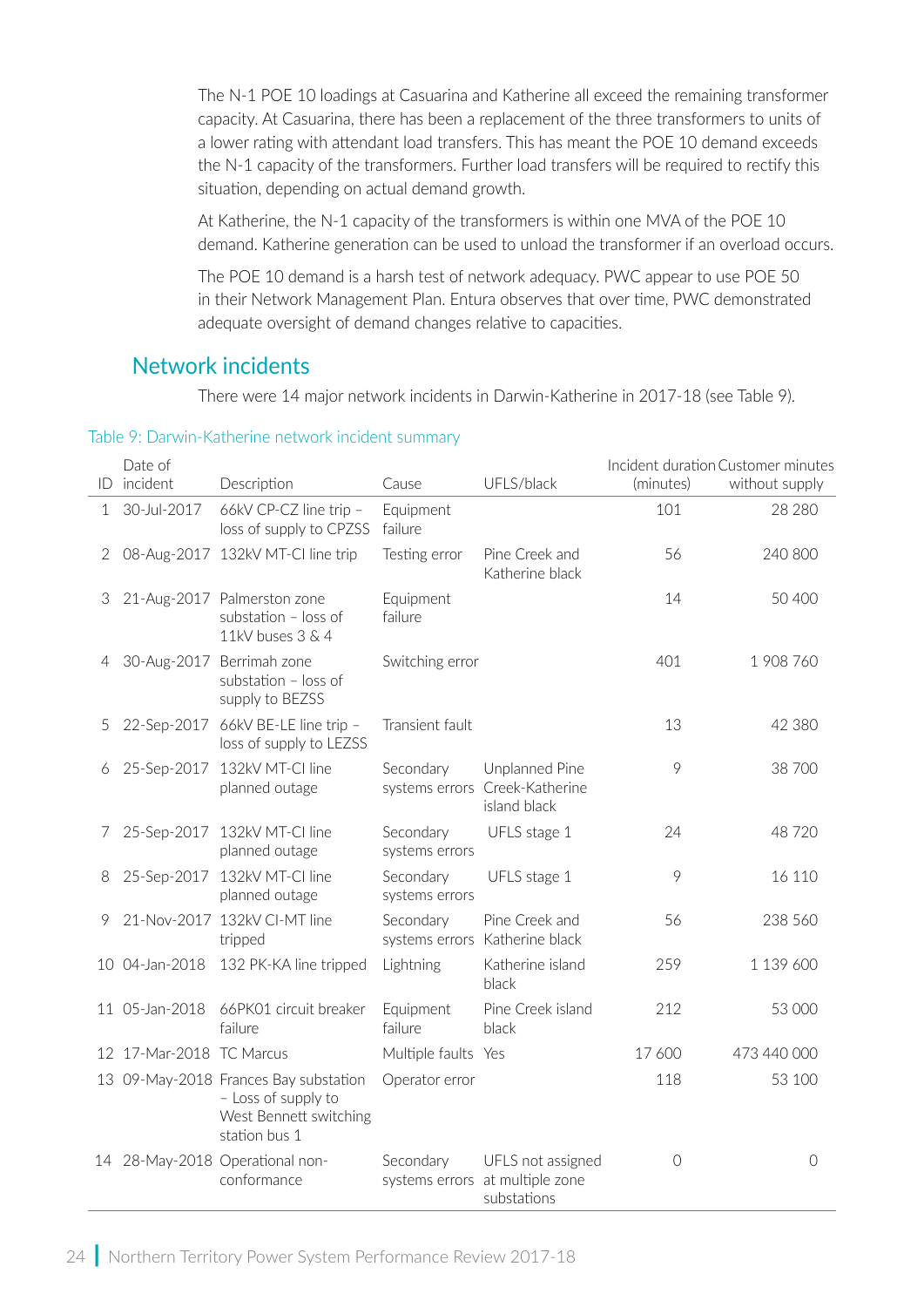The incidents fall into four categories, namely secondary system failures, equipment failure, operator error and other (including storms).

#### Secondary system failures

Incidents 6, 7, 8, 9 and 14 fall into this category.

Entura's view is loss of supply through secondary system failures on the transmission network should be rare. The design of redundancy, modern supervision techniques and record management should allow systems to be designed, implemented, tested and monitored in such a way as to not fail with resulting loss of load.

This category accounts for 8.9 per cent of the customer minutes without supply due to major network incidents from 2017-18, if the effects of TC Marcus are excluded.

#### Equipment failure

Incidents 1, 3 and 11 fall into this category.

Network operation will inevitably see some failures. If they occur at the distribution level, they will lead to loss of customer load. Incidents 1 and 3 are examples of this where a system is not designed for N-1 reliability. The standards of service require these incidents to be effectively rare and short, which PWC appear to be managing effectively. Entura has more concern with incident 11.

The System Control report for incident 11 describes a large number of incorrect or sub-optimal plant behaviours. The initiating incident was the failure of a 66 kV circuit breaker to open all three phases. While this will occur from time to time, System Control have rightly called for a review of preventative maintenance practices. The incident uncovered a number of relaying, SCADA and incident monitoring discrepancies. These are more akin to the secondary system failures category above.

This category accounts for 3.4 per cent of the customer minutes without supply due to major network incidents from 2017-18, if the effects of TC Marcus are excluded.

#### Operator error

Incidents 2, 4 and 13 fall into this category.

These incidents include a range of operation errors. Entura observes the serious nature of these incidents, particularly from a work health and safety (WHS) perspective. Entura is pleased to note the recommendations in the incident report relating to safety and emergency response, as well as a comprehensive list of hardware and system improvements to assist personnel to operate the network safely and correctly.

However, while System Control maintains a register of these recommendations, the response or progress on recommendations is not reported on. Accordingly, Entura is concerned there is little scrutiny of these recommendations as to progress or acceptance.

This category accounts for 57.1 per cent of the customer minutes without supply due to major network incidents from 2017-18, if the effects of TC Marcus are excluded.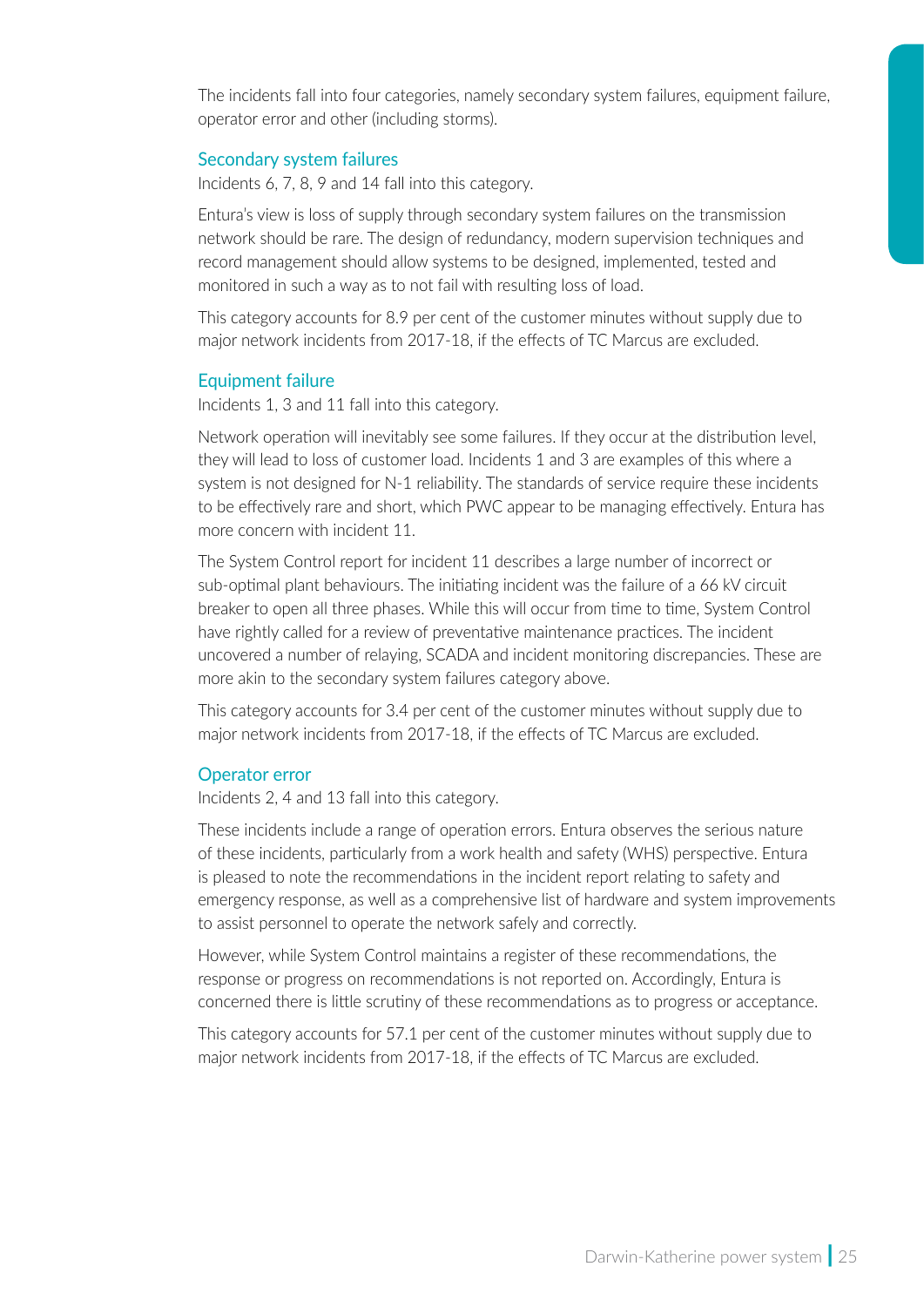#### Other (including storms)

Incidents 5, 10 and 12 fall into this category.

This category of incidents is unavoidable. The measure of performance here relates to the scale of customer impact in terms of both load and duration.

The TC Marcus incident (12) is discussed separately below.

Focussing on the remaining two incidents, Entura observes that incident 5 occurred during a time of low or non-reliability. The risk notice clearly identified the incident as being likely or possible and included plans for managing the incident. The risk notice was in place for almost two weeks with a 10-day recall period.

Entura is concerned that even though mitigations were put in place in the form of load transfer, there was still some load at risk. The overall system risk was reduced but the risk to those customers remaining on the vulnerable nodes was not. This being the case, Entura questions whether the risk to those customers' supply was kept as low as reasonably possible.

Incident 10 relates to a lightning strike to the 132 kV line between Channel Island and Katherine. This line is a major source of system disturbances for the network in terms of both exposing the Darwin region to a wider range of storm and lightning strike risk, as well as posing a high likelihood of islanding for Pine Creek and Katherine. The high likelihood of islanding of the Pine Creek and Katherine system leads Entura to conclude the robustness of the supply to this area should be carefully considered. It appears to Entura the existing operating protocols and equipment do not deliver the levels of robustness that could reasonably be expected.

#### Tropical Cyclone Marcus

TC Marcus (incident 12) caused a major disruption to supply in the Darwin-Katherine region between 17 and 22 March 2018. The load reconnection rate can be seen in the following figure from the System Control situation report of 22 March 2018.



#### Figure 19: Customer reconnection after TC Marcus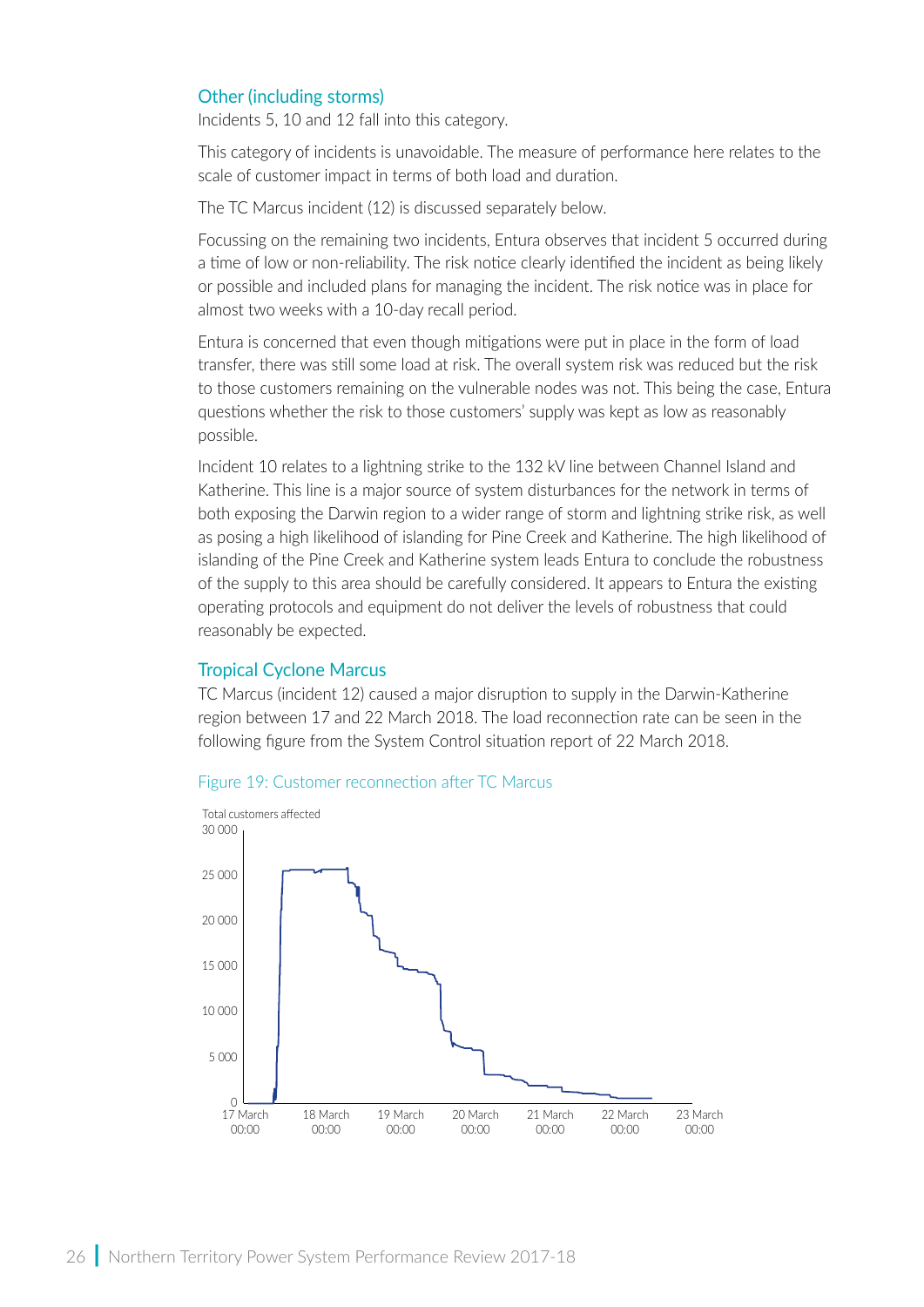Customer disconnections are inevitable for storms of this magnitude. Entura acknowledges the efforts that PWC and Territory Generation made regarding the swift and safe reconnection of customer supply in the aftermath of these incidents. An independent report was commissioned by PWC into the response to the incident, which acknowledged the effectiveness of PWC's response in the electrical network sphere and identified a number of opportunities for improvement.

Entura notes an outage management system change is already in train. Entura is of the opinion that the emergency response approach PWC maintains is adequate but it could be improved and its future efficacy assured through adopting a more rigorous continuous improvement methodology.

#### Impact of incidents

Overall, more incidents that lasted longer occurred in 2017-18. This is even the case if TC Marcus outages are excluded from the statistics (see [Table 10](#page-34-0) and Figure 20).

#### <span id="page-34-0"></span>Table 10: Comparison of network incident duration and customer impact

|                                              | 2015-16   | 2016-17   | 2017-18     | 2017-18<br>(less TC Marcus) |
|----------------------------------------------|-----------|-----------|-------------|-----------------------------|
| Number of incidents                          | 7         | 10        | 14          | 13                          |
| Customers impacted                           | 21 010    | 38 630    | 60.580      | 33 680                      |
| Total duration (minutes)                     | 152       | 360       | 18872       | 1272                        |
| Customer minutes without supply <sup>1</sup> | 505 520   | 1 406 610 | 477 298 410 | 3858410                     |
| Customer minutes without supply/<br>customer | 7.4       | 20.8      | 6 641.2     | 53.7                        |
| System blacks                                |           |           |             |                             |
| Darwin                                       | $\bigcap$ | ∩         | $\bigcirc$  | ∩                           |
| Katherine island blacks                      | 6         | 5         | 5           | 5                           |

1 Customer minutes without supply is calculated by multiplying the number of customers impacted by the duration of the incident (in minutes).

While the number of system blacks for Katherine (Katherine island blacks) remains between five and six incidents in recent years, the number of major incidents is more than recent levels. This is reflected in an increase in the average customer minutes without supply. Graphically the data can be seen more clearly (see Figure 21). The circle sizes represent the average customer minutes without supply experienced by each customer. The x-axis is the total number of customers affected by outages (over 33 000 for 2017-18 without TC Marcus). The y-axis is the number of customer minutes without supply (nearly four million in 2017-18 without TC Marcus).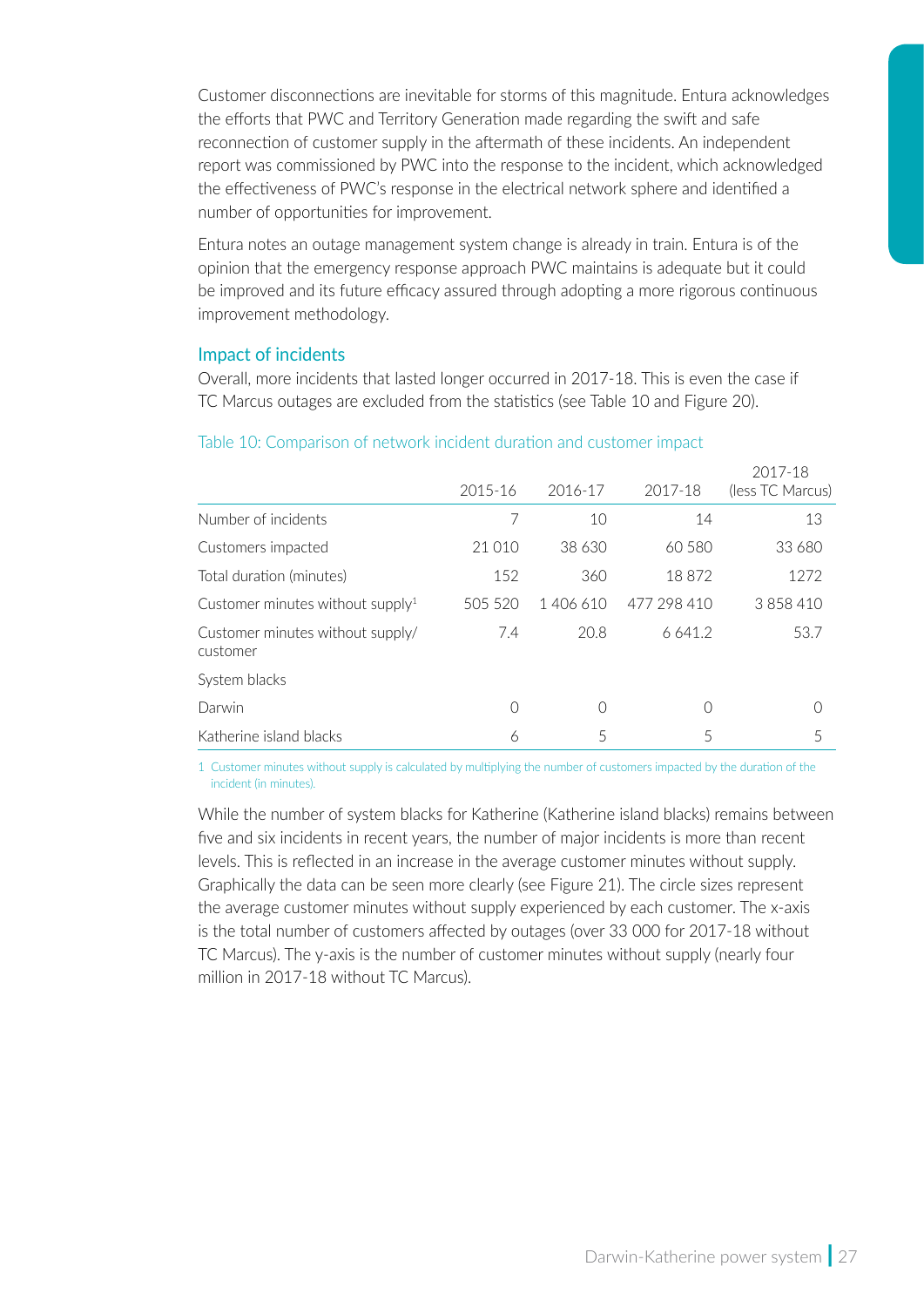#### Figure 20: Customer minutes without supply versus affected customers (2014-17)



The figure shows that the 2017-18 incidents were longer while affecting around the same number of customers. It also illustrates how much impact the cyclone had and why it remains important to report on performance without considering the effect of TC Marcus.

Entura is not satisfied the network is being operated in a way that minimises interruptions to customers.

#### Outage coordination

At least one of the major system incidents discussed in this section occurred during a long-running outage that left the network at a high level of risk. While it is accepted this is sometimes inevitable, there is an expectation that risk is properly assessed and managed. The removal of redundancy from a supply that would, under normal network conditions have a redundant supply, must be carefully coordinated. This review has seen evidence of these considerations, which is further strengthened by a response received from PWC that shows a level of detailed consideration is taken. However, Entura does not think they extend far enough in terms of risk reduction.

The reduction of risk should be to the extent that is reasonable not to the extent that is easy or readily achieved.

The System Controller's rigorous reporting of system non-reliability is welcomed. The assessment of risk associated with system non-reliability notices will be scrutinised and discussion included in future reviews on the effectiveness of this system if issues are identified.

# Network constraints

There are no binding network constraints within the Darwin-Katherine network.

### Planned and recent network enhancements

The following network enhancement is noted from the System Control half-yearly reports:

• Casuarina zone substation – upgrade undertaken to replace the air insulated outdoor 66kV switchgear with indoor 66kV gas insulated switchgear (GIS) and replace the original transformers with new.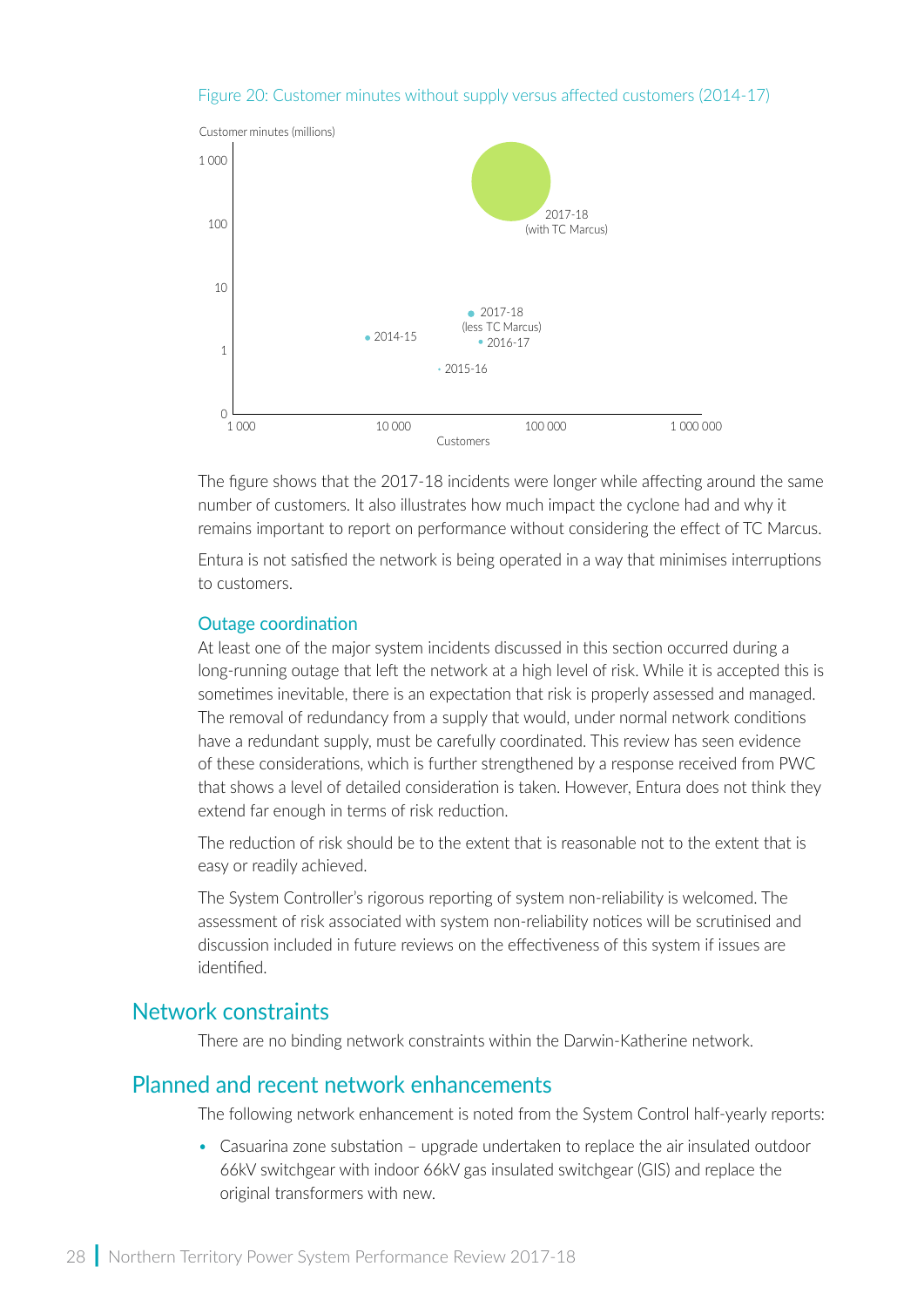The following upgrades are noted from the PWC Network Management Plan:

- Hudson Creek East Arm 66 kV reconnection (2019-20)
- East Arm Woolner 66 kV reconnection (2019-20)

Each of these upgrades enhances the robustness of customer supply in the 66 kV network around Darwin.

The revised regulatory proposal PWC submitted to the Australian Energy Regulator (AER) included a non-network solution for the Wishart zone substation and replacement works at the Berrimah zone substation.

### Networks customer power quality notifications

PWC report on the number and types of power quality complaints. [Figure 21](#page-36-0) shows the Darwin-Katherine customer notifications marginally increased in 2017-18.



<span id="page-36-0"></span>Figure 21: Total customer notifications relating to the quality of supply in Darwin-Katherine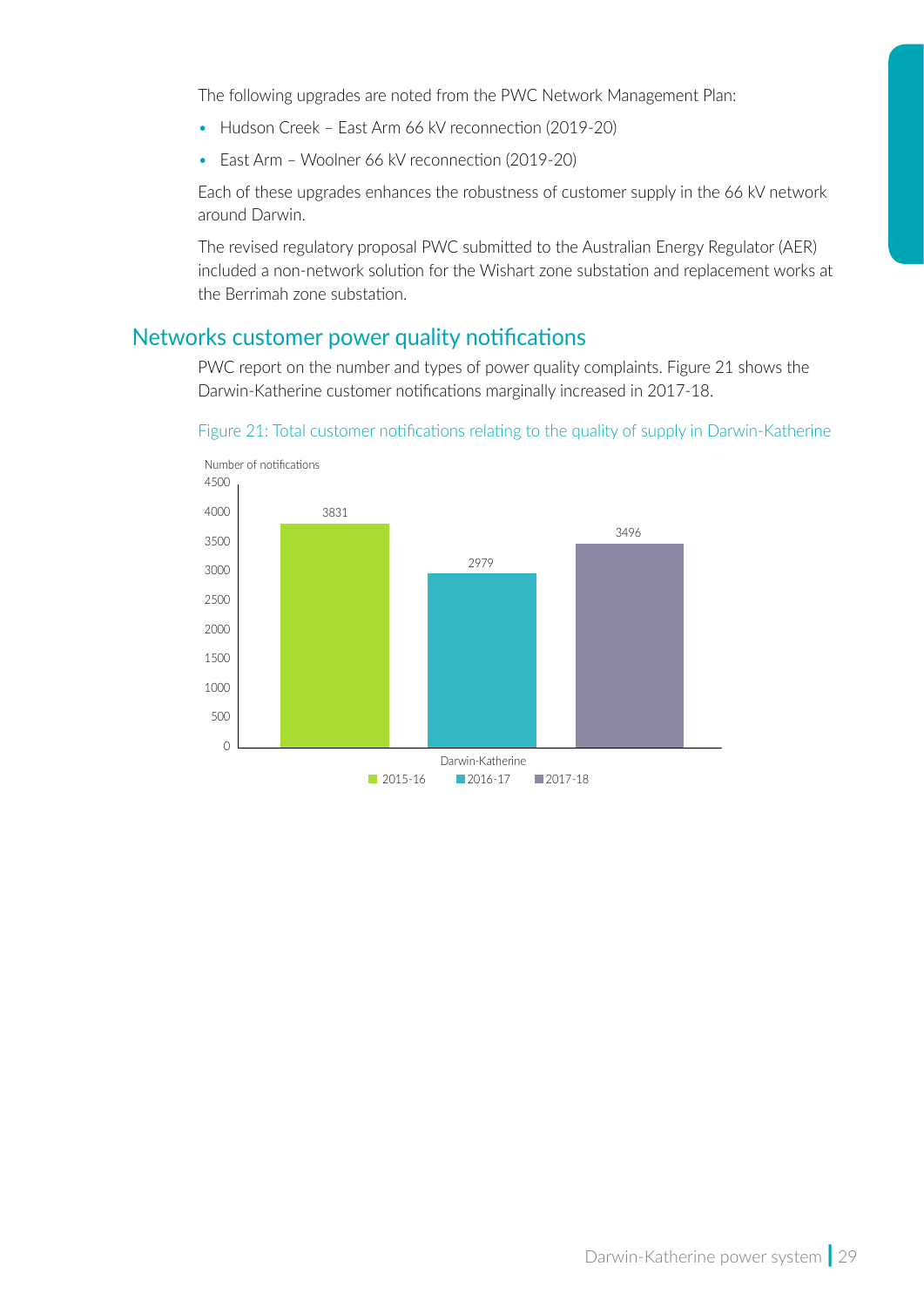[Figure 22](#page-37-0) shows notifications are largely made in response to no power rather than in relation to part or the quality of power.



<span id="page-37-0"></span>Figure 22: Type of customer notifications relating to the quality of supply in Darwin-Katherine

Entura notes that even with the inclusion of TC Marcus, the number of complaints remained consistent with previous years. This may be further evidence of the acceptability of the response to TC Marcus.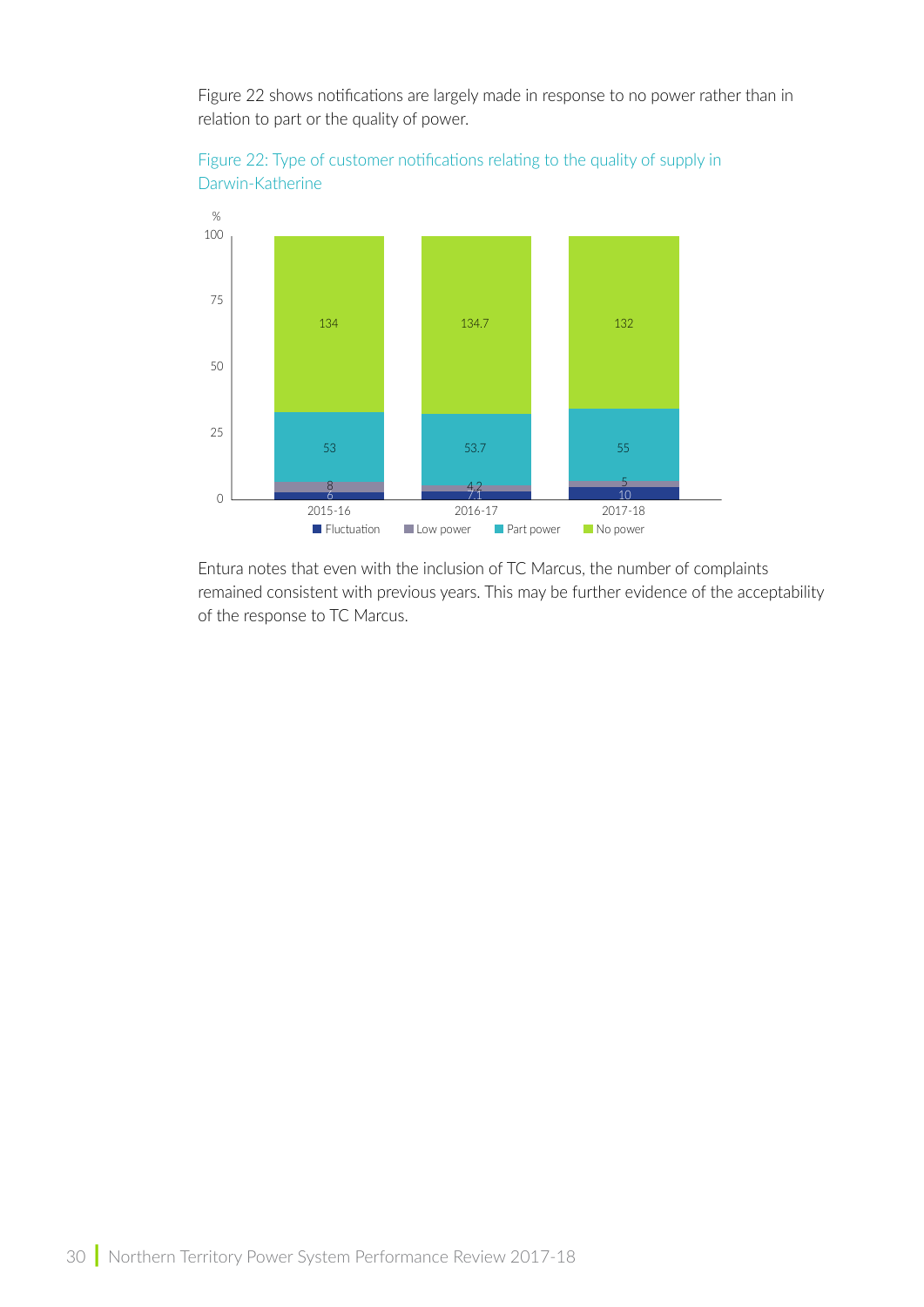<span id="page-38-0"></span>

This chapter focuses on the 2017-18 generation and network performance of the Alice Springs power system. Where possible it compares 2017-18 performance to historical data to identify trends. Specifically this chapter considers:

- overall customer impact
- generator performance, observed under frequency load shedding (UFLS) and single generator trips, generation availability, generation adequacy, non-reliable periods, major generation incidents, generation constraints, and generation planned and recent enhancements
- transmission and distribution network performance, network utilisation, network adequacy, major network incidents, network constraints, network planned and recent enhancements, and network power quality notifications.

# Power system description

 supplies the township of Alice Springs and surrounding rural areas from the Ron Goodin, The Alice Springs power system is the second largest power system in the Territory. It Owen Springs and Uterne (solar) power stations.

Figure 24 illustrates the Alice Springs power system. The highest voltage of the network is 66 kilovolt (kV).

The operational consumption in 2017-18 is shown in [Table 11](#page-38-1).

#### <span id="page-38-1"></span>Table 11. Alice Springs operational consumption in 2017-18

| Power system  | Energy sent out (GWh) |
|---------------|-----------------------|
| Alice Springs |                       |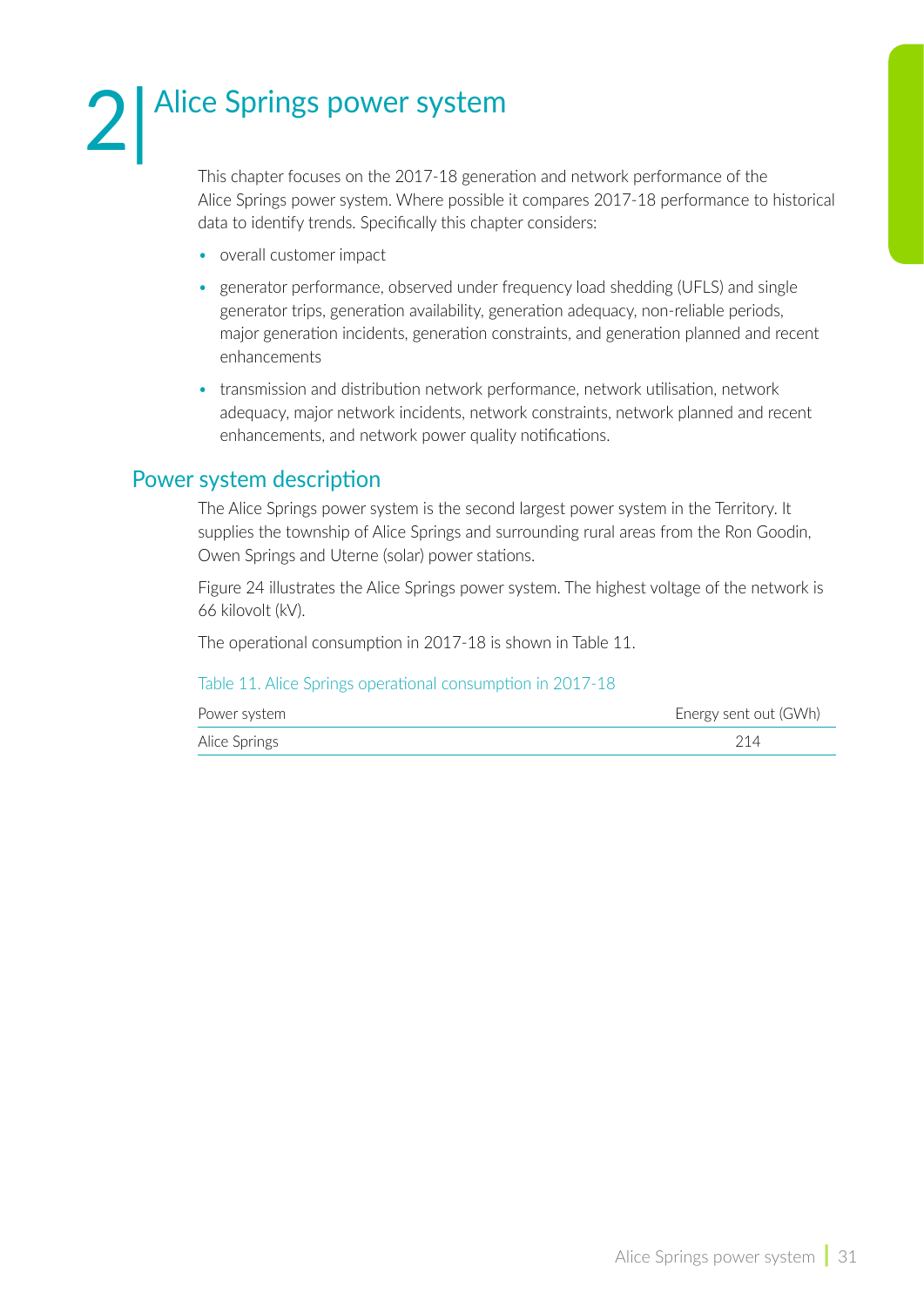

The total generation capacity in the Alice Springs power system is around 124 MW across three power stations as summarised in Table 12. The fuel type of the generation units is made up of dual fuel (gas/diesel), diesel only, gas only and solar PV. The operational maximum demand in 2017-18 was around 63 MW.

#### Table 12: Total generation capacity in Alice Springs during 2017-181

| Power station    | (MW)  |
|------------------|-------|
| Ron Goodin       | 42.6  |
| Uterne           |       |
| Owen Springs     | 77.12 |
| Total generation | 123.7 |
|                  |       |

1 Generation capacities provided are used in the Northern Territory Electricity Outlook Report. Capacity values can vary depending on the definition of capacity applied, such as nameplate, summer and winter capacity.

2 Includes Owen Springs power stations A and B. Owen Springs B is not scheduled for commissioning until beyond the 2017-18 period.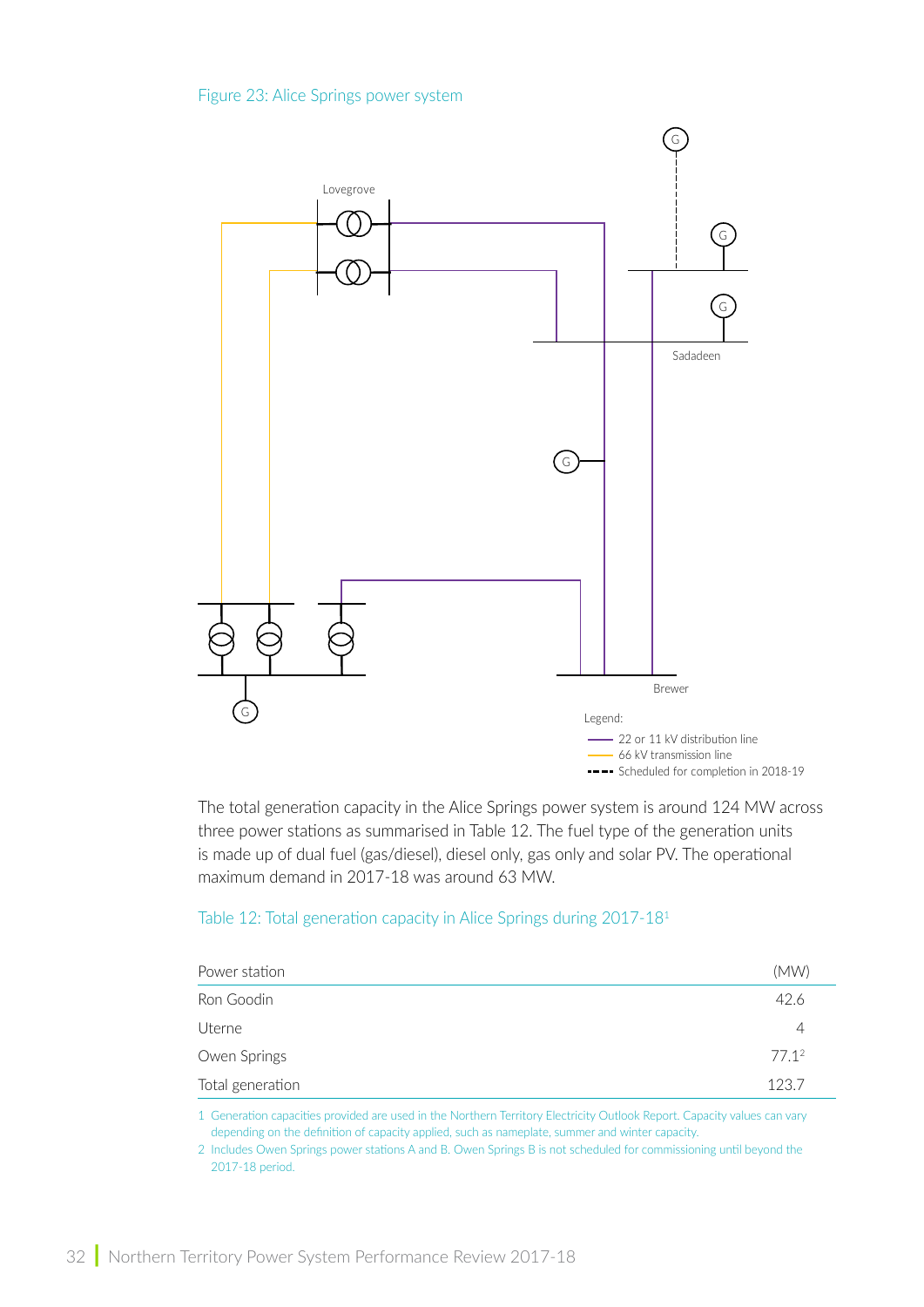proposed to be fully commissioned by January 2019. Testing was ongoing in March 2019. The generation totals include Ron Goodin and Owen Springs new generation. Ron Goodin is expected to be decommissioned during 2019. Owen Springs new generators were

# <span id="page-40-0"></span>Overall customer impact

This section shows the overall performance for the Alice Springs region.

[Table 13](#page-40-1) shows the impact on customers from all incidents in the Alice Springs region across the last three years.

<span id="page-40-1"></span>Table 13: Customer minutes without supply for the Alice Spring

|                                              | $2015 - 16^{1}$ | 2016-17   | 2017-18   |
|----------------------------------------------|-----------------|-----------|-----------|
| Number of incidents                          | 13              | 10        | 14        |
| Customers impacted                           | 58 620          | 33 730    | 43 270    |
| Total duration (minutes)                     | 739             | 415       | 1 2 4 7   |
| Customer minutes without supply <sup>2</sup> | 5 766 380       | 1 863 670 | 7 156 280 |
| Customer minutes without supply per customer | 466.8           | 152.9     | 570.3     |
| System blacks                                |                 |           | 23        |

1 Minor incidents were first recorded in 2016-17. Therefore, any increase from 2015-16 to 2016-17 is in part explained by the inclusion of minor incidents.

2 Customer minutes without supply is calculated by multiplying the number of customers impacted by the duration of the incident (in minutes).

3 There was one system black and one incident categorised as a technical black. System Control categorised a major incident on 13 November 2017 as a technical black rather than a system black due to a busbar remaining energised. The commission understands this is not a widely used term.

The system black and technical black incidents in 2017-18 have added significant additional customer minutes without supply to the Alice Springs system. The results from 2016-17 indicate the effect on customers can be less. Entura expects the completion of upgrades at Owen Springs and Sadadeen (discussed later in this chapter) will make the operation of the Alice Springs network more robust.

# Generation

The following sections show the generation in Alice Springs continues to present reliability and availability challenges.

## Generator performance

The System Average Interruption Duration Index (SAIDI) and System Average Interruption Frequency Index (SAIFI) performance for the Alice Springs generating units are presented in [Figure 24.](#page-41-0)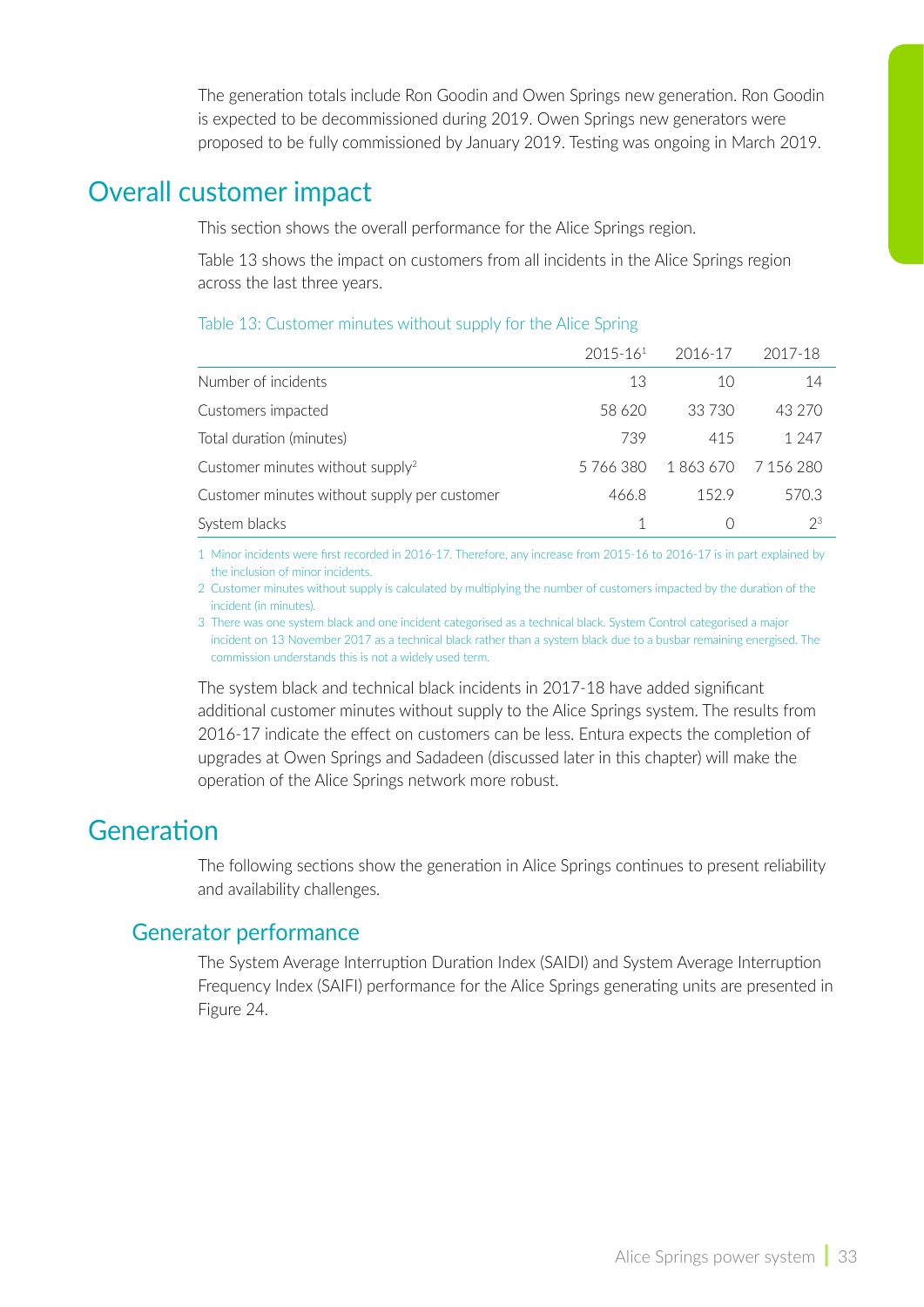

<span id="page-41-0"></span>Figure 24: SAIDI and SAIFI performance indices for generation, Alice Springs

The two indices demonstrate the number of issues that have beset Alice Springs over the last 10 years. There is no strong relationship between the two indices indicating a range of outage causes and incident types, and a change of these outage characteristics across time.

Entura has been expecting the generation upgrades at Owen Springs and the battery energy storage system (BESS) to improve the performance. However, unfortunately these upgrades are yet to be fully commissioned and so customers are yet to see the benefits. In fact, the incident reports suggest the process of the upgrades has further weakened the robustness of the system through a number of teething issues. Entura is concerned the removal of the Ron Goodin power station may lead to a further adjustment period and so the poor performance may be sustained for the next period at least.

Entura appreciates, in the absence of these upgrades, the generation mix and high penetration of solar PV leads to a challenging system control problem. While there still appears to be a number of UFLS incidents, the number that can be attributed to single unit trips is reducing. However, the number of single contingency incidents that led to secondary trips is still of great concern.

# Observed UFLS and single generation trips

There were a large number of single unit incidents (32) in Alice Springs for the 2017-18 period. Four of these incidents resulted in UFLS operation. These incidents are shown in [Table 14.](#page-42-0)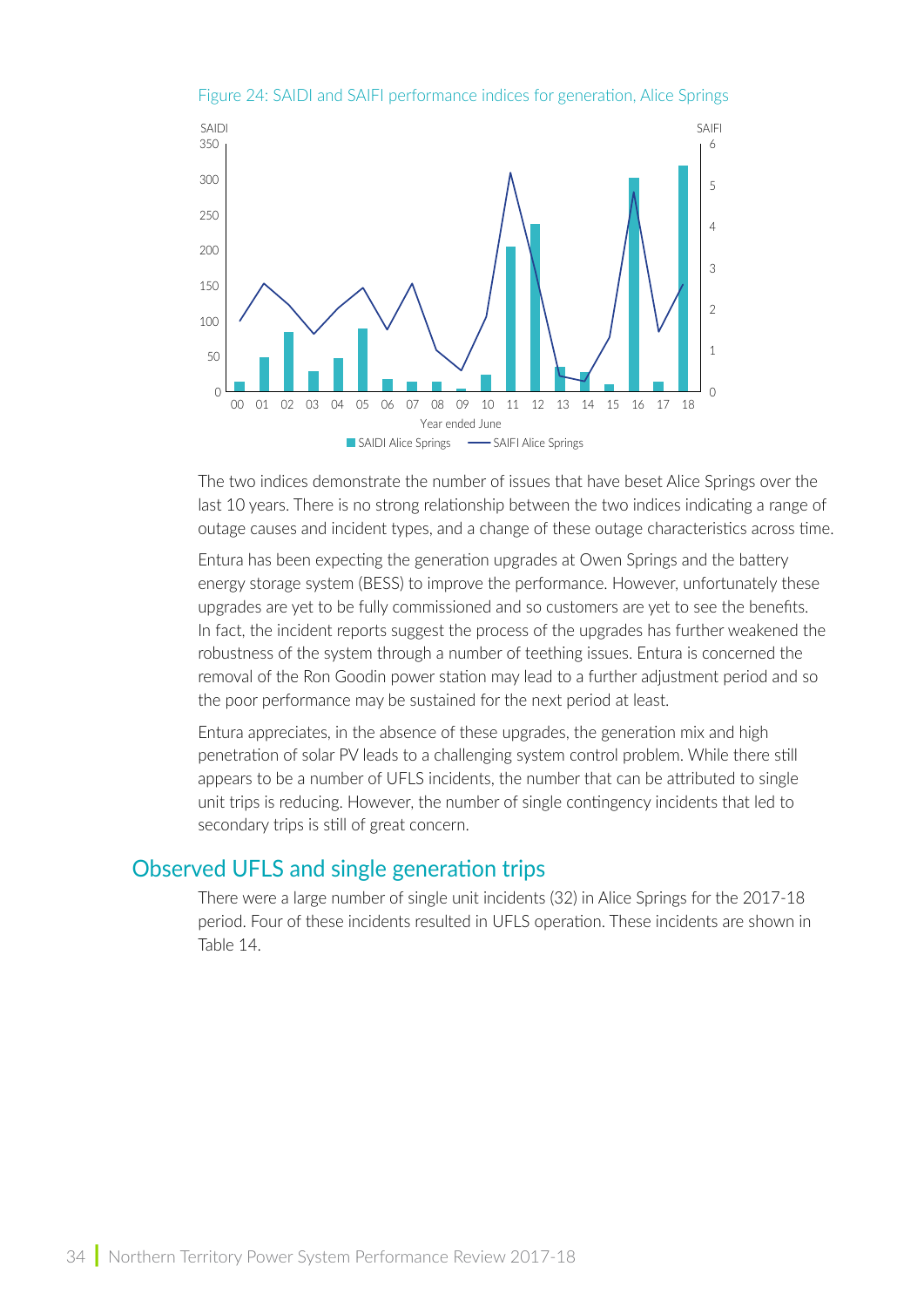| Date of<br><i>incident</i> | Description                                                                                   | Cause   | UFLS/black                         | (minutes)       | Incident duration Customer minutes<br>without supply |
|----------------------------|-----------------------------------------------------------------------------------------------|---------|------------------------------------|-----------------|------------------------------------------------------|
|                            | 25-Aug-2017 Ron Goodin power Equipment UFLS stage<br>station (RGPS) unit failure<br>9 tripped |         | 1A and 1B                          | 10 <sup>°</sup> | 15 200                                               |
|                            | 26-Sep-2017 Owen Springs<br>power station<br>(OSPS) unit 3 trip                               | failure | Gas supply UFLS stage<br>1A and 1B | 17              | 42.670                                               |
| 29-Nov-2017 OSPS unit 2    | tripped                                                                                       | failure | Equipment UFLS stage 1             | 19              | 79 800                                               |
| 16-Jan-2018 OSPS unit A    | tripped                                                                                       |         | Not known UFLS stage 1             | 20              | 52.000                                               |

#### <span id="page-42-0"></span>Table 14: Alice Springs single generator major incident summary

This is a similar result to previous years. The UFLS incidents are discussed in more detail in the Alice Springs generation incidents section.



#### Figure 25: Alice Springs single generator trips versus UFLS (due to single generator trips)

It continues to be a concern to Entura that so many single unit trips occur. It is observed that the robustness of individual generator units at both the Owen Springs and Ron Goodin power stations is not acceptable. This lack of robustness is affecting customers and must be improved. However, it is positive that the number of UFLS incidents due to these trips appears to have stabilised. Part of this stabilisation is due to the stricter approach to spinning reserve. System Control enforces maximum dispatch totals and minimum spinning reserve (MSR) margins. It should be noted that this may impact costs. [Figure 26](#page-43-0) shows the size of the incidents across the 2017-18 period with the UFLS incidents highlighted.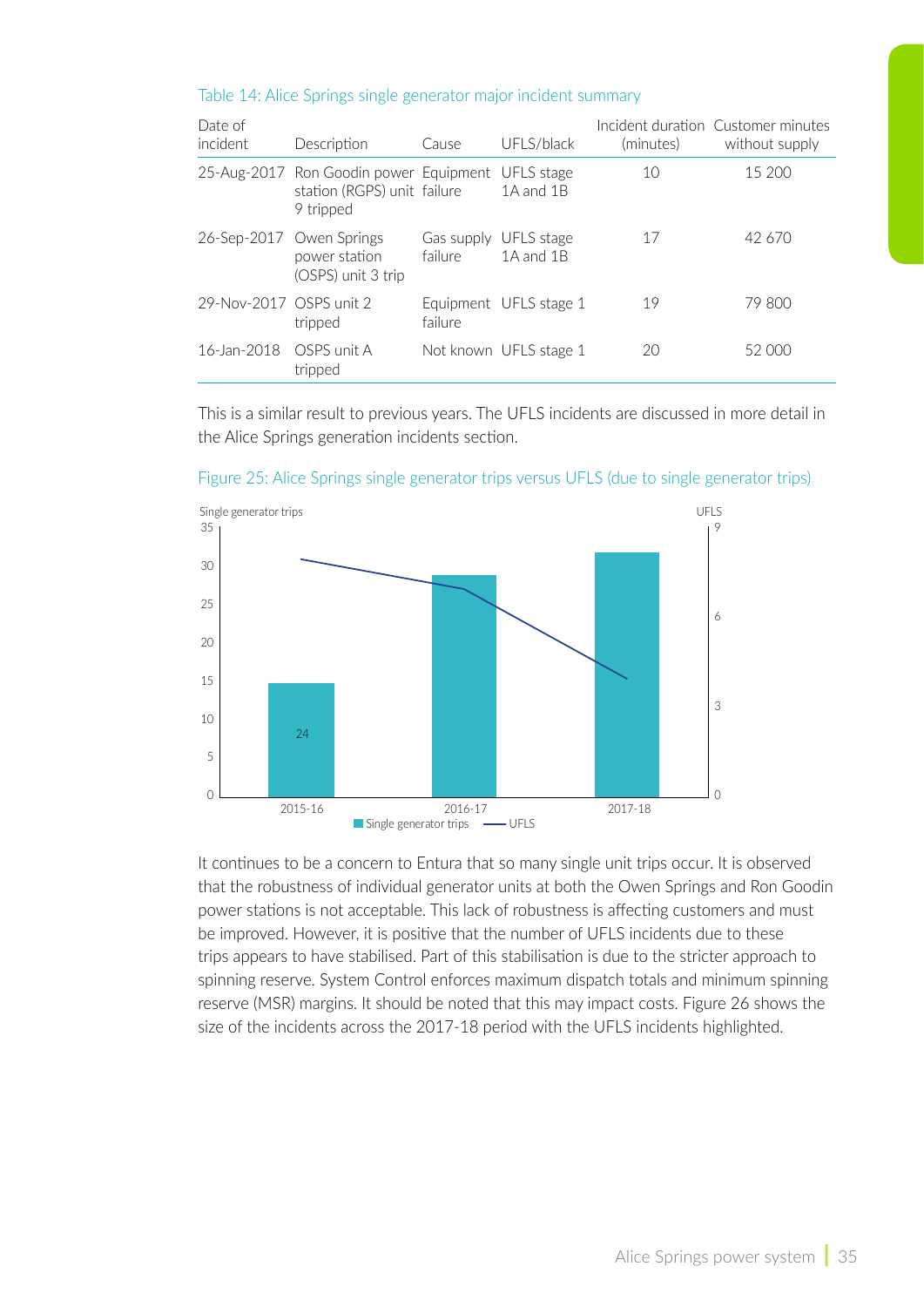

#### <span id="page-43-0"></span>Figure 26: Single generating unit trips by size

The variability of the results above 5 MW are of interest. If the MSR was adequate, it would be expected that incidents less than 8 MW would not require UFLS. There is a 3 MW buffer applied. Entura would like to understand whether the MSR or this buffer is appropriate. Many of the single machine UFLS incidents occurred with spinning reserve below the minimum spinning reserve level. This regime is likely to change once the BESS is installed in the Alice Springs system.

TGen has indicated that the number of generator trips is in part due to a reliance on old generators at the Ron Goodin power station, and a requirement for a minimum number of generators to be operating. That has a flow on effect for maintenance and the ability of a generator to withstand system changes at low load periods. Further, TGen states that the results should improve, although new generation at Owen Springs power station may initially increase single unit trips, due to commissioning issues.

# Generation availability

#### Availability factor

The overall availability for the generators showed a large decline in 2017-18 over the previous period (see [Figure 27\)](#page-44-0).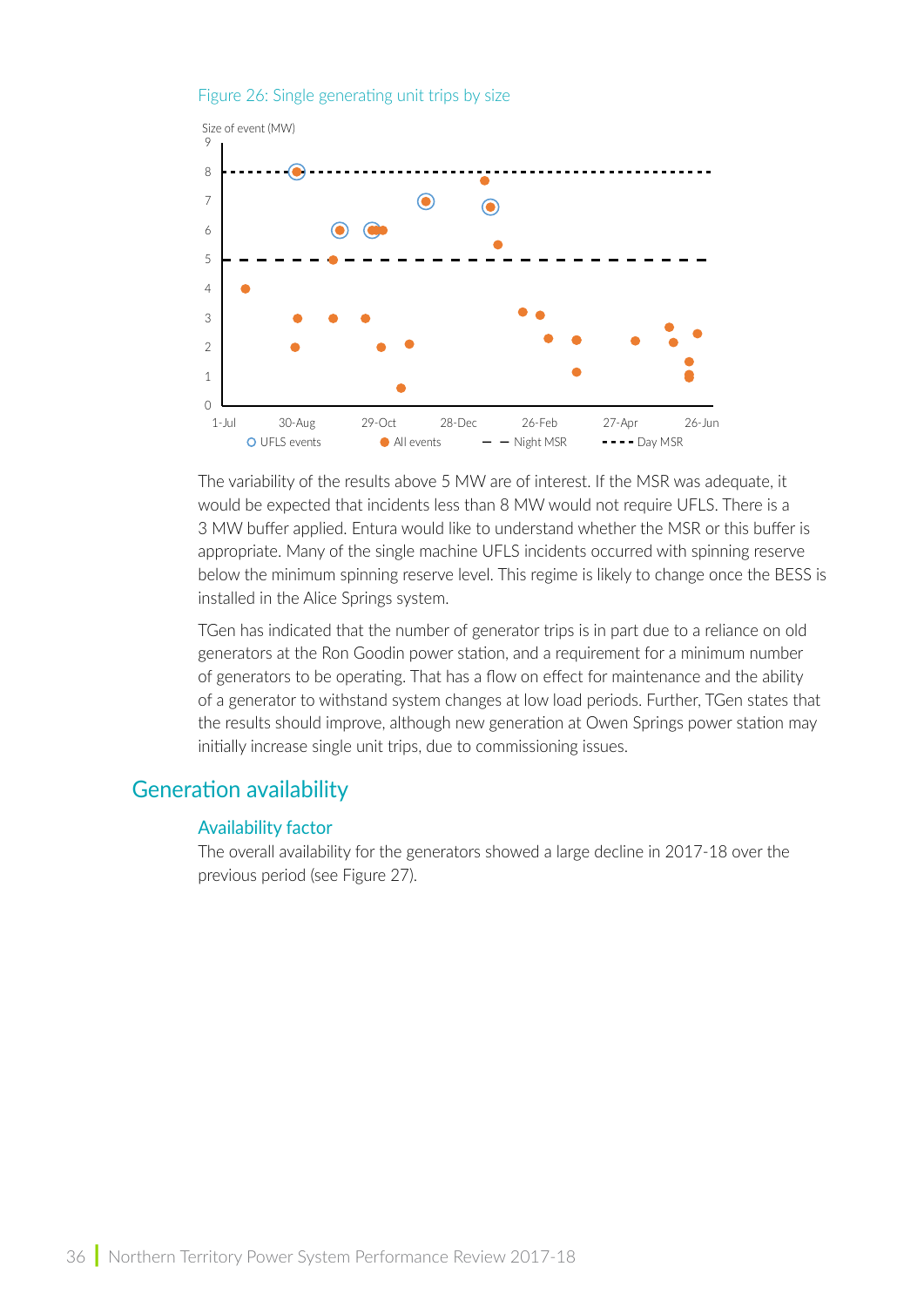

<span id="page-44-0"></span>Figure 27: Capacity weighted average availability factor for Alice Springs generating units



<span id="page-44-1"></span>

Figure 28: Availability factor for Alice Springs power stations

As illustrated in Figure 28, Ron Goodin in particular has seen very low availability for the period, noting this is not only to do with forced outages. However, the decrease is understandable as the transition to Owen Springs approaches and focus on the Ron Goodin power station machines decreases.

 90 per cent may not prove suitable. Entura is concerned with the availability at Owen Springs power station. With the station about to take almost full responsibility for Alice Springs supply, an availability below

#### Forced outage factor

2017-18 sees a marked increase in the forced outage factor over previous periods (see [Figure 29](#page-45-0)).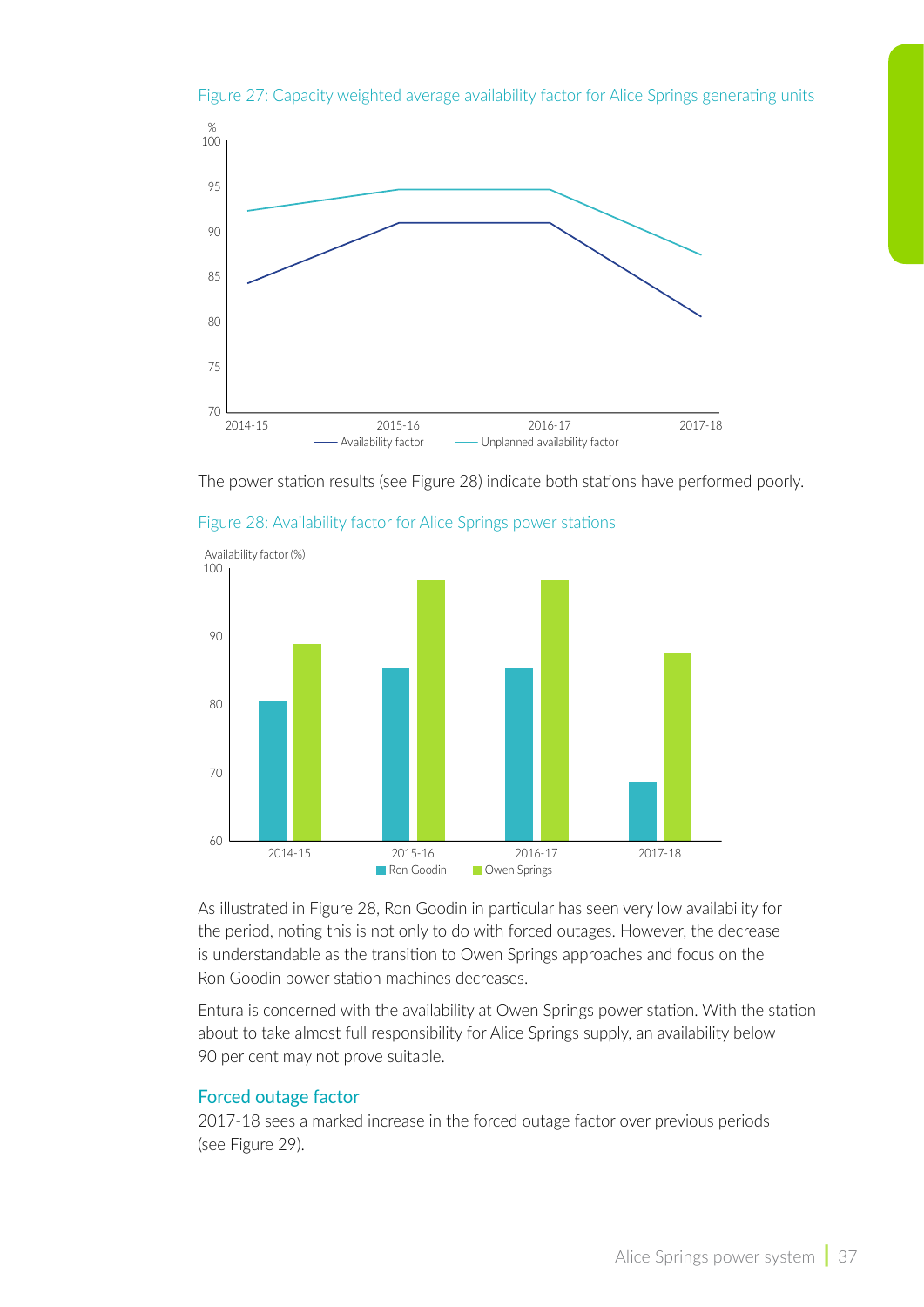

Forced outage factor

<span id="page-45-0"></span>Figure 29: Capacity weighted average Forced Outage Factor for Alice Springs generating units

Figure 30 compares the performance of the two stations and shows a large decrease in performance at Ron Goodin. While Owen Springs' performance was significantly better than Ron Goodin's it should be noted that Owen Springs' forced outage rate doubled from 2016-17 to 2017-18.





The forced outage rates at both stations are too high. Entura is expecting the new Jenbacher machines at the Owen Springs power station and the retirement of Ron Goodin will lead to better performance.

# Generation adequacy

[Figure 31](#page-46-0) shows the N-X adequacy assessment for the Alice Springs system. The analysis shows the contribution of Ron Goodin when, at the time of writing, it was still operational. Only Owen Springs should be considered to gain a longer-term appreciation of adequacy.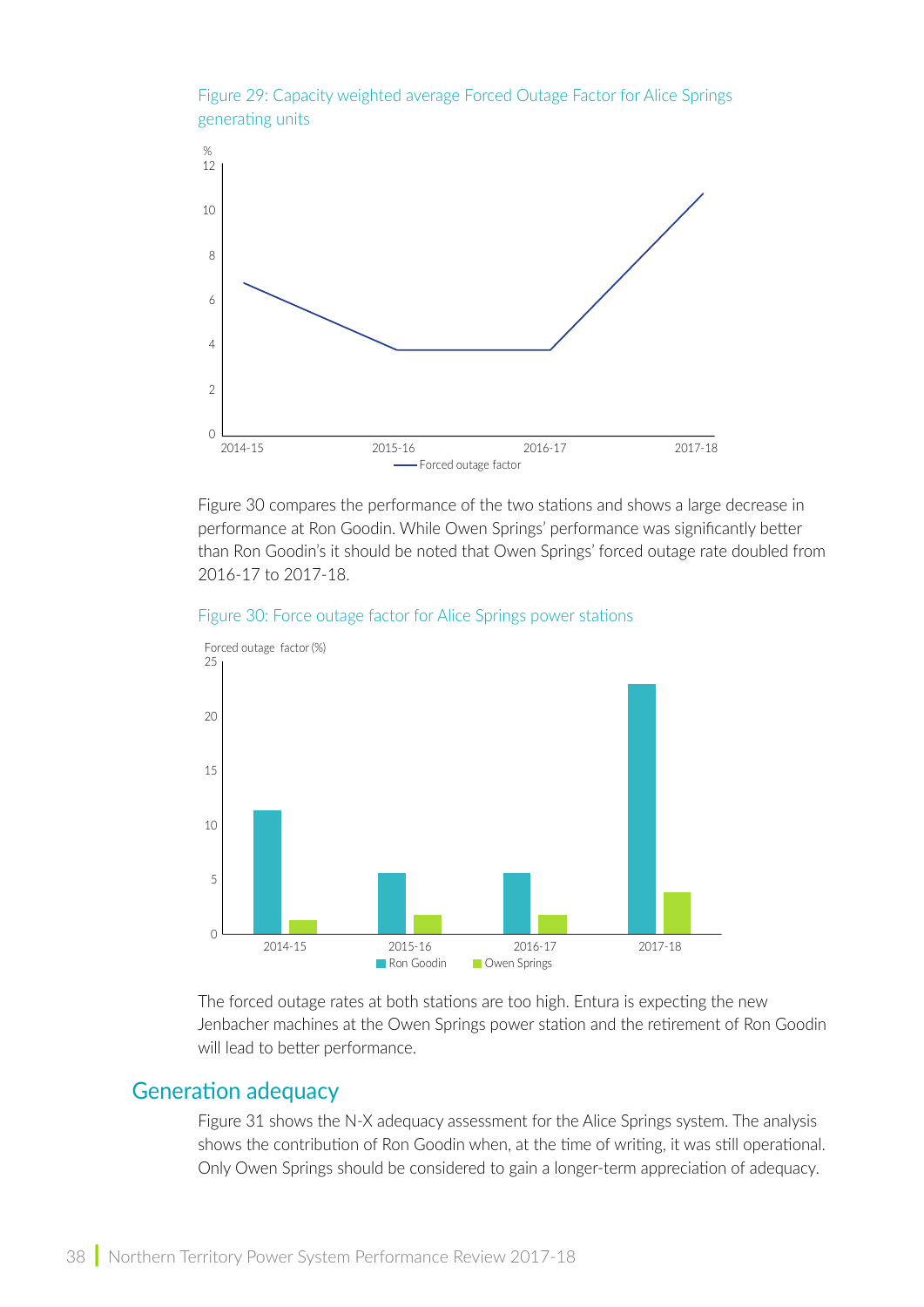

#### <span id="page-46-0"></span>Figure 31: N-X exposure in Alice Springs in 2017-18

This assessment continues to show generation within the Alice Springs region is just sufficient. That is, the peak demand does not exceed the N-1 capacity of the generating units when the ultimate arrangement with the new Owen Springs power station machines and Ron Goodin power station decommissioning is considered. The N-X margin is improved slightly by the second stage of Owen Springs power station coming on line but still not enough to achieve N-2.

It should be noted, Uterne should not strictly be included in this analysis since it is intermittent. This is a conservative approach. In general, with the rise of intermittency, this adequacy analysis can be more meaningfully made through assessments such as the ones included in the commission's Northern Territory Electricity Outlook Report. The combination of forced or planned outages and low levels of intermittent generation combined with higher demand provides a better understanding of the actual risk of supply inadequacy than the N-X analysis. The effective probability of each N-X level varies from year to year based on the outage rates for the generators. This becomes more important as the penetration of intermittent generation grows.

# Non-reliable periods

There were slightly more non-reliable periods in Alice Springs in 2017-18 than for the previous period.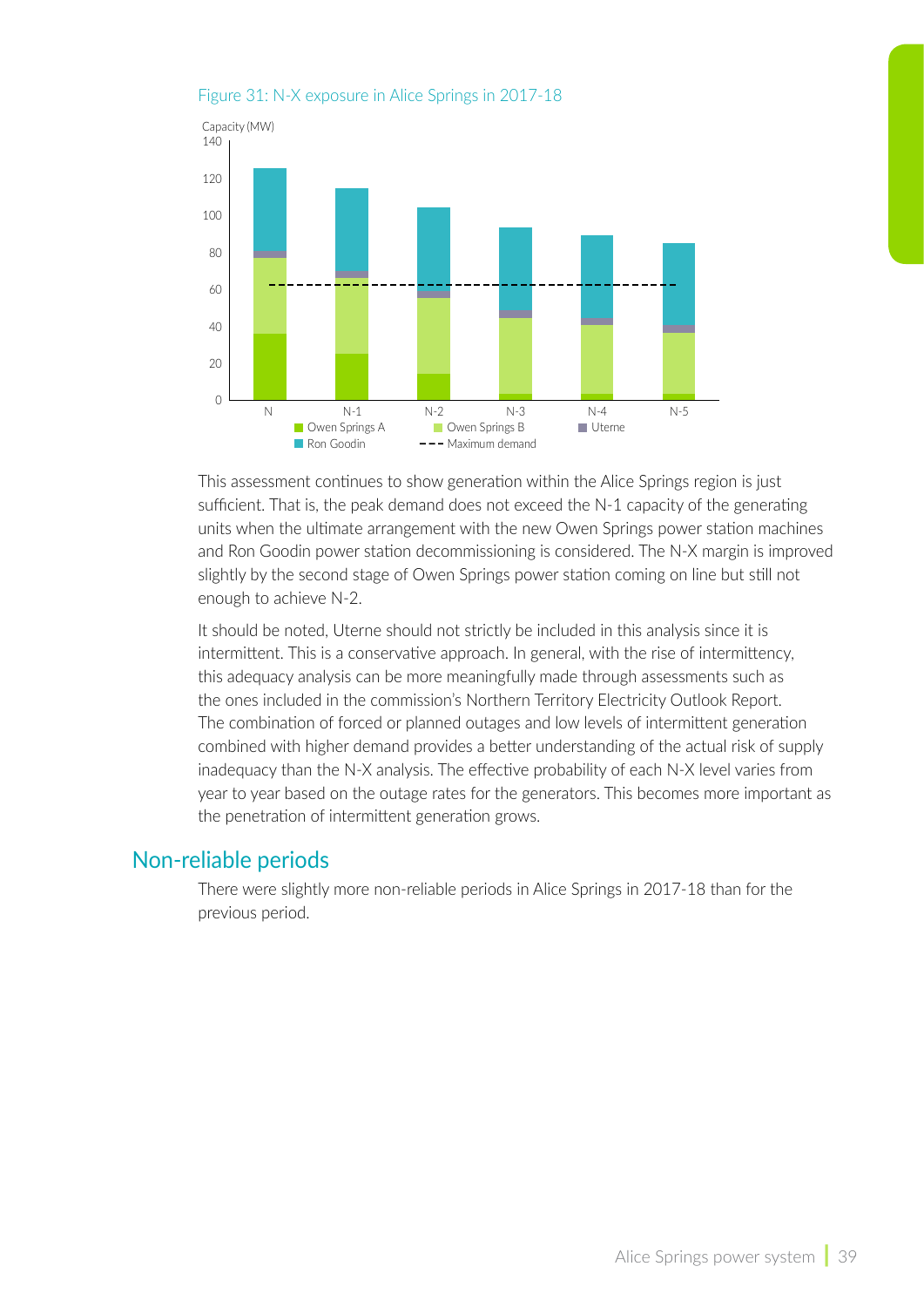

#### Figure 32: Non-reliable periods for generators at Alice Springs

The non-reliable periods were all due to generation issues. The increase is therefore explained by the higher outage rates for the generating units.

# Generation incidents

All seven major incidents in Alice Springs in 2017-18 were generation incidents.

#### Table 15: Alice Springs generation incident summary

| ID            | Date of<br>incident      | Description     | Cause                                                                              | UFLS/black              | Incident<br>duration | Customer<br>minutes<br>(minutes) without supply |
|---------------|--------------------------|-----------------|------------------------------------------------------------------------------------|-------------------------|----------------------|-------------------------------------------------|
|               |                          |                 |                                                                                    |                         |                      |                                                 |
| 1             | 25-Aug-2017 RGPS unit 9  | tripped         | Equipment failure                                                                  | UFLS stage<br>1A and 1B | 10                   | 15 200                                          |
| $\mathcal{P}$ | 26-Sep-2017 OSPS unit 3  |                 | Gas supply failure                                                                 | UFLS stage              | 17                   | 42 670                                          |
|               |                          | trip            |                                                                                    | 1A and 1B               |                      |                                                 |
| 3             | 20-Oct-2017 OSPS unit 1  | and Unit 2 trip | Equipment failure                                                                  | UFLS stage<br>1A and 1B | 16                   | 40 640                                          |
| 4             | 09-Nov-2017 Alice Spring | power system    | Coordination of voltage System black<br>and frequency controls<br>across AS system |                         | 367                  | 4 293 900                                       |
| 5.            | 13-Nov-2017 Alice Spring | power system    | Gen auxiliary power lossUFLS stage 3                                               |                         | 196                  | 2 126 600                                       |
| 6             | 29-Nov-2017 OSPS unit 2  | tripped         | Equipment failure                                                                  | UFLS stage 1            | 19                   | 79 800                                          |
|               | 16-Jan-2018 OSPS unit A  | tripped         |                                                                                    | UFLS stage<br>1         | 20                   | 52 000                                          |

The incidents fall into three categories, namely equipment failure (single unit), equipment failure (multiple units) and system failure.

#### Equipment failure (single unit)

Incidents 1, 2, 6 and 7 fall into this category.

It is generally accepted that generating units will trip from time to time and the power system is operated to minimise the impact on customers from these incidents. The spinning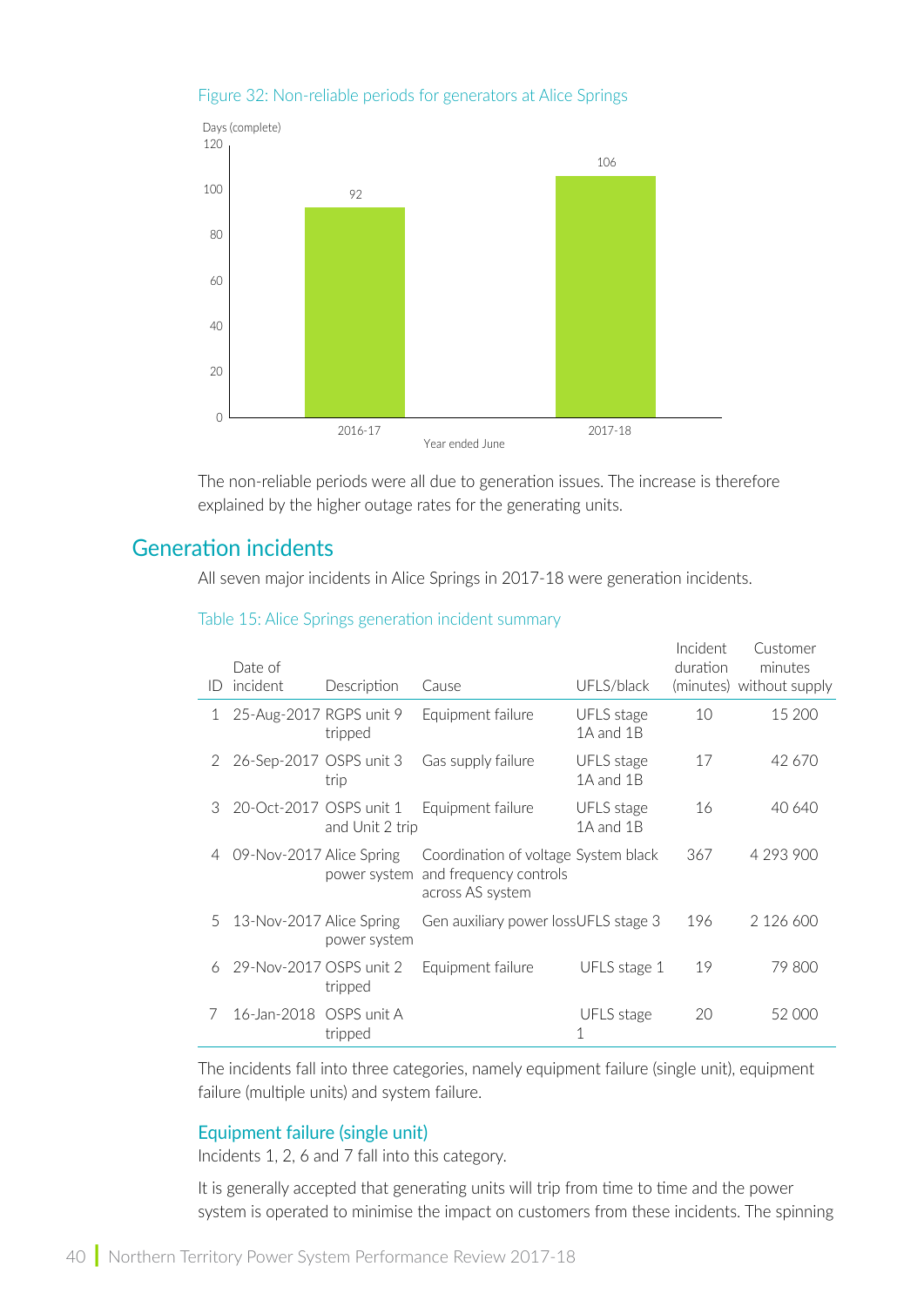reserve in Alice Springs only provides partial coverage of single generating unit trips and so any single unit incident in Alice Springs becomes a major system incident.

Entura is concerned, in each one of these single unit incidents, other systems did not appear to operate correctly or at least the operability of the system was questioned. The most serious was the incorrectly installed UFLS modules for incident 1. Other issues around protection settings and supervisory control and data acquisition (SCADA) alarming suggest a lack of system level consideration of the operation of the network. This is of major concern to Entura and is discussed further in the Darwin-Katherine generation planned and recent enhancements section.

#### Equipment failure (multiple units)

Incident 3 falls into this category.

At the time of writing, System Control had not finalised the report for this incident.

#### System failure

Incidents 4 and 5 fall into this category.

Both of these incidents led to large-scale outages. Both were initiated with a network fault that led to loss of generation. Entura appreciates that in small systems this can be unavoidable due to the lack of redundancy in the network. However, this does not seem to be legitimate in either of these cases.

In incident 4, there appears to be a lack of coordination of generating unit voltage and frequency controls across the network to allow proper regulation of these quantities post a major disturbance. Entura is aware the dynamic modelling of the system may allow investigation of these issues in detail but it is not accurate enough to provide sufficient insight into these issues. This should not continue. Entura feels with the streamlining of generation to Owen Springs power station and the introduction of the BESS to Alice Springs, the dynamic modelling should be brought up to standard and work can be done to define the technical envelope of dispatch in the region.

Incident 5 is of a slightly different nature. It relates to the system thinking required to ensure robust operation of a power station. Consideration of fault levels, switching arrangements and the redundancy of supplies for auxiliary plant must be coordinated at the design stage of power stations if those stations are to meet the reliability standard expected.

Entura observes the level of coordination between generation and networks following the structural separation of PWC is a work in progress. The review of designs and commissioning plans should be improved so primary, secondary and operational interfaces are better understood at the design phase and changes can be made prior to installation. Entura acknowledges this will not completely remove the possibility of such incidents occurring but expect it is a part of good electricity industry practice that must be improved to reduce the risk of supply interruptions to as low as reasonably possible.

#### Impact of incidents

The impact of these generation incidents relative to the previous years is shown in [Table](#page-49-0) 16.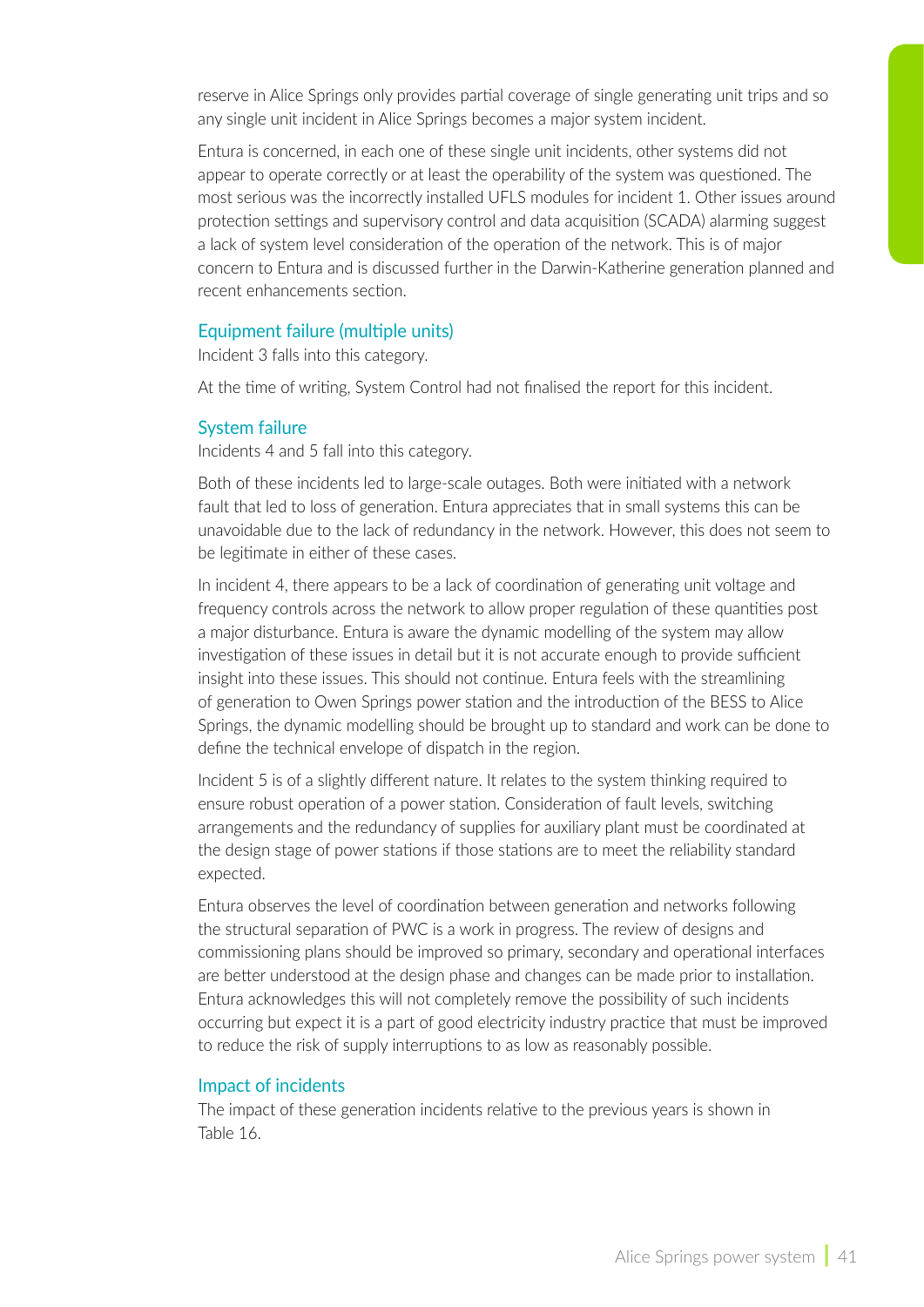| 2015-16   | 2016-17 | 2017-18  |
|-----------|---------|----------|
| 12        |         | 6        |
| 51 1 20   | 18 700  | 33 3 2 0 |
| 676       | 189     | 625      |
| 5 293 880 | 523.000 | 6598810  |
| 429       | 43      | 526      |
|           |         |          |
|           | С       |          |
|           |         |          |

#### <span id="page-49-0"></span>Table 16: Customer minutes without supply (generation incidents) for Alice Springs

1 Customer minutes without supply is calculated by multiplying the number of customers impacted by the duration of the incident (in minutes).

The overall result in terms of customer minutes without supply per customer is around half an hour for the year or 0.1 per cent, which is unfavourable. It should be noted this is only the generation portion of the incidents before taking network incidents into consideration. Entura is concerned this level of interruption may be unacceptable from a customer perspective.

# Generation constraints

The generation constraints applied in the Alice Springs region up to the end of the 2017-18 period are shown in [Table 17](#page-49-1).

#### Table 17: Alice Springs normal system constraints

<span id="page-49-1"></span>

| $\parallel$ ) | Constraint<br>description Applied to |             | Limit                                                                     | System condition                          | Comments                                                                                         |
|---------------|--------------------------------------|-------------|---------------------------------------------------------------------------|-------------------------------------------|--------------------------------------------------------------------------------------------------|
|               | Minimum<br>load                      | OSPS        | 19 MVA                                                                    | Load dependent                            | Prevent overloading of<br>Lovegrove Sadadeen Ties<br>1 or 2 in the incidents of a<br>contingency |
| 2             | Maximum<br>dispatch                  | <b>OSPS</b> | $45 \times$ power factor                                                  | All                                       | Prevent overloading of<br>66/11kV Owen Springs<br>transformers 1 or 2                            |
| 3             | Maximum<br>dispatch                  | OSPS        | Dynamic limit based Loss of a single<br>on acceptable<br>contingency size | would result in loss<br>of all generation | Reduce of a system black<br>auxiliary transformer incident from loss of OSPS                     |
|               | Maximum<br>dispatch                  | at OSPS     | 01 and 02 Dynamic limit based All<br>on acceptable<br>contingency size    |                                           | Reduction in output<br>to allow frequency<br>management of common<br>mode failure                |

Constraints 1 and 2 are network type constraints. They curtail generation either at the low or high end. While these are not ideal, the move to supply solely from Owen Springs power station should render the first obsolete. The second constraint provides some operational inflexibility at Owen Springs. This may increase the cost of supply from the station but this would only be at times of high demand.

Constraints 3 and 4 are temporary constraints due to design and setting issues on the Owen Springs units. They are designed to minimise the impact of these performance issues on customers while remedial or corrective actions are undertaken.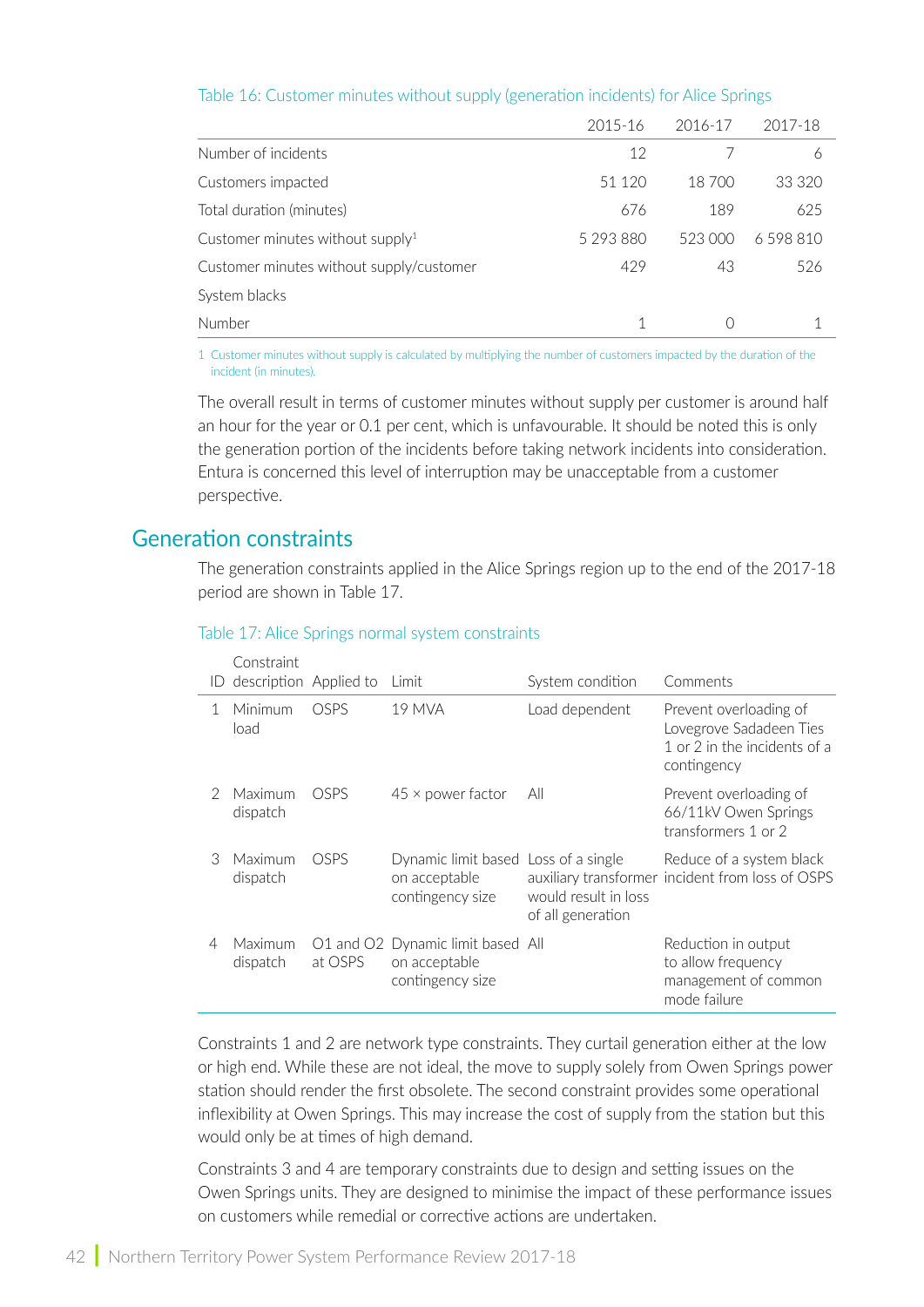# <span id="page-50-0"></span>Planned and recent enhancements

Two major changes to the Alice Springs network are imminent:

• Owen Springs power station stage 2

These generating units have had a number of technical issues during commissioning, which are being worked through by Territory Generation and System Control.

As part of the upgrade, a third Owen Springs transformer (T3) has been commissioned:

• BESS at Ron Goodin power station

The intent of this battery is to provide frequency support to allow for the lower inertia of Owen Springs stage 2 units. Commissioning commenced in the first half of 2018.

Both of these enhancements are intended to make the management of generation dispatch and frequency in Alice Springs more robust.

#### Network operation without Ron Goodin power station

With the imminent decommissioning of Ron Goodin power station comes a radical change to the way the Alice Springs network has been supplied. It is acknowledged this is likely to be a challenging time for the System Controller and the commission expects care to be taken to ensure a robust set of operating protocols is developed to allow for safe and secure operation of the network without the support the Ron Goodin power station has provided to date.

Entura is concerned there may be protection and control issues that will not become apparent until the last unit is disconnected. This may lead to a period of intolerable supply reliability for Alice Springs customers.

PWC has indicated to the commission that, in collaboration with TGen, it has undertaken a substantive and multi-staged approach to facilitate the transition. This includes work undertaken early in the project to identify changes in operational parameters, which led to the development of the battery energy storage system. PWC has advised that the steps taken to date include robust compliance, performance and reliability testing of the new Owen Springs generators, and a staged decommissioning of Ron Goodin power station.

# **Network**

### Transmission performance

There have been no transmission level outages in Alice Springs across the last four financial years. This is an excellent result. Entura is concerned the change in operation in the network associated with the decommissioning of the Ron Goodin power station may lead to some unexpected network incidents in the future. Entura would expect the System Controller to work to pre-empt these issues where possible.

## Distribution performance

The overall measure of SAIDI and SAIFI do not have a standard set. The standards are set at the feeder type level for the sum of the three systems.

The SAIDI and SAIFI performance for the Alice Springs distribution network is presented in [Figure 33.](#page-51-0)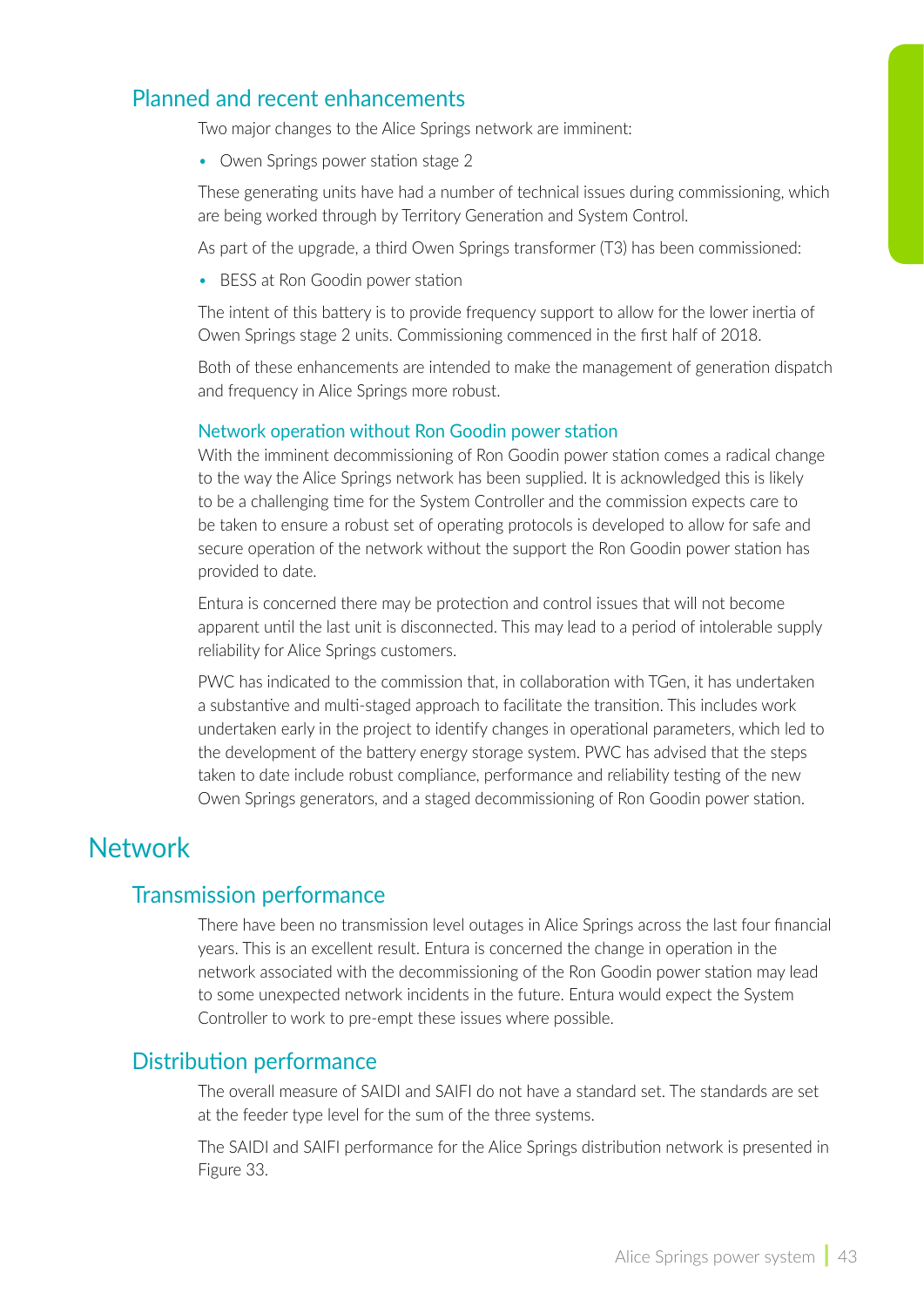

<span id="page-51-0"></span>Figure 33: SAIDI and SAIFI performance indices for distribution network, Alice Springs

The results for 2017-18 are the best in the four-year period for both indices. [Table 18](#page-51-1) and Table 19 show the performance broken down across the feeder categories.

<span id="page-51-1"></span>

|  |  | Table 18: Alice Springs SAIDI feeder breakdown |
|--|--|------------------------------------------------|

| Alice Springs | 2014-15 | 2015-16 | 2016-17 | 2017-18 | Global target |
|---------------|---------|---------|---------|---------|---------------|
| <b>CBD</b>    | n.a.    | n.a.    | n.a.    | n.a.    | 18.5          |
| Urban         | 214.7   | 132.86  | 86.24   | 62.15   | 136           |
| Rural short   | 44.2    | 40.37   | 213.03  | 372.10  | 496.3         |
| Rural long    | n.a.    | n.a.    | n.a.    | n.a.    | 2 1 6 4 .9    |

#### Table 19: Alice Springs SAIFI feeder breakdown

| Alice Springs | 2014-15 | 2015-16 | 2016-17 2017-18 |      | Global Target |
|---------------|---------|---------|-----------------|------|---------------|
| <b>CBD</b>    | n.a.    | n.a.    | n.a.            | n.a. | 0.4           |
| Urban         | 1.80    | 2.22    | 1.65            | 1.41 | 2.5           |
| Rural short   | 2.10    | 1.08    | 3.01            | 8.90 | 8.1           |
| Rural long    | n.a.    | n.a.    | n.a.            | n.a. | 35.1          |

The performance of the network appears to be strong across all feeder types with the possible exception of the short rural feeders. This category has seen a large increase in both SAIDI and SAIFI. Neither index significantly breaches the global standard. PWC has indicated the dominant causes of the interruptions for this feeder category are:

- trees blown into mains
- no cause found not weather
- no cause found weather
- equipment failure or defect.

Further, PWC states the first three interruption categories listed are generally due to vegetation, animals or adverse weather and the interruptions are successfully restored without the cause being visually confirmed. For the final category listed PWC has indicated equipment failures were mainly caused by failure of conductors, EDO assembly failure,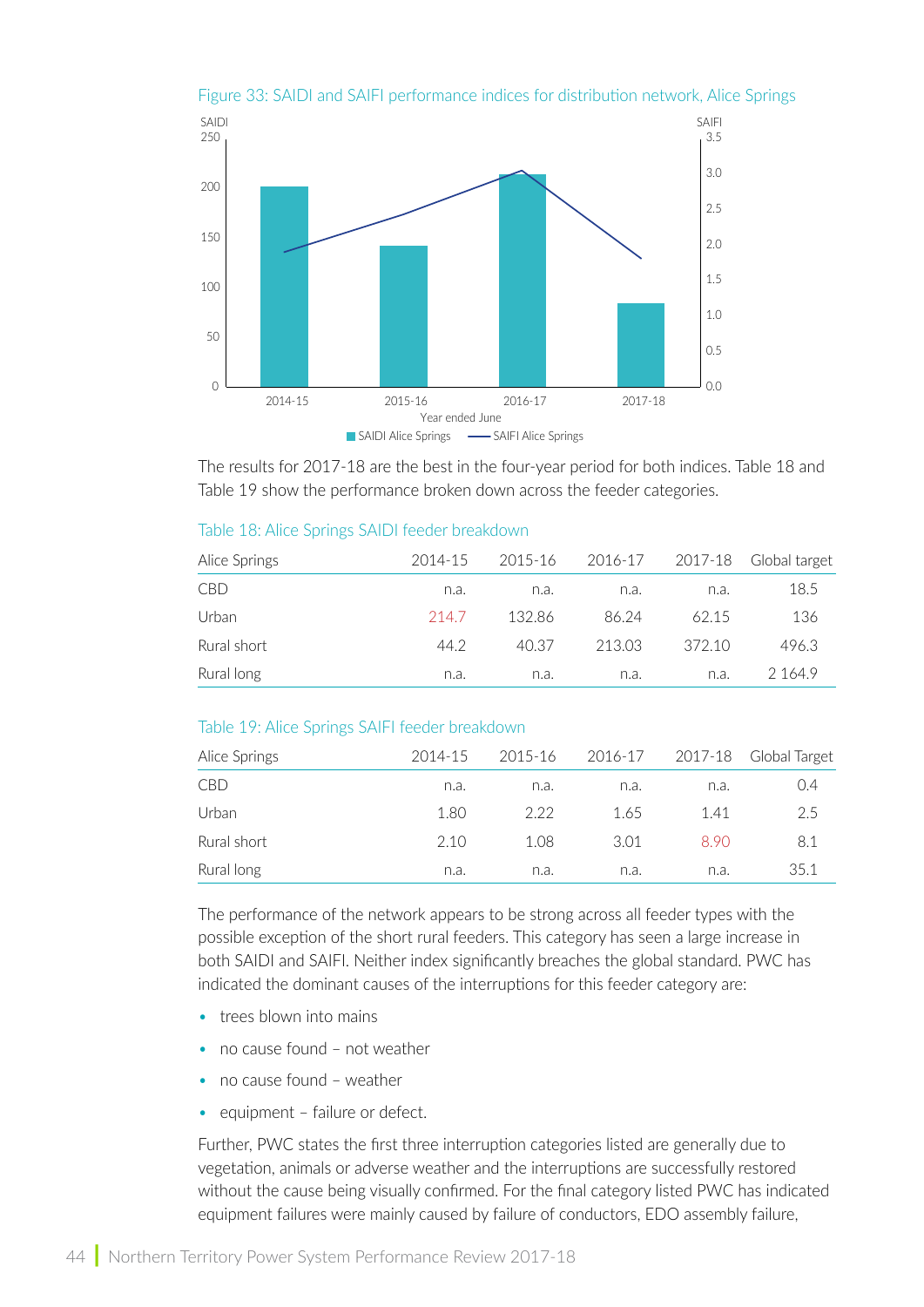protection relays, cable terminations, insulators and distribution transformers. PWC has outlined a number of measures it believes will have a positive impact on the performance of this feeder category.

# Network utilisation

The 66 kV lines between Owen Springs and Lovegrove are presently lightly loaded due to the load sharing between Ron Goodin and Owen Springs power stations. This loading will change as Ron Goodin is decommissioned. The 66 kV lines will become very important for the Alice Springs supply and the management of the ring normally open will need to be carefully considered. The utilisation of these lines will be driven by Alice Springs demand and the operation of the BESS.

# Network adequacy

The substation transformer loading under N-1 conditions is shown in [Figure 34.](#page-52-0)



<span id="page-52-0"></span>Figure 34: Substation utilisation in N-1 conditions on 2017-18 Alice Springs

Entura's analysis shows the load on the Lovegrove 22:11 kV transformers exceeds the contingency cyclic rating. This differs from PWC's analysis, which shows it is just sufficient to supply the POE 10 demand. Entura takes a more conservative approach to the assessment of N-1 than PWC. PWC plans to upgrade these transformers in 2020-21.

# Network incidents

There were no major network incidents reported in Alice Springs for 2017-18.

[Table 20](#page-53-0) shows the impact to customers of the major network incidents in Alice Springs across the last three years.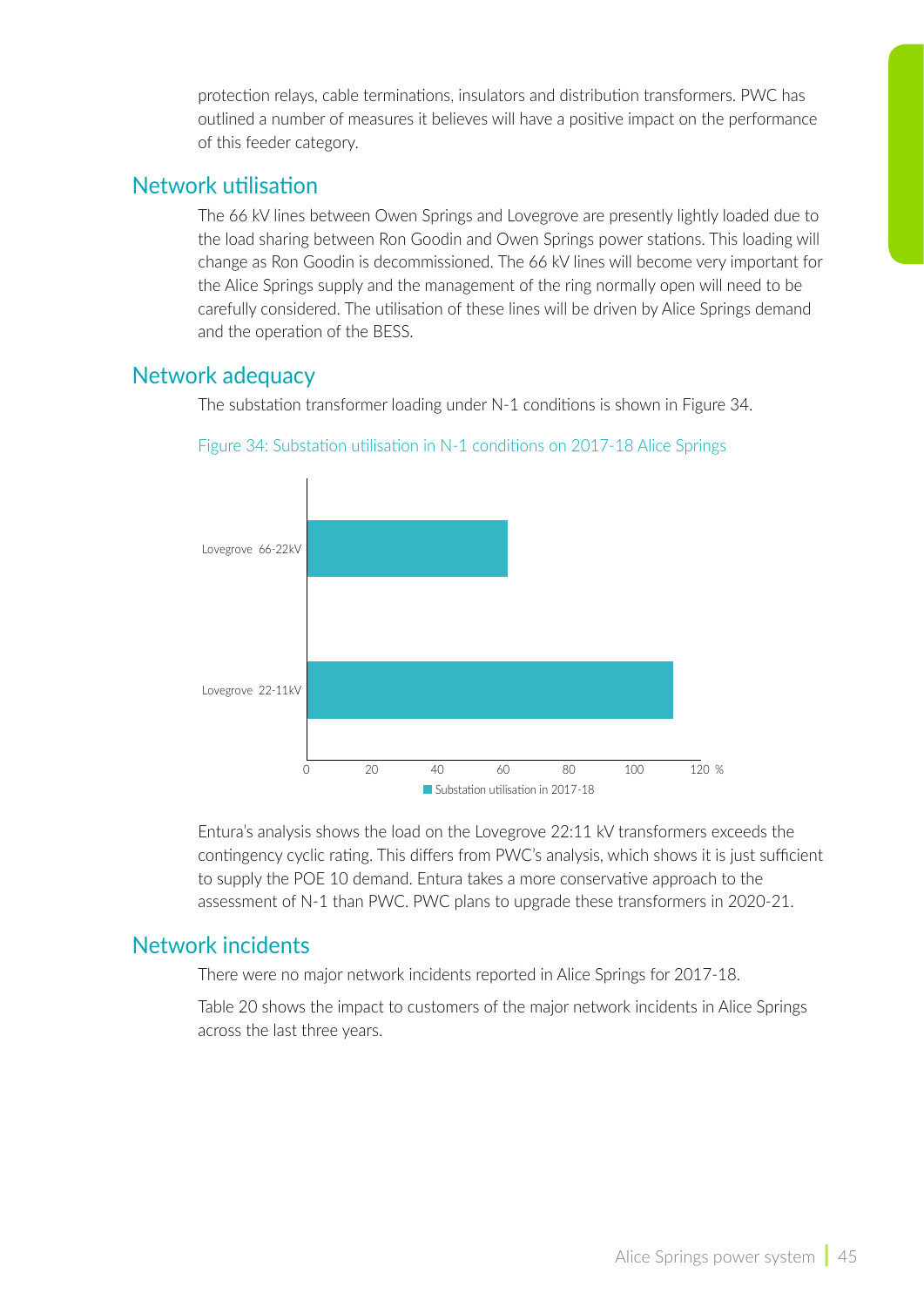#### Impact of incidents

#### <span id="page-53-0"></span>Table 20: Alice Springs customer impact of major network incidents

|                                              | 2015-16 | 2016-17   | 2017-18          |
|----------------------------------------------|---------|-----------|------------------|
| Number of incidents                          |         | З         |                  |
| Customers impacted                           | 7.500   | 15 030    | $\left( \right)$ |
| Total duration (minutes)                     | 63      | 226       | $\left( \right)$ |
| Customer minutes without supply <sup>1</sup> | 472 500 | 1 340 670 | $\left( \right)$ |
| Customer minutes without supply/customer     | 38.3    | 110.0     | 0.0              |
| System blacks                                |         |           |                  |

1 Customer minutes without supply is calculated by multiplying the number of customers impacted by the duration of the incident (in minutes).

The 2017-18 result is obviously very good after a poor result in 2016-17. Entura observes this variability is almost inevitable in a smaller network such as Alice Springs.

### Network constraints

[Table 21](#page-53-1) shows the constraints currently applied to the Alice Springs network.

#### <span id="page-53-1"></span>Table 21: Alice Springs network constraints

| Asset description             | Location                                 | Limit                    | System condition Comments |                                              |
|-------------------------------|------------------------------------------|--------------------------|---------------------------|----------------------------------------------|
| 22/11kV transformers Sadadeen |                                          | 17 MVA                   | All                       |                                              |
| 66 kV lines                   | OSPS - Lovegrove Single circuit Low load | operation                |                           | Reduces capacitive<br>loading in the network |
| 66 kV transformers            | Lovegrove or<br>Owen Springs             | Single unit<br>operation | All                       | Fault contribution<br>limitation             |

The two 66 kV constraints are unusual in the opinion of Entura. While line switching is an established method to reduce capacitive charging in the network, Entura is concerned the switching of this line poses an unacceptable risk to system security. Entura further expects this will not be an acceptable mode of operation once generation is solely located at Owen Springs.

Similarly, the disconnection of transformers poses a security risk. Entura accepts this is a temporary measure while the Owen Springs auxiliaries issue is resolved. This highlights the importance of system thinking in the design of power stations.

While the basis for the above protocols is well founded, it is a concern that enshrining these practices rather than addressing them through additional network equipment may limit the flexibility of the network to meet customer demand.

PWC has indicated to the commission that it updates constraints as system conditions change, which would include a review of the current constraints and operating practices prior to the full decommissioning of Ron Goodin power station.

Further, PWC has advised that it is currently improving processes in addressing operational network issues that are being managed through constraints, including regular meetings to be held between Power Services and System Control.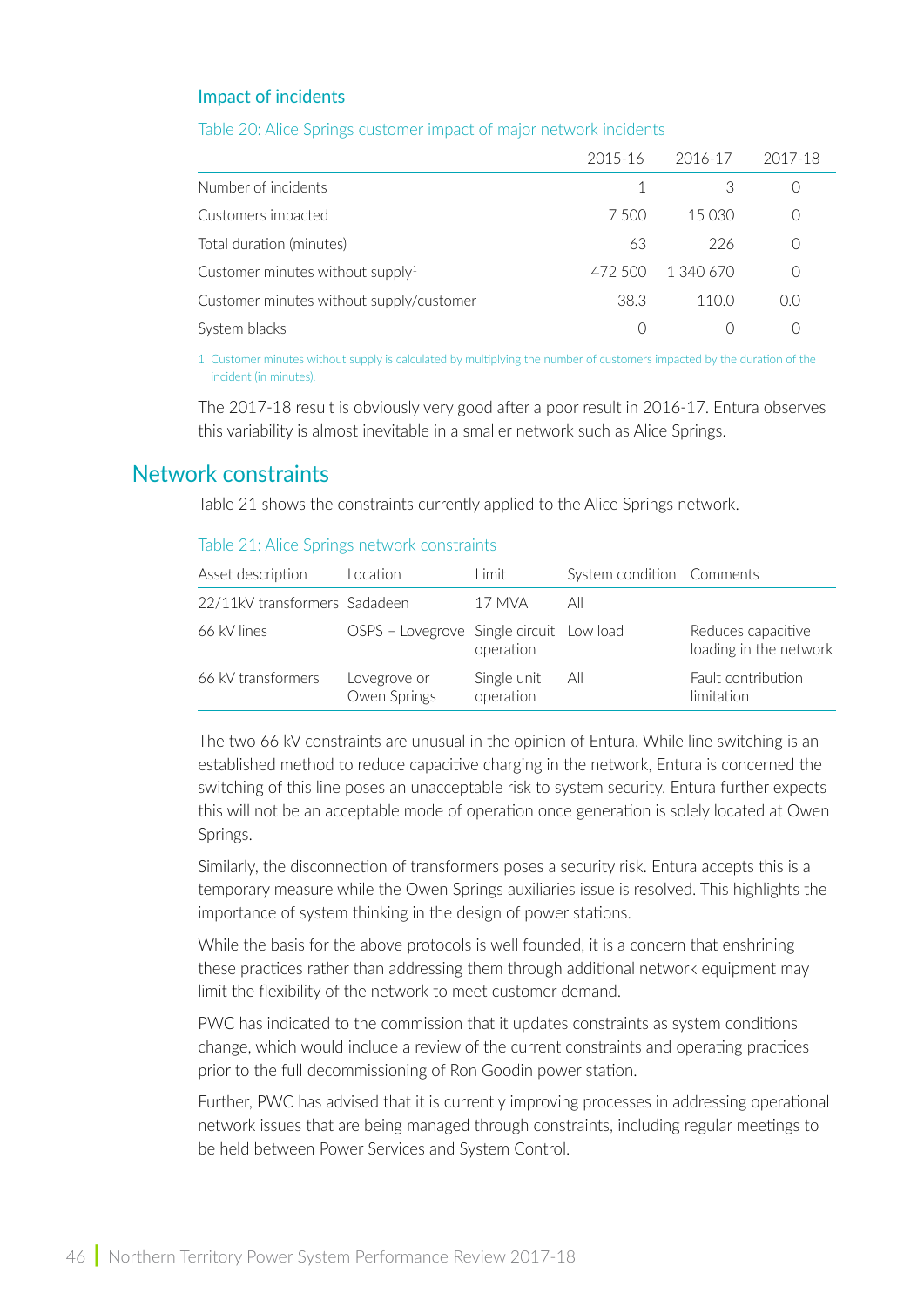# Planned and recent network enhancements

There have been no recent network enhancements.

The most notable planned enhancements are the replacement of the Lovegrove 22:11 kV transformers in 2020-21.

The reorganisation and replacement of the Sadadeen substation is planned for 2018-19. This is required to accommodate the network rearrangements required with the retirement of the Ron Goodin power station. To date the commission has not seen any evidence this has occurred.

# Networks customer power quality notifications

PWC report on the number and types of power quality complaints. [Figure 35](#page-54-0) shows the Alice Springs customer notifications stayed relatively constant in 2017-18.



<span id="page-54-0"></span>

<span id="page-54-1"></span>Figure 36: Type of customer notifications relating to the quality of supply in Alice Springs



[Figure 36](#page-54-1) shows the share of complaints became more heavily centred on loss of power as would be expected considering the significant major incidents<sup>1</sup>.

 1 A system black and an incident classified by System Control as a technical black.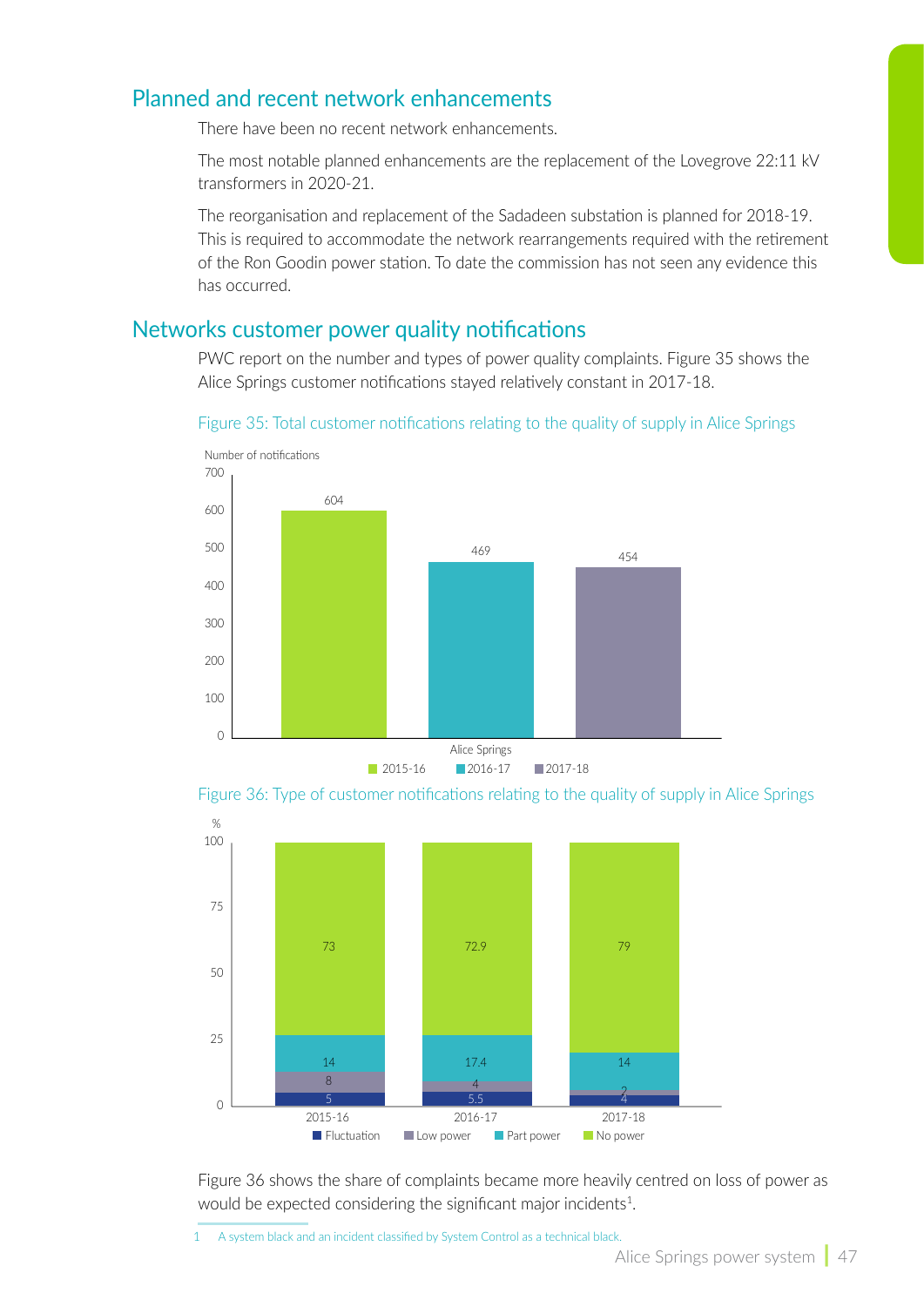| Northern Territory Power System Performance Review 2017-18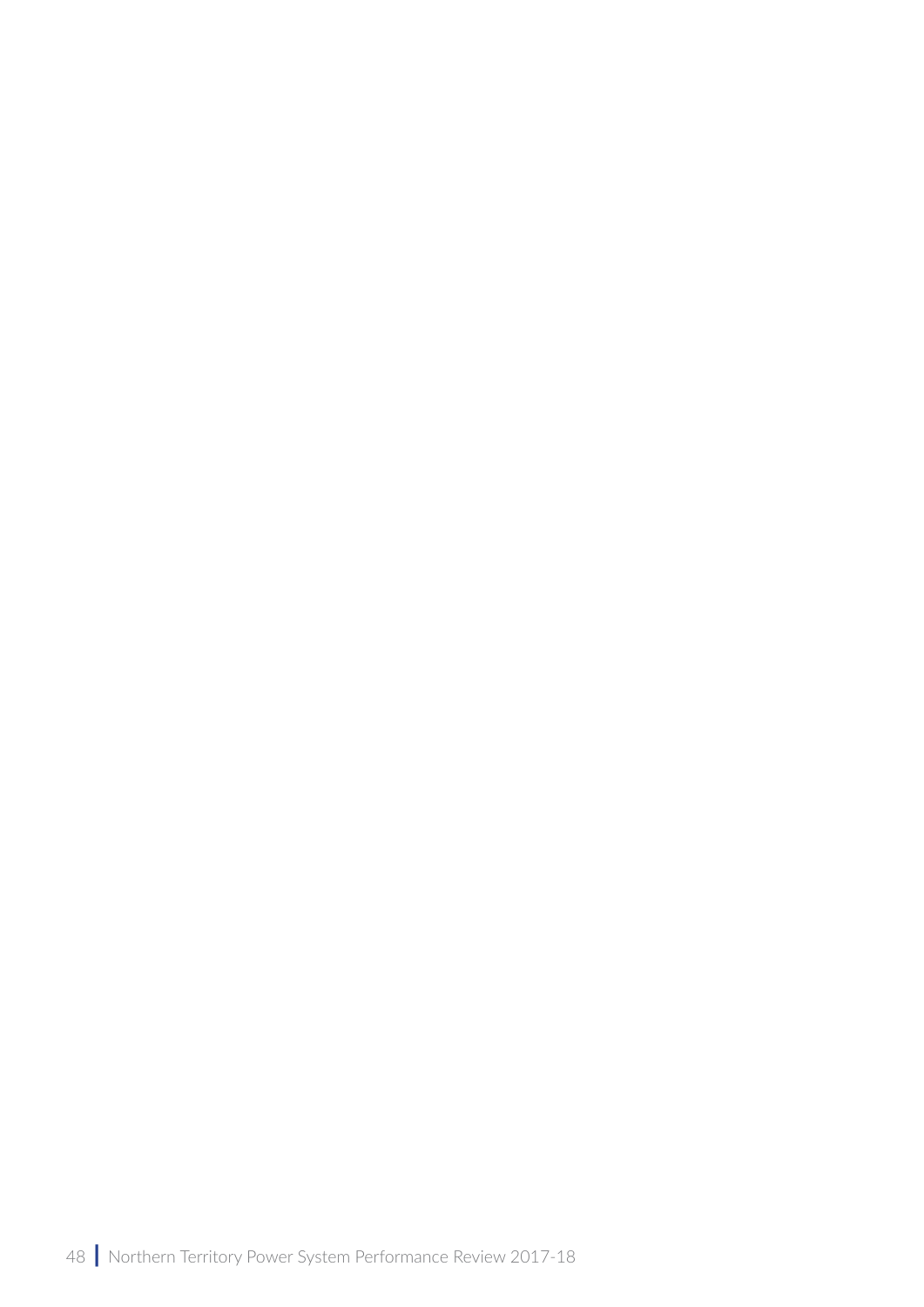<span id="page-56-0"></span>This chapter focuses on the 2017-18 generation and network performance of the Tennant Creek power system. Where possible it compares 2017-18 performance to historical data to identify trends. Specifically this chapter considers:

- overall customer impact
- generator performance, observed UFLS and single generator trips, generation availability, generation adequacy, non-reliable periods, major generation incidents, generation constraints, and generation planned and recent enhancements
- transmission and distribution network performance, network utilisation, network adequacy, major network incidents, network constraints, network planned and recent enhancements, and network power quality notifications.

# Power system description

The Tennant Creek power system is the smallest of the regulated systems in the Northern Territory. This system supplies the township of Tennant Creek and surrounding rural areas from its centrally located power station. The operational consumption in 2017-18 is shown in [Table 22.](#page-56-1)

#### <span id="page-56-1"></span>Table 22: Tennant Creek operational consumption in 2017-18

| Power system  | Energy sent out (GWh) |
|---------------|-----------------------|
| Tennant Creek |                       |

The total generation capacity in the Tennant Creek power system is around 24 MW2, which includes three new Jenbacher generators. The fuel type of the generation units is made up of diesel and gas.

The power station at Tennant Creek is undergoing a radical transformation with the commissioning of new generating units and decommissioning of a large number of existing units. This is expected to occur in the first half of 2019.

# Overall customer impact

This section shows the overall performance for the Tennant Creek system.

[Table 23](#page-57-1) shows the impact on customers from all incidents in the Tennant Creek region across the last three years.

<sup>2</sup> Generation capacities provided are those used in the Northern Territory Electricity Outlook Report. Capacity values can vary depending on the definition of capacity applied, such as nameplate, summer and winter capacity.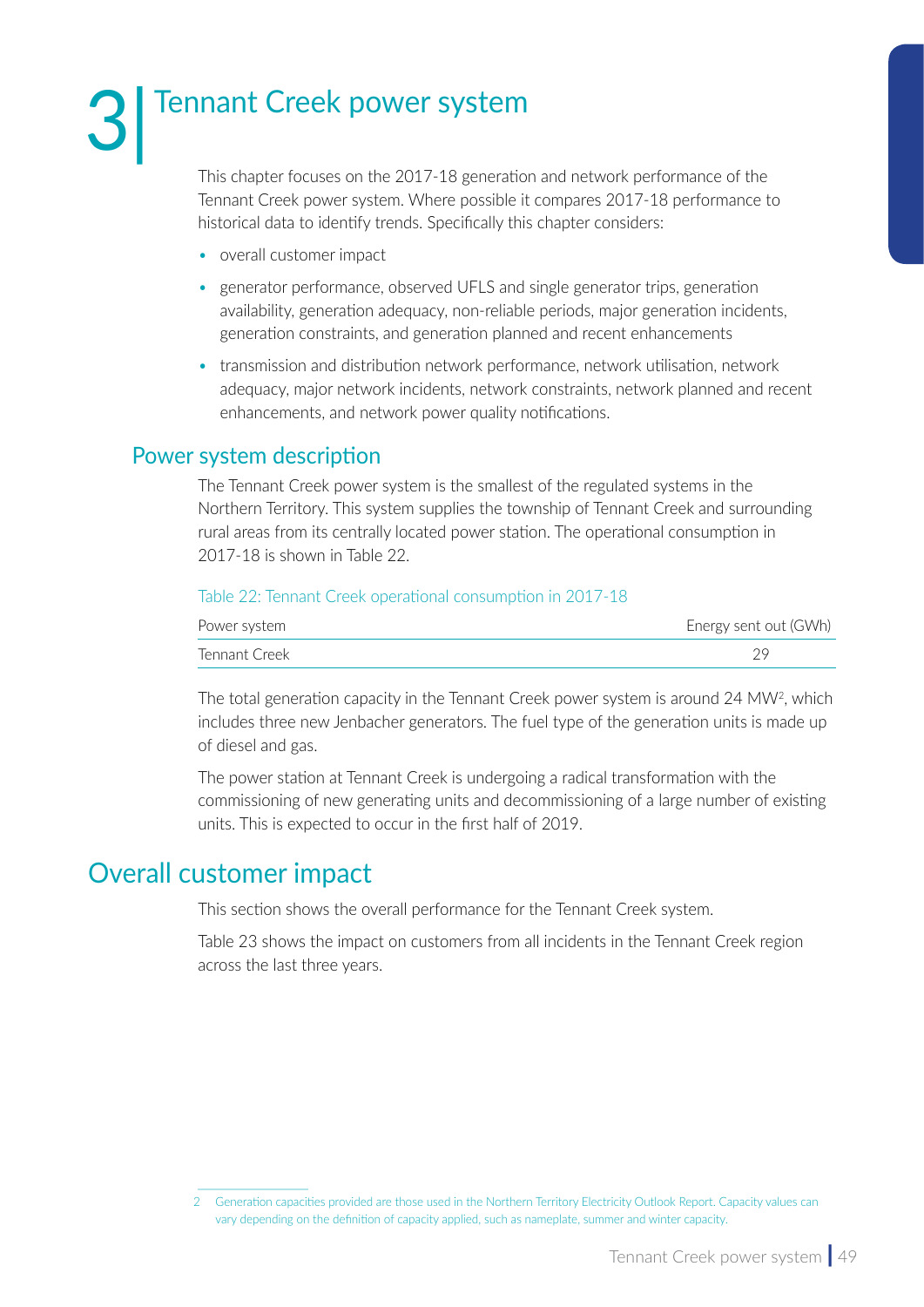<span id="page-57-1"></span><span id="page-57-0"></span>

| Table 23: Customer minutes without supply (major incidents) for Tennant Creek |  |  |  |  |  |  |  |  |
|-------------------------------------------------------------------------------|--|--|--|--|--|--|--|--|
|-------------------------------------------------------------------------------|--|--|--|--|--|--|--|--|

|                                              | $2015 - 16^{1}$ | 2016-17 | 2017-18 |
|----------------------------------------------|-----------------|---------|---------|
| Number of incidents                          | 6               |         | 11      |
| Customers impacted                           | 600             | 3780    | 6435    |
| Total duration (minutes)                     | 170             | 225     | 1 7 8 4 |
| Customer minutes without supply <sup>2</sup> | 17 000          | 143 500 | 584 409 |
| Customer minutes without supply per customer | 10.4            | 93.7    | 363.2   |
| System blacks                                | $\bigcirc$      |         |         |

1 Minor incidents were first recorded in 2016-17. Therefore, any increase from 2015-16 to 2016-17 is in part explained by the inclusion of minor incidents.

2 Customer minutes without supply is calculated by multiplying the number of customers impacted by the duration of the incident (in minutes).

Customer minutes without supply have significantly increased over the last three years.

Entura has made recommendations elsewhere in this report regarding coordination of protection between generating units and feeders that it is hoped will reduce the number and severity of incidents in the Tennant Creek system in the future.

# Generation

The generation system has performed well in 2017-18 with a low System Average Interruption Frequency Index (SAIFI) result compared to historical data. Entura expects this to be maintained once the new generators are commissioned and the old machines are decommissioned.

The increase in System Average Interruption Duration Index (SAIDI) leads Entura to conclude that too many generation incidents lead to network incidents or vice-versa and so these incidents are of longer duration than a simple generation incident should be.

## Generator performance

The SAIDI and SAIFI performance for the Tennant Creek generating units are presented in [Figure 37.](#page-57-2)

<span id="page-57-2"></span>

#### Figure 37: SAIDI and SAIFI performance indices for generation, Tennant Creek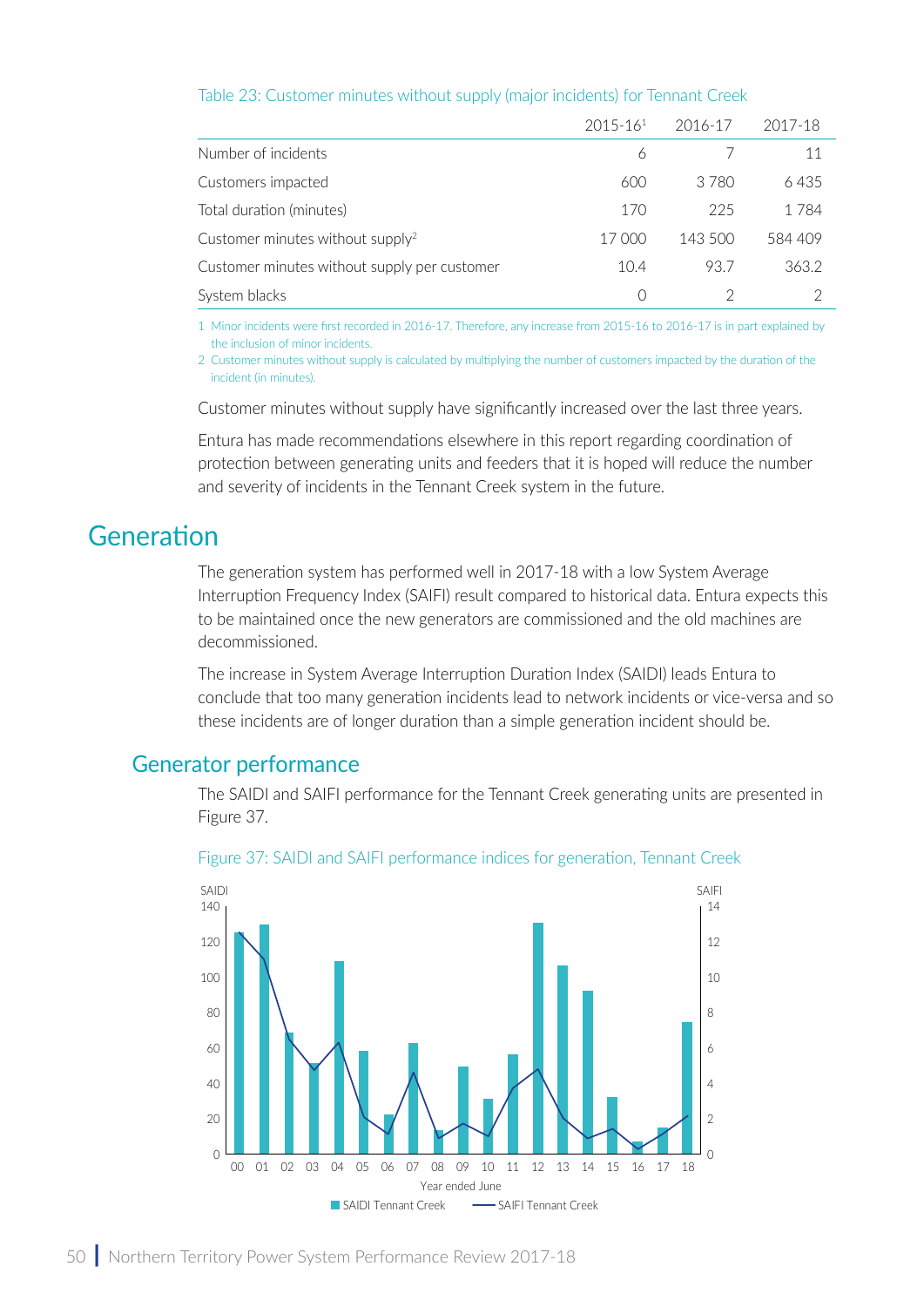The SAIDI and SAIFI results are both within the range of previous results across the full record. The SAIDI result shows a significant increase over the preceding three periods. Entura would expect this would improve with the commissioning of the new generators.

# Observed UFLS and single generation trips

It is rare for a single unit trip to not result in UFLS in Tennant Creek due to the minimum spinning reserve approach taken in this network. Generation trips appear to be rare incidents in Tennant Creek (only two in 2017-18). These trips (major incidents) are discussed in the generation incident section of this chapter.

# Generation availability

#### Availability factor

The availability for the generators has improved further in 2017-18 (see [Figure 38\)](#page-58-0).



#### <span id="page-58-0"></span>Figure 38: Availability factor for Tennant Creek power generators

This is a particularly strong result. The renewal of the power station appears to be paying dividends and Entura expects this result to be consolidated in future years with the replacement and retirement of many of the older generating units at the power station.

#### Forced outage factor

The improvement in availability in 2017-18 is attributable to the improvement in the forced outage factor [\(Figure 39](#page-59-0)).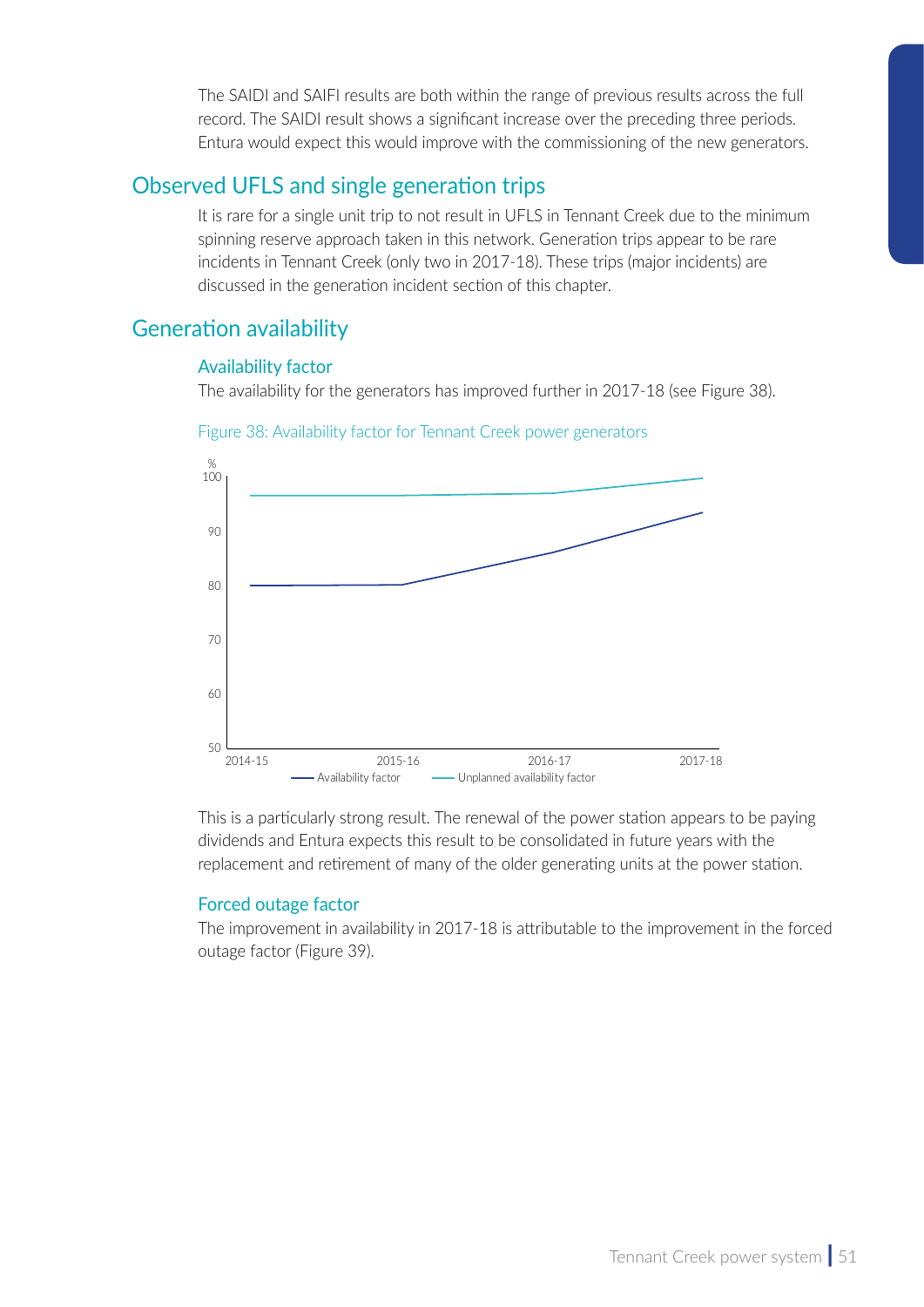<span id="page-59-0"></span>Figure 39: Forced outage factor for Tennant Creek power generators



This is clearly an exceptionally low result. Tennant Creek is a challenging region to operate a power system. These challenges are significantly reduced when the generating units are reliable.

# Generation adequacy

The installed generation capacity of around 24 MW in the Tennant Creek region is much greater than the maximum demand of 7.37 MW. The total installed generation is in a state of transition as new generators are commissioned and old generators are decommissioned at the Tennant Creek power station. This surplus capacity is also reflected in the N-X assessment [\(Figure 40\)](#page-59-1).



<span id="page-59-1"></span>

This assessment continues to show that the generation within the Tennant Creek region is sufficient, if not over-supplied.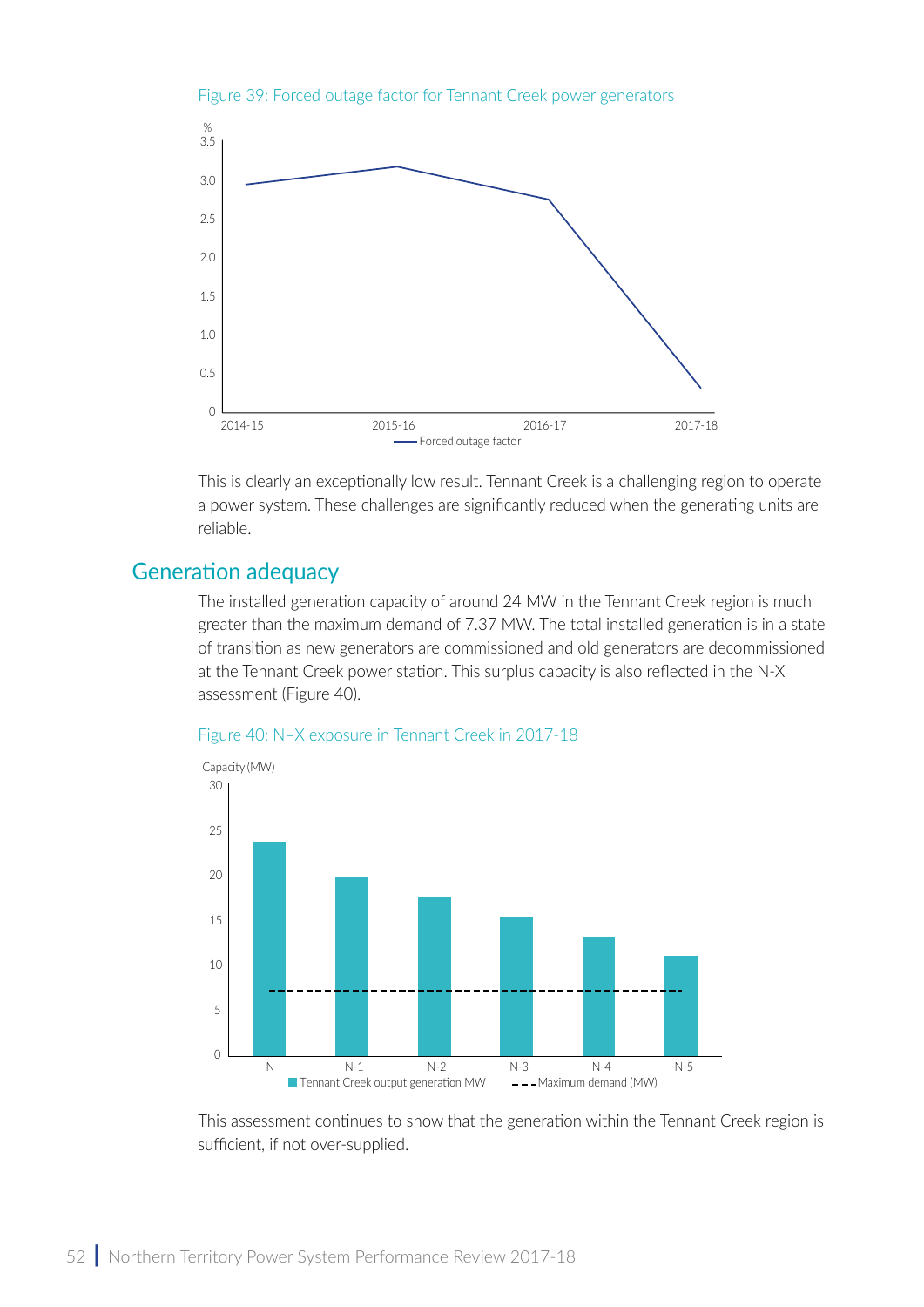# Non-reliable periods

There were seven days of non-reliable periods across 2017-18 in Tennant Creek. It appears this is the first year such notices have been issued in the last three years. It is the best performing region in this regard. The system is simple and the abundance of generation options should lead to this level of reliability.

# Generation incidents

There were two major generation incidents in the Tennant Creek system in 2017-18. The incidents are summarised in [Table 24.](#page-60-0)

#### <span id="page-60-0"></span>Table 24: Tennant Creek generation incident summary

| II) | Date of<br>incident        | Description                                                         | Cause    | UFLS/black            | (minutes) | Incident duration Customer minutes<br>without supply |
|-----|----------------------------|---------------------------------------------------------------------|----------|-----------------------|-----------|------------------------------------------------------|
|     | 1 26-Oct-2017 Unit 14 trip |                                                                     | pressure | High gas UFLS stage 1 | 20        | 1000                                                 |
|     |                            | 2 22-May-2018 Tennant Creek Unknown UFLS stage 1<br>unit 13 tripped |          |                       |           | 728                                                  |

The impact of gas supply on these units (and those at Owen Springs power station in Alice Springs) has had reliability impacts in the past. Entura accepts, to some degree, gas-related trips are inevitable (incident 1).

#### Impact of incidents

The impact of these generation incidents relative to the previous years is shown in [Table](#page-60-1) 25.

#### <span id="page-60-1"></span>Table 25: Generation incident impact

|                                              | 2015-16 | 2016-17 | 2017-18 |
|----------------------------------------------|---------|---------|---------|
| Number of incidents                          | 5       | 4       | 2       |
| Customers impacted                           | 500     | 1 7 3 0 | 154     |
| Total duration (minutes)                     | 153     | 91      | 27      |
| Customer minutes without supply <sup>1</sup> | 15 300  | 37 100  | 1728    |
| Customer minutes without supply/customer     | 9.4     | 24.2    | 1.1     |
| System blacks                                |         |         |         |

1 Customer minutes without supply is calculated by multiplying the number of customers impacted by the duration of the incident (in minutes).

This is further evidence of the reduction in customer impact from the improved performance of the generation fleet at Tennant Creek.

#### Generation protection settings, robustness and coordination with networks

The system incidents discussed in this section suggest a review of generation protection, both mechanical and electrical, may yield some performance improvements.

The Tennant Creek network is a challenging assignment for a generating unit. It would appear in some cases there are 'generic' or strong network settings embedded in some of the protection relays associated with the generating units that are artificially limiting the ability of the generating units to support the network.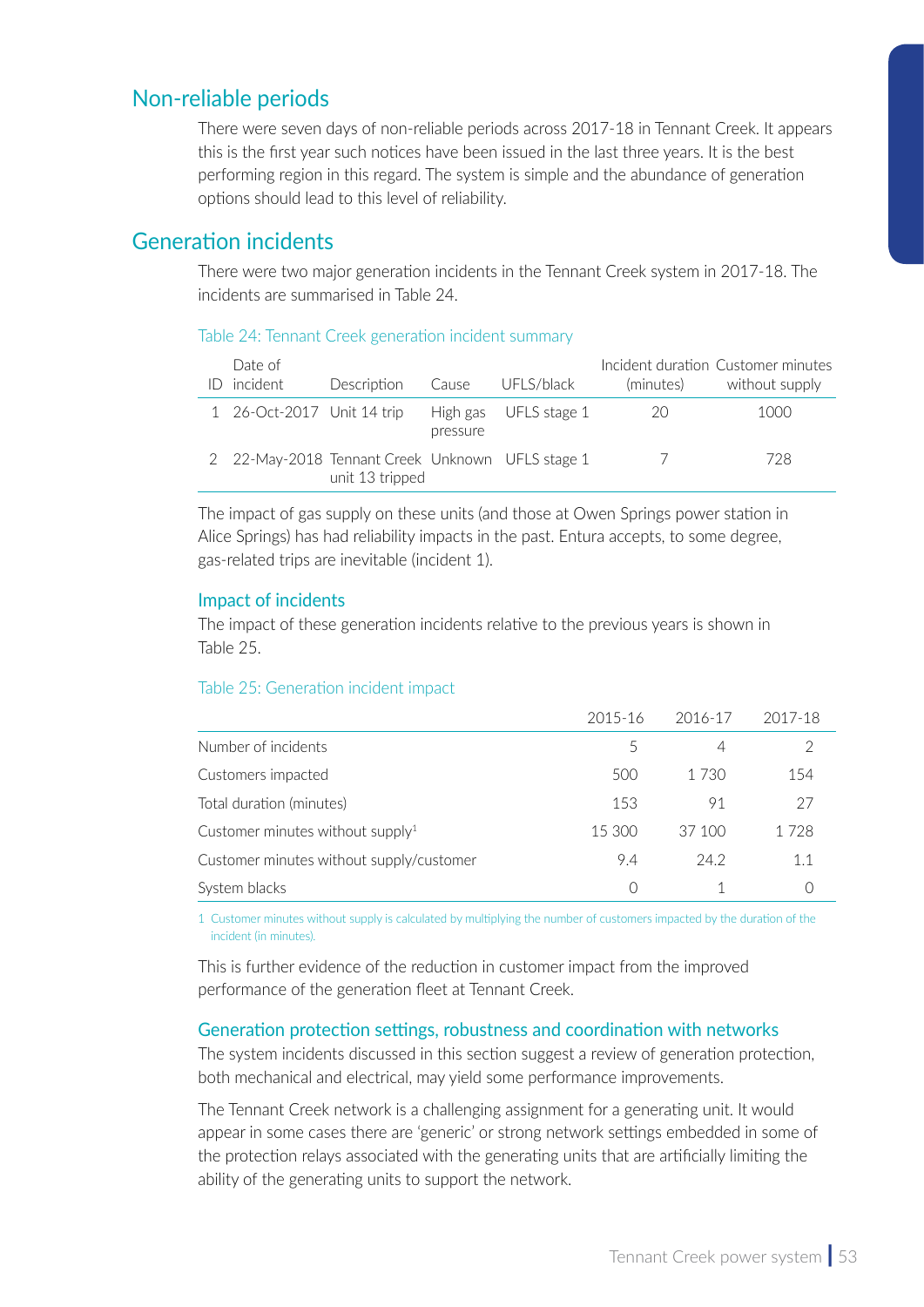<span id="page-61-0"></span>Although not related to generation but relevant, Power and Water Corporation (PWC) Power Services are continuing a review of the protection coordination at Tennant Creek. Previous reviews have noted the challenge PWC Power Services face in this regard. The length of the feeders in Tennant Creek make fast protection difficult to achieve.

# Generation constraints

No normal generation constraints are applied to the Tennant Creek system.

# Planned and recent enhancements

The following enhancements have been completed or are in progress:

- 22 kV indoor switchboard this equipment is now commissioned and all feeders have been transferred to this board. The old board remains in service to support generation connection but will be decommissioned once the generation upgrade is complete.
- Generation upgrade Units 17 to 21 are expected to be commissioned in January 2019 (the commission understands that units 17 and 18 are still to be commissioned). This will then allow decommissioning of units 1 to 5 in March and April 2019 (the commission is unaware whether this has commenced).

# Network

This network has a single zone substation and a maximum voltage of 22 kV.

# Transmission performance

There is no transmission infrastructure in the Tennant Creek network.

# Distribution performance

The SAIDI and SAIFI performance for the Tennant Creek distribution network is presented in [Figure 41.](#page-61-1)



<span id="page-61-1"></span>

The overall network performance is similar in three out of the four recent periods. While the Tennant Creek performance did not meet the global target, this is also to be expected (see [tables 26](#page-62-0) and 27).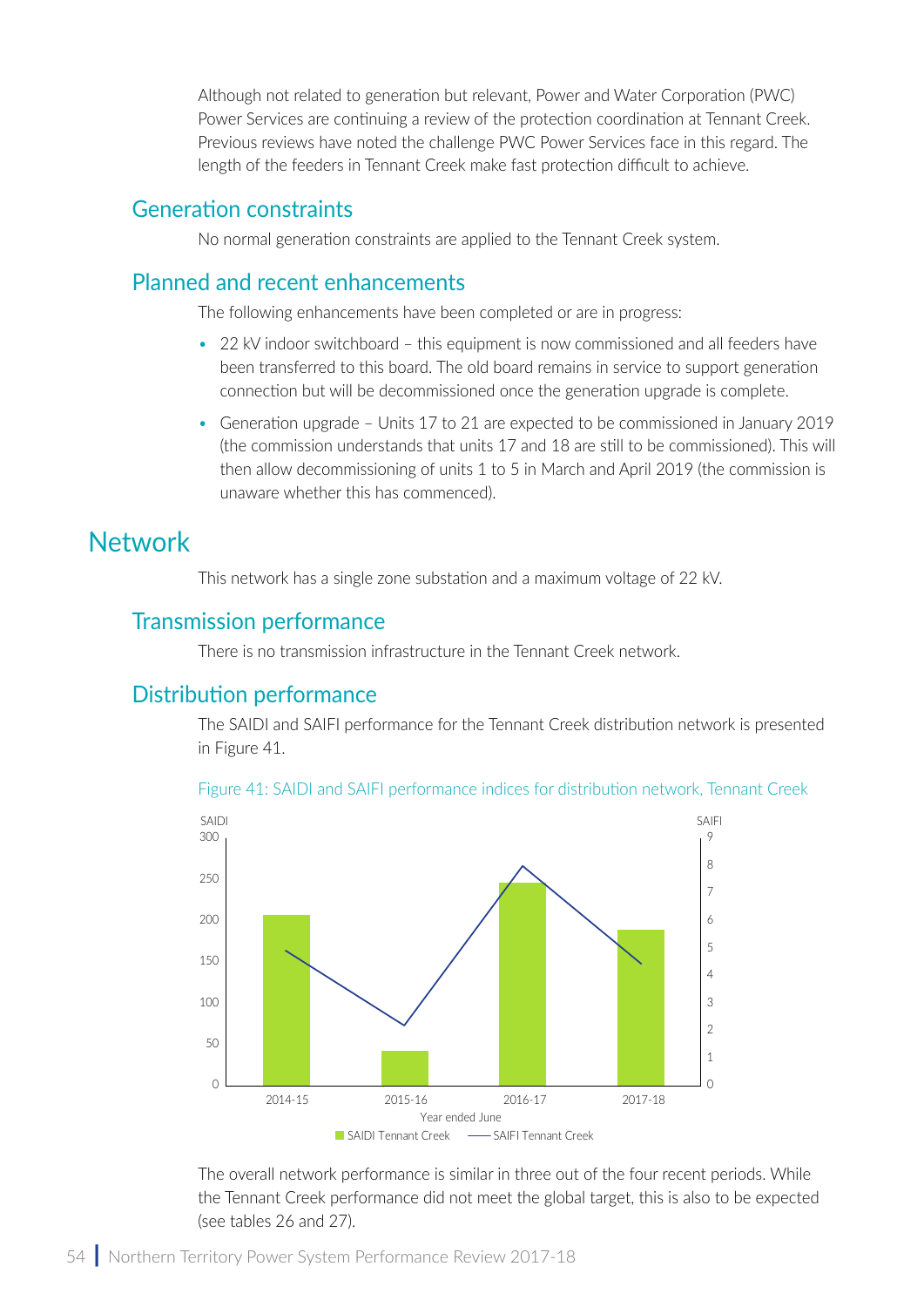| Tennant Creek | 2014-15 |        |        |          | 2015-16 2016-17 2017-18 Global target |
|---------------|---------|--------|--------|----------|---------------------------------------|
| CBD           | n.a.    | n.a.   | n.a.   | n.a.     | 18.5                                  |
| Urban         | 229.5   | 45.24  | 194.72 | 142.12   | 136                                   |
| Rural short   | 1 1 4 4 | 202    | 550.6  | 1 674.61 | 496.3                                 |
| Rural long    | 390.6   | 112.28 | 394.23 | 1824.81  | 2164.9                                |

#### <span id="page-62-0"></span>Table 26: Tennant Creek SAIDI feeder breakdown

#### Table 27: Tennant Creek SAIFI feeder breakdown

| Tennant Creek | 2014-15 | 2015-16 | 2016-17 2017-18 |       | Global target |
|---------------|---------|---------|-----------------|-------|---------------|
| <b>CBD</b>    | n.a.    | n.a.    | n.a.            | n.a.  | (0.4)         |
| Urban         | 5.50    | 2.36    | -7.36           | 4.43  | 2.5           |
| Rural short   | 31.00   | 12.00   | 14.00           | 5.25  | 8.1           |
| Rural long    | 8.10    | 5.24    | 889             | 17.93 | 35.1          |

The global targets are set with the expectation of the less populous networks having slightly lower performance than the others. This is borne out by these results. The SAIFI results are relatively good for 2017-18 while the SAIDI index, particularly for the rural categories, is poor. This indicates a lower number of longer duration incidents being experienced in the region. The region continues to show poor resilience to network faults. This is discussed further in the network incidents section of this chapter.

# Network utilisation

All feeders remain lightly loaded across the period of the Network Management Plan. The rating of the feeders are 223 amps. Loads on each feeder are typically less than 70 amps.

## Network adequacy

The network adequacy is defined by the amount of transformer capacity to supply peak demand. In the Tennant Creek system, there are 22:11 kV transformers that link the 11 kV generating units to the 22 kV distribution system. There are generating units directly connected to the 22 kV and so the transformer capacity at N-1 is irrelevant. The transformers are able to meet the POE 50 level at N-1.

# Network incidents

There were 10 major incidents in Tennant Creek in 2017-18. Of these, eight were network incidents.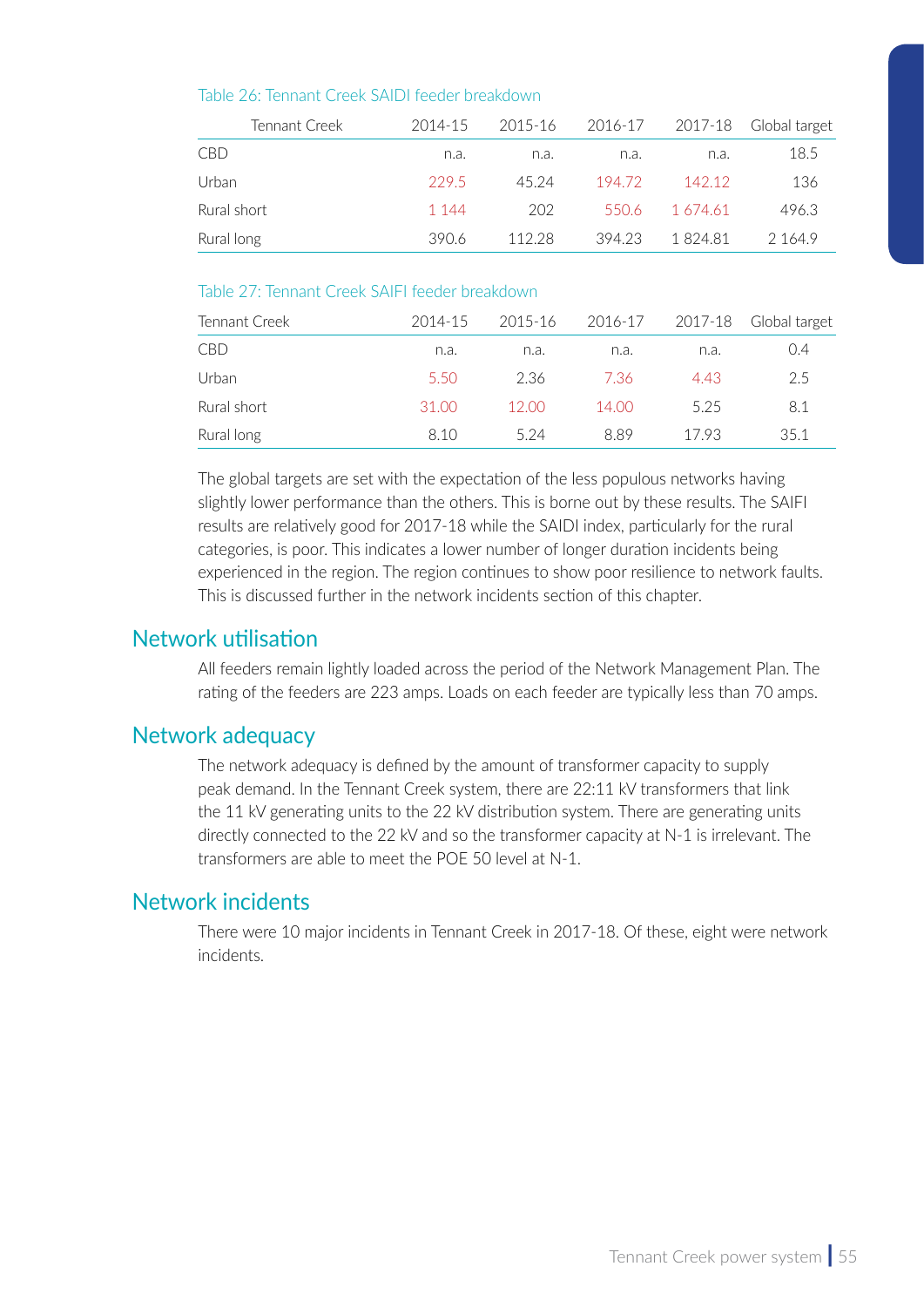|  |  | Table 28: Tennant Creek network incident summary |
|--|--|--------------------------------------------------|
|  |  |                                                  |

| ID | Date of<br>incident | Description                                                                    | Cause     | UFLS/black             | (minutes) | Incident duration Customer minutes<br>without supply |
|----|---------------------|--------------------------------------------------------------------------------|-----------|------------------------|-----------|------------------------------------------------------|
| 1  |                     | 29-Oct-2017 System black Equipment System black                                | failure   |                        | 103       | 151410                                               |
| 2  |                     | 30-Oct-2017 Tennant Creek Equipment UFLS stage 3<br>power system failure       |           |                        | 2         | 1 2 2 0                                              |
| 3  |                     | 25-Nov-2017 22TC09 units 15 Equipment System black -<br>and 11 tripped failure |           | UFLS stage 1           | 167       | 243 820                                              |
| 4  | 27-Nov-2017 22TC09  | tripped                                                                        | failure   | Equipment UFLS stage 1 | 847       | 38 115                                               |
| 5  |                     | 24-Feb-2018 Tennant Creek unknown<br>power system                              |           | System black           | 44        | 74096                                                |
| 6  |                     | 23-Apr-2018 22TC01 Ali Feeder<br>Curung tripped overloaded                     |           | UFLS stage 1           | 14        | 1456                                                 |
| 7  |                     | 25-Apr-2018 22TC07 Three Transient UFLS stage 3<br>Ways feeder<br>tripped      | fault     |                        | 24        | 16896                                                |
| 8  | 03-Jun-2018         | 22TC010 Ali<br>Curung tripped fault                                            | Transient | UFLS stage 1           | 17        | 1768                                                 |

The incidents fall into three categories, namely system black, network faults and equipment failure.

#### System black

Incidents 1, 3 and 5 fall in this category.

Each of these incidents appears to be similar to each other (notwithstanding the lack of information on incident 5) and there is an initiating fault in each incident. If the fault is close to the power station then the feeder trips relatively quickly, if not, then the clearance takes a little longer.

In incident 1, the auto-reclose function seems to have interacted with generation controls to cause a generating unit to trip. Once a generating unit trips, UFLS operation inevitably follows. However, this may lead to further stress on the remaining generating units. If this stress is too great, they trip and the system goes black. If the fault is remote from the power station, it appears as additional load on the system and slows the generating units. This can lead to UFLS operation, but also prolonged under-voltage operation will cause generating unit protection to operate. Once this stage is reached, the same cascading failure can occur and often does.

This is the challenge of the Tennant Creek power system. The long and lightly loaded network is hard to protect and prone to intermittent faults from animals and atmospheric phenomena. Entura observes that unless significant upgrades are undertaken, these incidents are likely to continue. Entura therefore welcomes the scrutiny the System Controller is placing on the dynamic performance of the new generating units. This, and better coordination between the protection settings of the generating units, their actual capacities and the requirements of the network, should reduce the instances of cascade failure.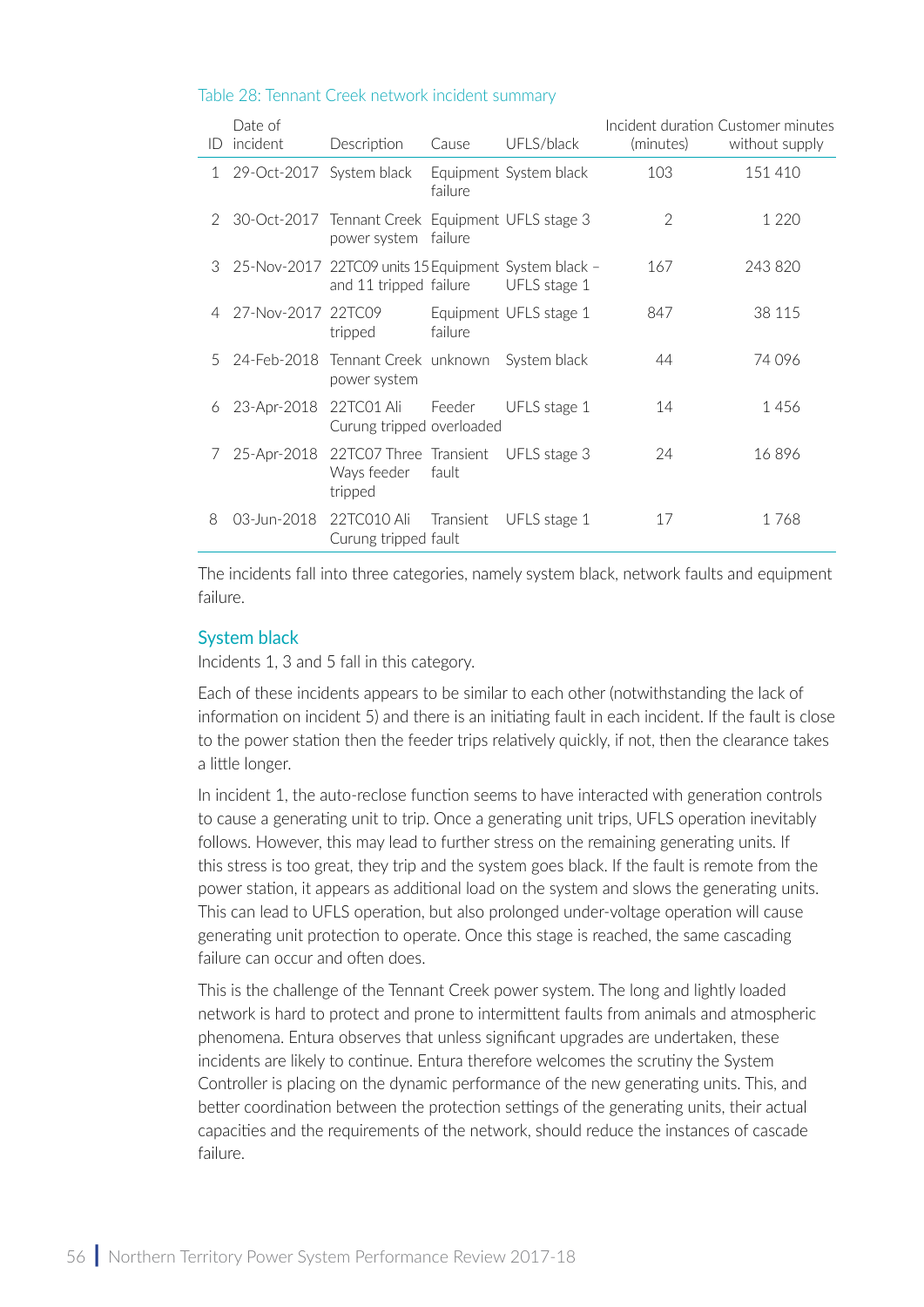#### Network faults

Incidents 7 and 8 fall in this category.

Further to the analysis of category 1, these incidents are network incidents that do not result in cascade failure and hence the network does not go black. These types of incidents are inevitable but short in duration.

#### Equipment failure

Incidents 2, 4 and 6 fall in this category.

Similar to these types of failures in the other regions, Entura is concerned that equipment failure is a symptom of poor condition monitoring, preventative maintenance practices or inappropriate equipment. Entura also observes that often it is equipment failing that is the critical element in these incidents because the system relies on too many individual elements with little or no redundancy.

In a network like Tennant Creek, this is possibly justified. All customers have a supply with a single mode of failure and so building redundancy into controls and secondary systems does not always seem justified. However, plant, personnel and customer safety must not be compromised by this approach. Entura welcomes the protection grading review being undertaken by PWC Power Services and looks forward to performance that is more robust.

#### Impact of incidents

[Table 29](#page-64-0) shows the impact to customers of the major network incidents in Tennant Creek across the last three years.

|                                              | 2015-16 | 2016-17 | 2017-18 |
|----------------------------------------------|---------|---------|---------|
| Number of incidents                          |         | 3       |         |
| Customers impacted                           | 100     | 2.050   | 6 2 8 1 |
| Total duration (minutes)                     | 17      | 134     | 1 757   |
| Customer minutes without supply <sup>1</sup> | 1.700   | 106.400 | 582 681 |
| Customer minutes without supply/customer     | 1.0     | 69.5    | 362.1   |
| System blacks                                |         |         |         |

#### <span id="page-64-0"></span>Table 29: Tennant Creek customer impact of major network incidents

1 Customer minutes without supply is calculated by multiplying the number of customers impacted by the duration of the incident (in minutes).

The 2017-18 result is poor. The results show a three-fold increase in the number of customers affected and a five-fold increase in the average duration. Entura expects some variation year on year in a small network such as Tennant Creek. Entura also expects the generator and switchboard upgrade will lead to better performance in the future.

### Network constraints

There are no network constraints applied to the Tennant Creek network in the current period.

# Planned and recent network enhancements

The 22 kV switchboard enhancement is common to the network and generation assets and described in the generation planned and recent enhancements section of this report.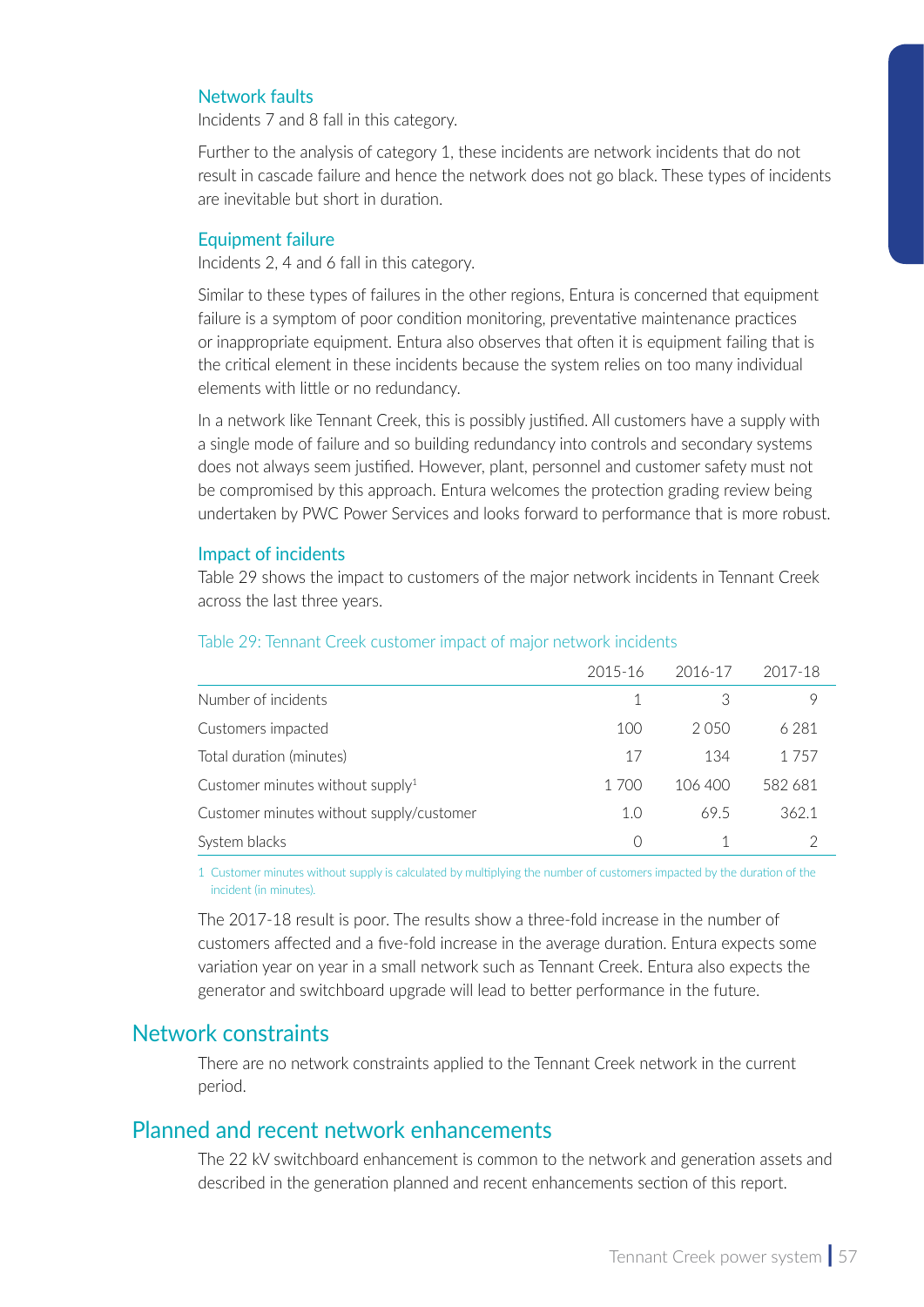# Networks customer power quality notifications

Tennant Creek is still experiencing a gradual increase in notifications from its customers (see [Figure 42](#page-65-0)).



<span id="page-65-0"></span>Figure 42: Total customer notifications relating to the quality of supply in Tennant Creek



<span id="page-65-1"></span>

[Figure 43](#page-65-1) shows a slightly larger share of complaints is being made due to loss of power over the three years.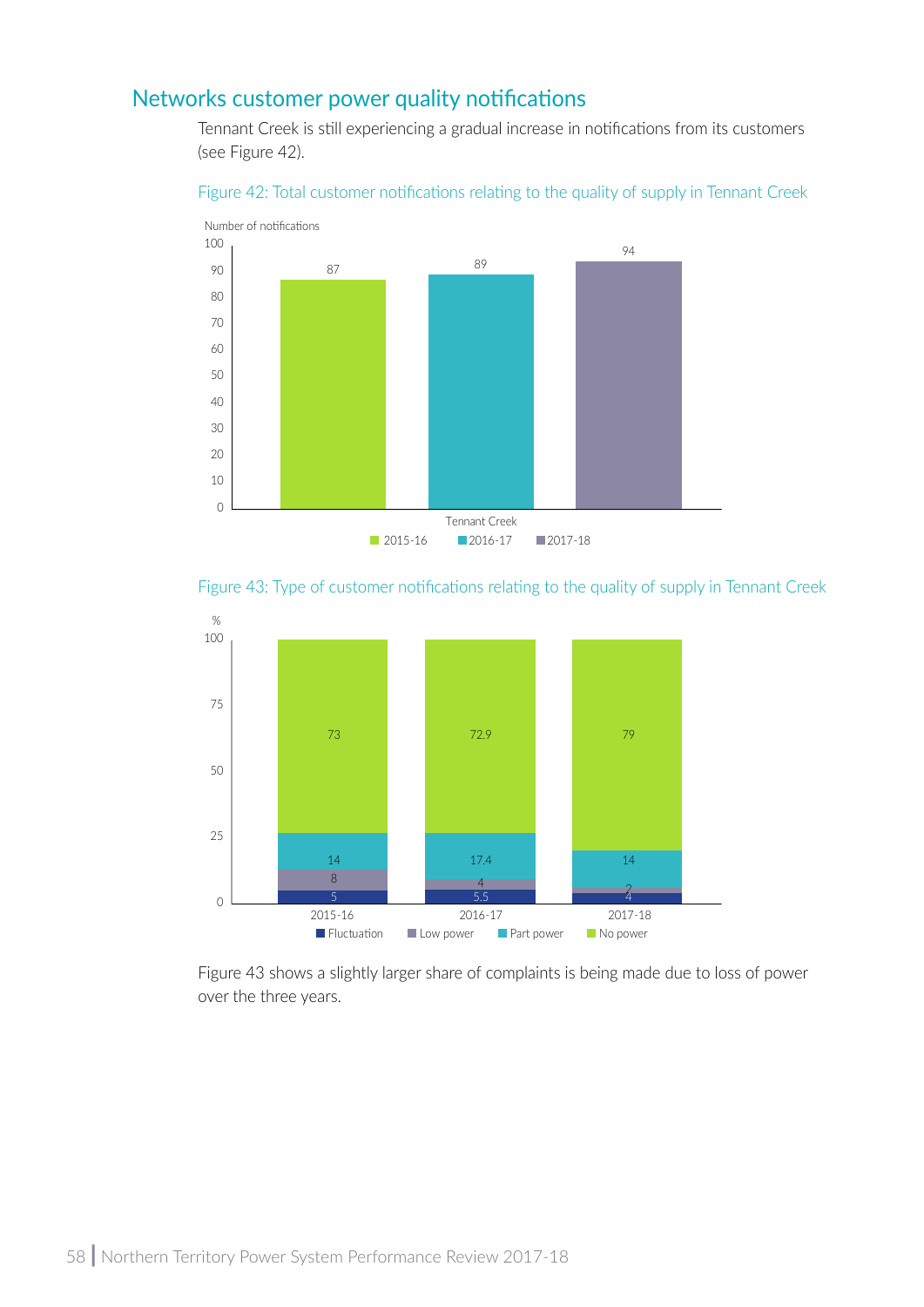# <span id="page-66-0"></span>Appendix: Connections and reconnections

[Table 30](#page-66-1) sets out the total number of connections over the last three reporting periods. Further, the number of connections not achieved in five days for CBD and urban customers, and 10 days for rural customers are shown.

#### <span id="page-66-1"></span>Table 30: Connections and reconnections performance

|                                                                                                                                                | Total number |           |                                                 | Percentage of total not<br>undertaken within timeframe |      |      |
|------------------------------------------------------------------------------------------------------------------------------------------------|--------------|-----------|-------------------------------------------------|--------------------------------------------------------|------|------|
| Performance measure                                                                                                                            |              |           | 2015-16 2016-17 2017-18 2015-16 2016-17 2017-18 |                                                        |      |      |
| Total number of connections -<br>CBD/urban                                                                                                     | 1 1 3 2      | 918       | 608                                             |                                                        |      |      |
| New connections not undertaken in<br>the CBD/urban areas within five days<br>(excluding where minor extensions or<br>augmentation is required) | 15           | 36        | 27                                              | 1.30                                                   | 3.90 | 4.40 |
| New connections not undertaken<br>in the rural areas within 10 days<br>(excluding where minor extensions<br>or augmentation is required)       | ∩            | $\bigcap$ | $\bigcirc$                                      |                                                        |      |      |

Percentage of total not

The table illustrates, since 2015-16, PWC has successfully met the minimum rural requirement on all occasions. PWC's performance in the CBD and urban areas has been mixed, especially taking into account the large reduction in connections since 2015-16.

[Table 31](#page-66-2) sets out the number of connections in new subdivisions and the average length of time it takes to install these connections.

#### <span id="page-66-2"></span>Table 31: New connections in urban areas to new subdivisions

|               |      | 2015-16 2016-17 2017-18 |       |
|---------------|------|-------------------------|-------|
| Total         | 83   | 53                      | 6()   |
| Average weeks | 11.1 | 10 8                    | 11.45 |

The table shows the number of connections rose slightly in the last period, however, the length of time required to make those connections has not changed appreciably.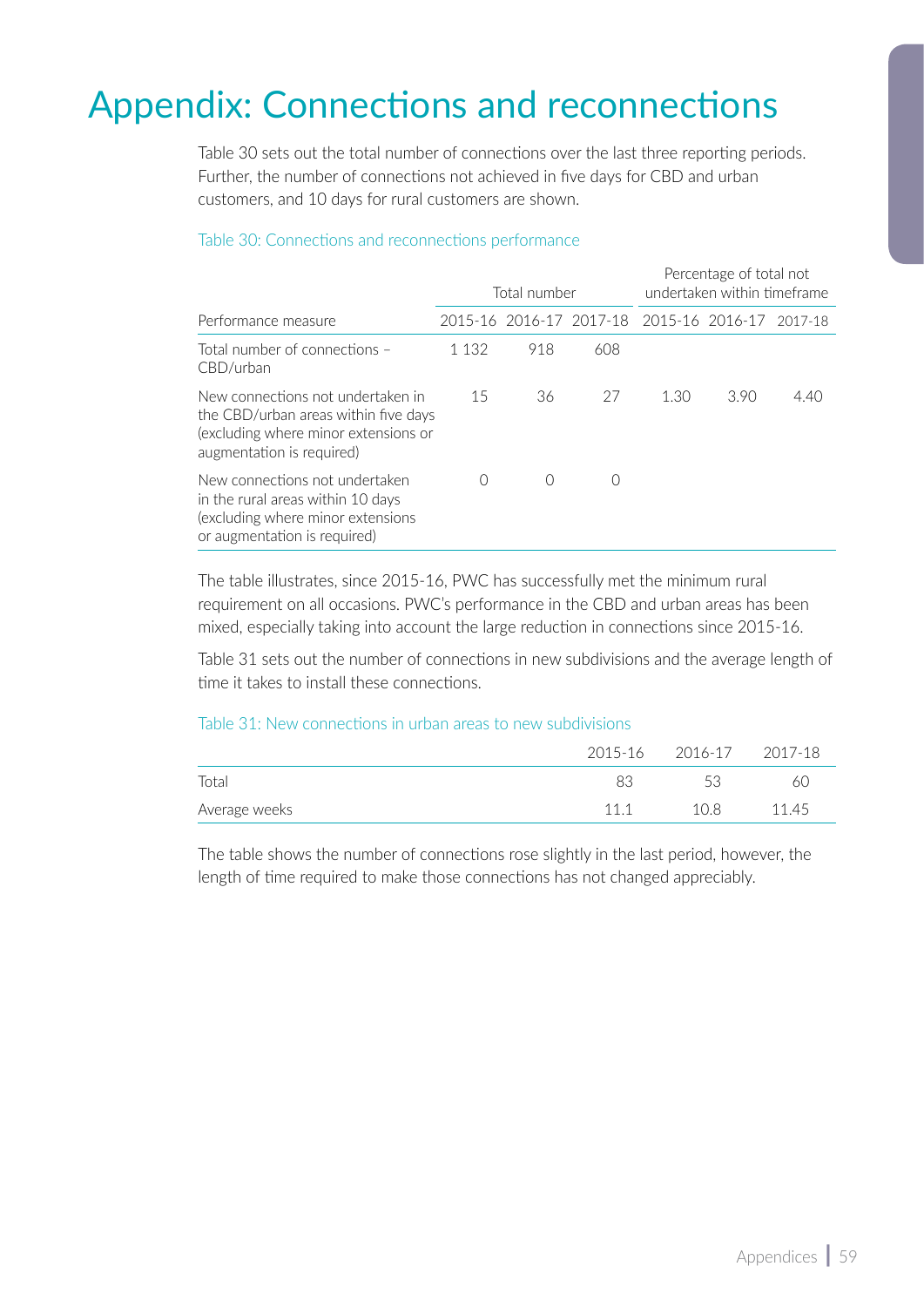# <span id="page-67-0"></span>Appendix: Glossary

| <b>ACOD</b>                        | Average circuit outage duration index                                                                                                                                                                                                                                  |
|------------------------------------|------------------------------------------------------------------------------------------------------------------------------------------------------------------------------------------------------------------------------------------------------------------------|
| <b>AER</b>                         | Australian Energy Regulator                                                                                                                                                                                                                                            |
| <b>ATOD</b>                        | Average transformer outage duration index                                                                                                                                                                                                                              |
| <b>BESS</b>                        | Battery energy storage system                                                                                                                                                                                                                                          |
| <b>CIPS</b>                        | Territory Generation's Channel Island power station                                                                                                                                                                                                                    |
| Code                               | Electricity Industry Performance Code                                                                                                                                                                                                                                  |
| Customer minutes<br>without supply | Number of minutes customers are without supply, calculated by multiplying the<br>number of customers impacted by the duration of the incident                                                                                                                          |
| <b>EDL</b>                         | EDL NGD (NT) Pty Ltd                                                                                                                                                                                                                                                   |
| <b>FCO</b>                         | Frequency of circuit outage index                                                                                                                                                                                                                                      |
| GIS                                | Gas insulated switchgear                                                                                                                                                                                                                                               |
| GW                                 | Gigawatt, 1GW = 1 billion watts                                                                                                                                                                                                                                        |
| <b>KPS</b>                         | Territory Generation's Katherine power station                                                                                                                                                                                                                         |
| kV                                 | Kilovolt, 1kV = 1 thousand volts                                                                                                                                                                                                                                       |
| kW                                 | kilowatt, $1kW = 1$ thousand watts                                                                                                                                                                                                                                     |
| Major incident                     | Defined by section 7.3.2 of the System Control Technical Code version 5                                                                                                                                                                                                |
| <b>MSR</b>                         | Minimum spinning reserve                                                                                                                                                                                                                                               |
| <b>MVA</b>                         | Megavolt ampere                                                                                                                                                                                                                                                        |
| <b>MW</b>                          | megawatt, $1MW = 1$ million watts                                                                                                                                                                                                                                      |
| <b>OSPS</b>                        | Territory Generation's Owen Springs power station                                                                                                                                                                                                                      |
| $N-X$                              | Planning criteria allowing for full supply to be maintained to an area supplied by<br>the installed capacity of N independent supply sources, with X number of those<br>sources out of service (with X usually being the units with the largest installed<br>capacity) |
| POE                                | Point of exceedance                                                                                                                                                                                                                                                    |
| PSR                                | Power System Review                                                                                                                                                                                                                                                    |
| <b>PWC</b>                         | Power and Water Corporation                                                                                                                                                                                                                                            |
| PV                                 | Photovoltaic                                                                                                                                                                                                                                                           |
|                                    | Regulated systems Northern Territory power systems that are subject to economic regulation and<br>include Darwin-Katherine, Tennant Creek and Alice Springs power systems                                                                                              |
| <b>RGPS</b>                        | Territory Generation's Ron Goodin power station                                                                                                                                                                                                                        |
| RoCoF                              | Rate of change of frequency                                                                                                                                                                                                                                            |
| <b>SCADA</b>                       | Supervisory control and data acquisition                                                                                                                                                                                                                               |
| <b>SAIDI</b>                       | System average interruption duration index                                                                                                                                                                                                                             |
| <b>SAIFI</b>                       | System average interruption frequency index                                                                                                                                                                                                                            |
| ТC                                 | <b>Tropical Cyclone</b>                                                                                                                                                                                                                                                |
| Territory                          | Northern Territory                                                                                                                                                                                                                                                     |
| UFLS                               | under frequency load shedding                                                                                                                                                                                                                                          |
| ZSS                                | zone substation                                                                                                                                                                                                                                                        |